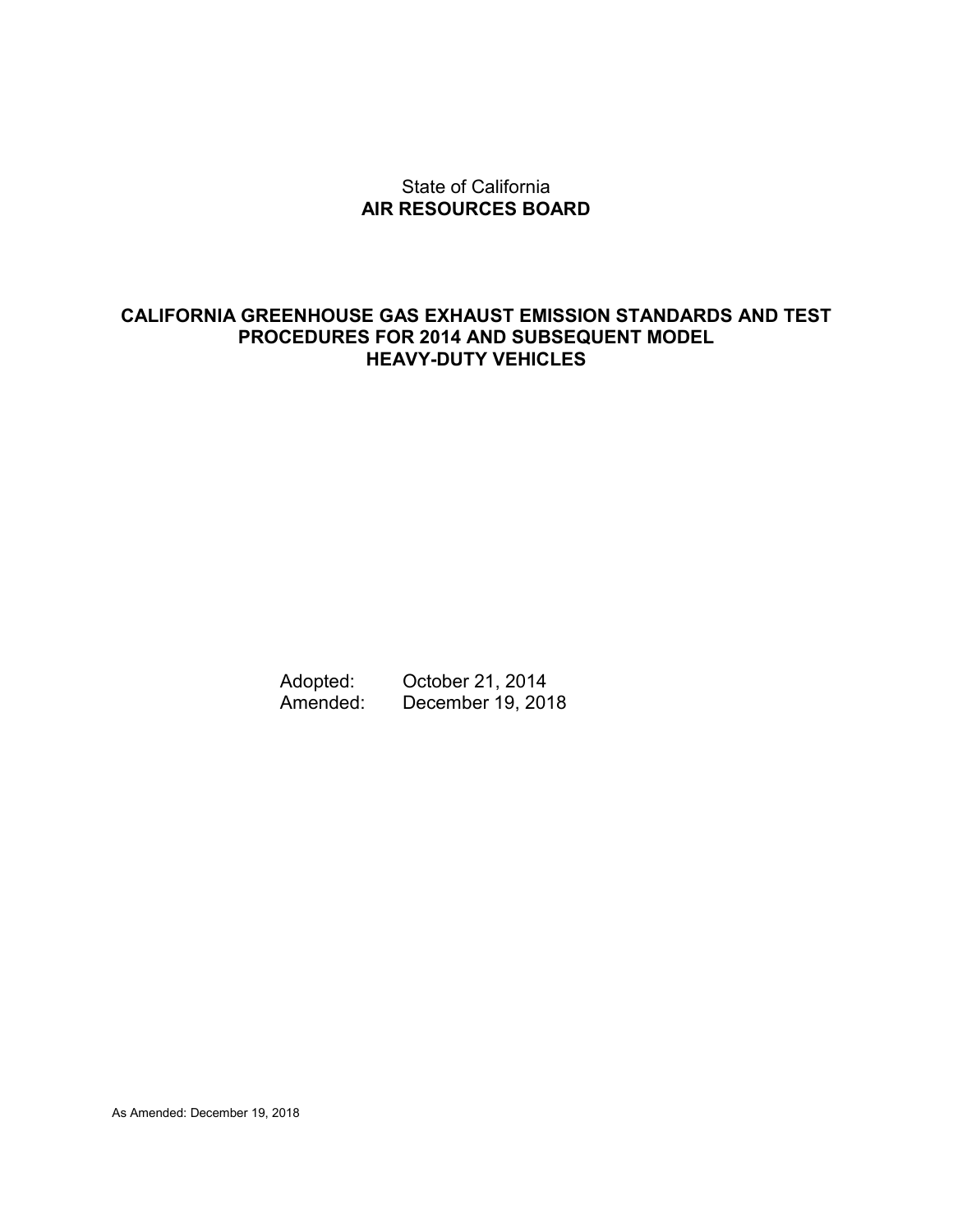NOTE: This document is incorporated by reference in section 95663(d), title 17, California Code of Regulations (CCR). It contains the majority of the requirements necessary for greenhouse gas certification of a heavy-duty vehicle for sale in California. However, reference is made in these test procedures to other ARB documents that contain certification requirements for heavy-duty engines and vehicles. Note that this list of documents is not inclusive of all necessary requirements to complete an application for certification. The following documents are designed to be used in conjunction with this document. They include:

1. "California Exhaust Emission Standards and Test Procedures for 2004 and Subsequent Model Heavy-Duty Diesel Engines and Vehicles," as last amended December 19, 2018 (incorporated by reference in sections 1956.8(b), title 13, CCR)

2. "California Exhaust Emission Standards and Test Procedures for 2004 and Subsequent Model Heavy-Duty Otto-Cycle Engines and Vehicles," as last amended December 19, 2018 (incorporated by reference in sections 1956.8(d), title 13, CCR)

3. "California 2015 and Subsequent Model Criteria Pollutant Exhaust Emission Standards and Test Procedures and 2017 and Subsequent Model Greenhouse Gas Exhaust Emission Standards and Test Procedures for Passenger Cars, Light-Duty Trucks, and Medium-Duty Vehicles," as last amended December 19, 2018 (incorporated by reference in section 1961.2(d), title 13, CCR)

4. "California Certification and Installation Procedures for Medium and Heavy-Duty Vehicle Hybrid Conversion Systems," as adopted September 1, 2017 (incorporated by reference in section 2208.2(a), title 13, CCR)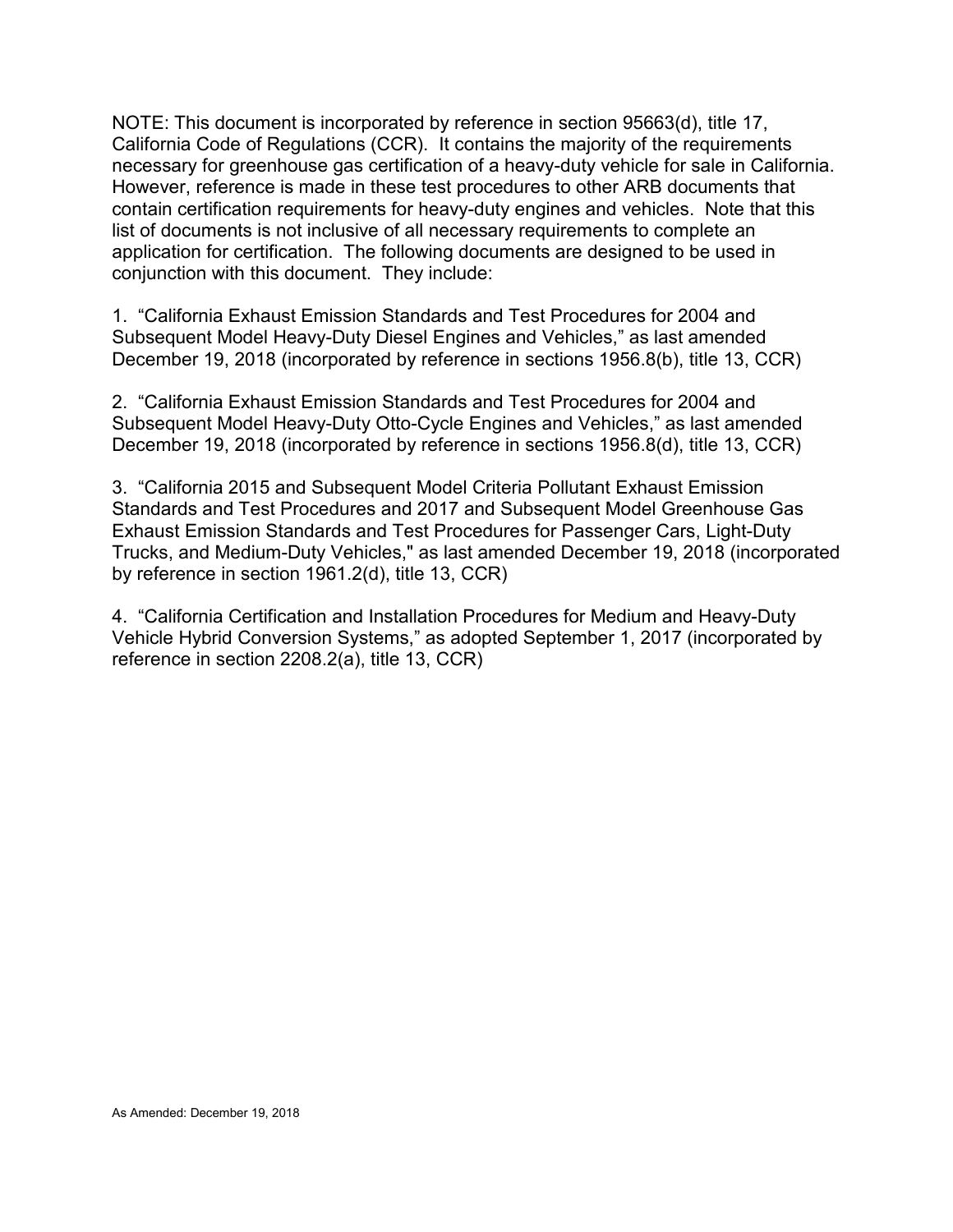# **Table of Contents**

|          | <b>PART 86 - CONTROL OF EMISSIONS FROM NEW AND IN-USE HIGHWAY</b>                                                                                               |  |
|----------|-----------------------------------------------------------------------------------------------------------------------------------------------------------------|--|
|          | Subpart S – General Compliance Provisions for Control of Air Pollution from New<br>and In-Use Light-Duty Vehicles, Light-Duty Trucks, and Heavy-Duty Vehicles 1 |  |
|          | <b>PART 1037 - CONTROL OF EMISSIONS FROM NEW HEAVY-DUTY MOTOR</b>                                                                                               |  |
|          |                                                                                                                                                                 |  |
| 1037.1   |                                                                                                                                                                 |  |
| 1037.2   |                                                                                                                                                                 |  |
| 1037.5   |                                                                                                                                                                 |  |
| 1037.10  |                                                                                                                                                                 |  |
| 1037.15  |                                                                                                                                                                 |  |
| 1037.30  |                                                                                                                                                                 |  |
|          |                                                                                                                                                                 |  |
| 1037.101 |                                                                                                                                                                 |  |
| 1037.102 |                                                                                                                                                                 |  |
| 1037.103 |                                                                                                                                                                 |  |
| 1037.104 | Exhaust emission standards for chassis-certified heavy-duty vehicles at or below 14,000                                                                         |  |
|          |                                                                                                                                                                 |  |
| 1037.105 |                                                                                                                                                                 |  |
| 1037.106 | Exhaust emission standards for tractors above 26,000 pounds GVWR 10                                                                                             |  |
| 1037.107 |                                                                                                                                                                 |  |
| 1037.115 |                                                                                                                                                                 |  |
| 1037.120 |                                                                                                                                                                 |  |
| 1037.125 |                                                                                                                                                                 |  |
| 1037.130 |                                                                                                                                                                 |  |
| 1037.135 |                                                                                                                                                                 |  |
| 1037.140 |                                                                                                                                                                 |  |
| 1037.150 |                                                                                                                                                                 |  |
|          |                                                                                                                                                                 |  |
|          |                                                                                                                                                                 |  |
| 1037.205 |                                                                                                                                                                 |  |
| 1037.210 |                                                                                                                                                                 |  |
| 1037.211 |                                                                                                                                                                 |  |
| 1037.220 |                                                                                                                                                                 |  |
| 1037.225 |                                                                                                                                                                 |  |
| 1037.230 |                                                                                                                                                                 |  |
| 1037.231 |                                                                                                                                                                 |  |
| 1037.232 |                                                                                                                                                                 |  |
| 1037.235 |                                                                                                                                                                 |  |
| 1037.241 | Demonstrating compliance with exhaust emission standards for greenhouse gas                                                                                     |  |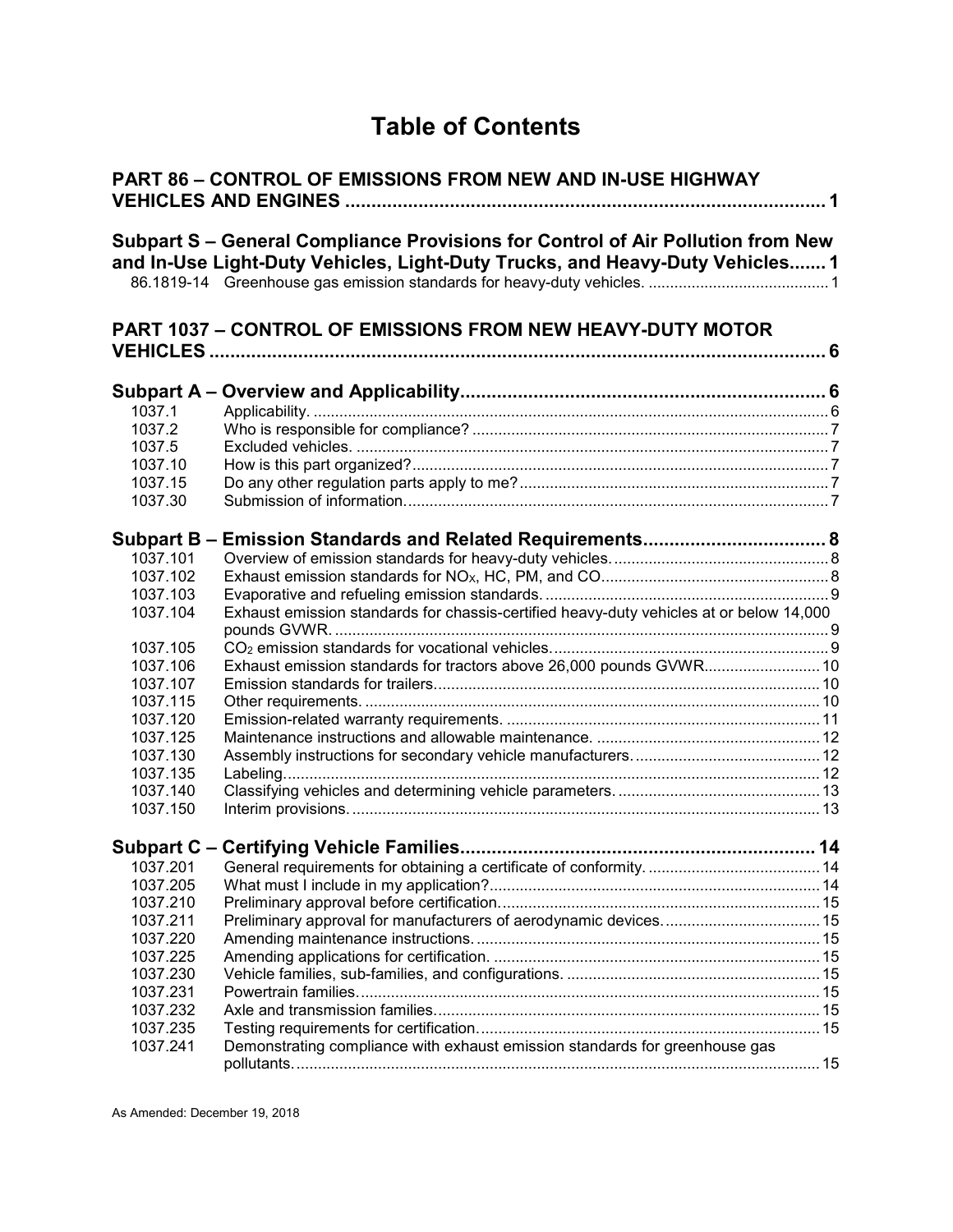| 1037.243 |                                                                                      |  |
|----------|--------------------------------------------------------------------------------------|--|
| 1037.250 |                                                                                      |  |
| 1037.255 | What decisions may ARB make regarding my certificate of conformity?  16              |  |
|          |                                                                                      |  |
| 1037.301 | Overview of measurements related to GEM inputs in a selective enforcement audit.  16 |  |
| 1037.305 |                                                                                      |  |
| 1037.310 |                                                                                      |  |
| 1037.315 |                                                                                      |  |
| 1037.320 |                                                                                      |  |
|          |                                                                                      |  |
| 1037.401 |                                                                                      |  |
|          |                                                                                      |  |
| 1037.501 |                                                                                      |  |
| 1037.510 |                                                                                      |  |
| 1037.515 |                                                                                      |  |
| 1037.520 | Modeling CO2 emissions to show compliance for vocational vehicles and tractors.  17  |  |
| 1037.525 |                                                                                      |  |
| 1037.526 |                                                                                      |  |
| 1037.527 |                                                                                      |  |
| 1037.528 |                                                                                      |  |
| 1037.530 |                                                                                      |  |
| 1037.532 | Using computational fluid dynamics to calculate drag area (C <sub>d</sub> A) 17      |  |
| 1037.534 |                                                                                      |  |
| 1037.540 | Special procedures for testing vehicles with hybrid power take-off 17                |  |
| 1037.550 |                                                                                      |  |
| 1037.551 |                                                                                      |  |
| 1037.555 |                                                                                      |  |
| 1037.560 |                                                                                      |  |
| 1037.565 |                                                                                      |  |
|          |                                                                                      |  |
|          |                                                                                      |  |
| 1037.601 |                                                                                      |  |
| 1037.605 | Installing engines certified to alternate standards for specialty vehicles.  18      |  |
| 1037.610 |                                                                                      |  |
| 1037.615 |                                                                                      |  |
| 1037.620 |                                                                                      |  |
| 1037.621 |                                                                                      |  |
| 1037.622 | Shipment of partially complete vehicles to secondary vehicle manufacturers.  19      |  |
| 1037.630 |                                                                                      |  |
| 1037.631 |                                                                                      |  |
| 1037.635 |                                                                                      |  |
| 1037.640 |                                                                                      |  |
| 1037.645 |                                                                                      |  |
| 1037.655 |                                                                                      |  |
| 1037.660 |                                                                                      |  |
| 1037.665 |                                                                                      |  |
| 1037.670 | Optional CO2 emission standards for tractors at or above 120,000 pounds GCWR. 20     |  |
|          |                                                                                      |  |
| 1037.701 |                                                                                      |  |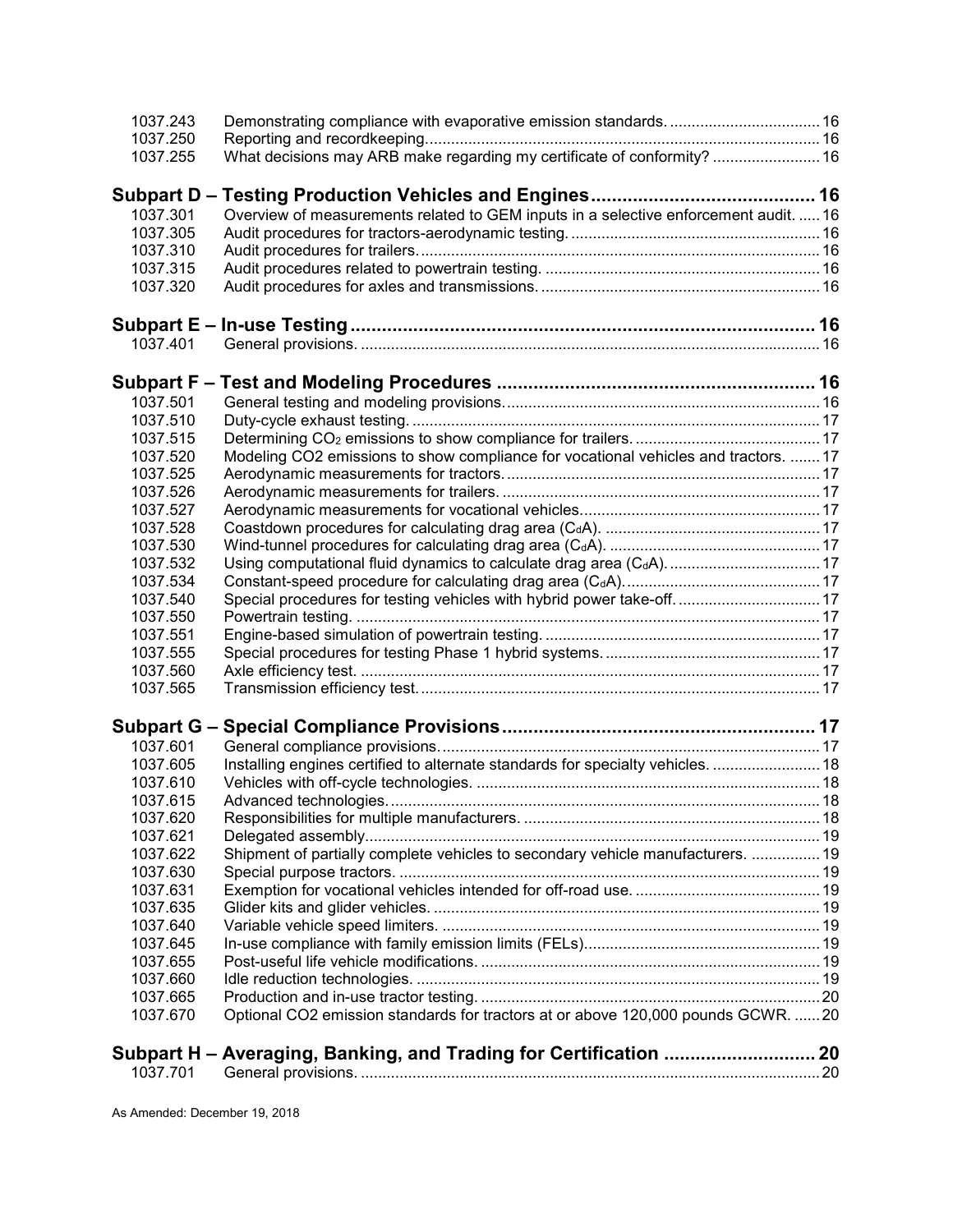| 1037.715<br>1037.720<br>1037.725<br>1037.730<br>1037.735<br>1037.740<br>1037.745<br>What can happen if I do not comply with the provisions of this subpart?24<br>1037.750<br>1037.755<br>1037.801<br>1037.805<br>1037.810<br>1037.815<br>1037.820<br>1037.825<br>1066.1<br>1066.2<br>Overview of this part 1066 and its relationship to the standard-setting part. April 28,<br>1066.5<br>1066.10<br>1066.15<br>1066.20<br>1066.25<br>Subpart B - Equipment, Measurement Instruments, Fuel, and Analytical Gas<br>1066.101<br>1066.105<br>1066.110<br>1066.120<br>1066.125<br>Measurement instrument calibrations and verifications. April 28, 2014. 27<br>1066.130<br>1066.135<br>1066.140<br>Test fuel, engine fluids, analytical gases, and other calibration standards. April 28, 2014.<br>1066.145<br>Analyzer interference and quench verification limit. April 28, 2014.  27<br>1066.150 | 1037.705 |    |
|-------------------------------------------------------------------------------------------------------------------------------------------------------------------------------------------------------------------------------------------------------------------------------------------------------------------------------------------------------------------------------------------------------------------------------------------------------------------------------------------------------------------------------------------------------------------------------------------------------------------------------------------------------------------------------------------------------------------------------------------------------------------------------------------------------------------------------------------------------------------------------------------------|----------|----|
|                                                                                                                                                                                                                                                                                                                                                                                                                                                                                                                                                                                                                                                                                                                                                                                                                                                                                                 | 1037.710 |    |
|                                                                                                                                                                                                                                                                                                                                                                                                                                                                                                                                                                                                                                                                                                                                                                                                                                                                                                 |          |    |
|                                                                                                                                                                                                                                                                                                                                                                                                                                                                                                                                                                                                                                                                                                                                                                                                                                                                                                 |          |    |
|                                                                                                                                                                                                                                                                                                                                                                                                                                                                                                                                                                                                                                                                                                                                                                                                                                                                                                 |          |    |
|                                                                                                                                                                                                                                                                                                                                                                                                                                                                                                                                                                                                                                                                                                                                                                                                                                                                                                 |          |    |
|                                                                                                                                                                                                                                                                                                                                                                                                                                                                                                                                                                                                                                                                                                                                                                                                                                                                                                 |          |    |
|                                                                                                                                                                                                                                                                                                                                                                                                                                                                                                                                                                                                                                                                                                                                                                                                                                                                                                 |          |    |
|                                                                                                                                                                                                                                                                                                                                                                                                                                                                                                                                                                                                                                                                                                                                                                                                                                                                                                 |          |    |
|                                                                                                                                                                                                                                                                                                                                                                                                                                                                                                                                                                                                                                                                                                                                                                                                                                                                                                 |          |    |
|                                                                                                                                                                                                                                                                                                                                                                                                                                                                                                                                                                                                                                                                                                                                                                                                                                                                                                 |          |    |
|                                                                                                                                                                                                                                                                                                                                                                                                                                                                                                                                                                                                                                                                                                                                                                                                                                                                                                 |          |    |
|                                                                                                                                                                                                                                                                                                                                                                                                                                                                                                                                                                                                                                                                                                                                                                                                                                                                                                 |          |    |
|                                                                                                                                                                                                                                                                                                                                                                                                                                                                                                                                                                                                                                                                                                                                                                                                                                                                                                 |          |    |
|                                                                                                                                                                                                                                                                                                                                                                                                                                                                                                                                                                                                                                                                                                                                                                                                                                                                                                 |          |    |
|                                                                                                                                                                                                                                                                                                                                                                                                                                                                                                                                                                                                                                                                                                                                                                                                                                                                                                 |          |    |
|                                                                                                                                                                                                                                                                                                                                                                                                                                                                                                                                                                                                                                                                                                                                                                                                                                                                                                 |          |    |
|                                                                                                                                                                                                                                                                                                                                                                                                                                                                                                                                                                                                                                                                                                                                                                                                                                                                                                 |          |    |
|                                                                                                                                                                                                                                                                                                                                                                                                                                                                                                                                                                                                                                                                                                                                                                                                                                                                                                 |          |    |
|                                                                                                                                                                                                                                                                                                                                                                                                                                                                                                                                                                                                                                                                                                                                                                                                                                                                                                 |          |    |
|                                                                                                                                                                                                                                                                                                                                                                                                                                                                                                                                                                                                                                                                                                                                                                                                                                                                                                 |          |    |
|                                                                                                                                                                                                                                                                                                                                                                                                                                                                                                                                                                                                                                                                                                                                                                                                                                                                                                 |          |    |
|                                                                                                                                                                                                                                                                                                                                                                                                                                                                                                                                                                                                                                                                                                                                                                                                                                                                                                 |          |    |
|                                                                                                                                                                                                                                                                                                                                                                                                                                                                                                                                                                                                                                                                                                                                                                                                                                                                                                 |          |    |
|                                                                                                                                                                                                                                                                                                                                                                                                                                                                                                                                                                                                                                                                                                                                                                                                                                                                                                 |          |    |
|                                                                                                                                                                                                                                                                                                                                                                                                                                                                                                                                                                                                                                                                                                                                                                                                                                                                                                 |          |    |
|                                                                                                                                                                                                                                                                                                                                                                                                                                                                                                                                                                                                                                                                                                                                                                                                                                                                                                 |          |    |
|                                                                                                                                                                                                                                                                                                                                                                                                                                                                                                                                                                                                                                                                                                                                                                                                                                                                                                 |          |    |
|                                                                                                                                                                                                                                                                                                                                                                                                                                                                                                                                                                                                                                                                                                                                                                                                                                                                                                 |          |    |
|                                                                                                                                                                                                                                                                                                                                                                                                                                                                                                                                                                                                                                                                                                                                                                                                                                                                                                 |          |    |
|                                                                                                                                                                                                                                                                                                                                                                                                                                                                                                                                                                                                                                                                                                                                                                                                                                                                                                 |          |    |
|                                                                                                                                                                                                                                                                                                                                                                                                                                                                                                                                                                                                                                                                                                                                                                                                                                                                                                 |          |    |
|                                                                                                                                                                                                                                                                                                                                                                                                                                                                                                                                                                                                                                                                                                                                                                                                                                                                                                 |          |    |
|                                                                                                                                                                                                                                                                                                                                                                                                                                                                                                                                                                                                                                                                                                                                                                                                                                                                                                 |          | 26 |
|                                                                                                                                                                                                                                                                                                                                                                                                                                                                                                                                                                                                                                                                                                                                                                                                                                                                                                 |          |    |
|                                                                                                                                                                                                                                                                                                                                                                                                                                                                                                                                                                                                                                                                                                                                                                                                                                                                                                 |          |    |
|                                                                                                                                                                                                                                                                                                                                                                                                                                                                                                                                                                                                                                                                                                                                                                                                                                                                                                 |          |    |
|                                                                                                                                                                                                                                                                                                                                                                                                                                                                                                                                                                                                                                                                                                                                                                                                                                                                                                 |          |    |
|                                                                                                                                                                                                                                                                                                                                                                                                                                                                                                                                                                                                                                                                                                                                                                                                                                                                                                 |          |    |
|                                                                                                                                                                                                                                                                                                                                                                                                                                                                                                                                                                                                                                                                                                                                                                                                                                                                                                 |          |    |
|                                                                                                                                                                                                                                                                                                                                                                                                                                                                                                                                                                                                                                                                                                                                                                                                                                                                                                 |          |    |
|                                                                                                                                                                                                                                                                                                                                                                                                                                                                                                                                                                                                                                                                                                                                                                                                                                                                                                 |          |    |
|                                                                                                                                                                                                                                                                                                                                                                                                                                                                                                                                                                                                                                                                                                                                                                                                                                                                                                 |          |    |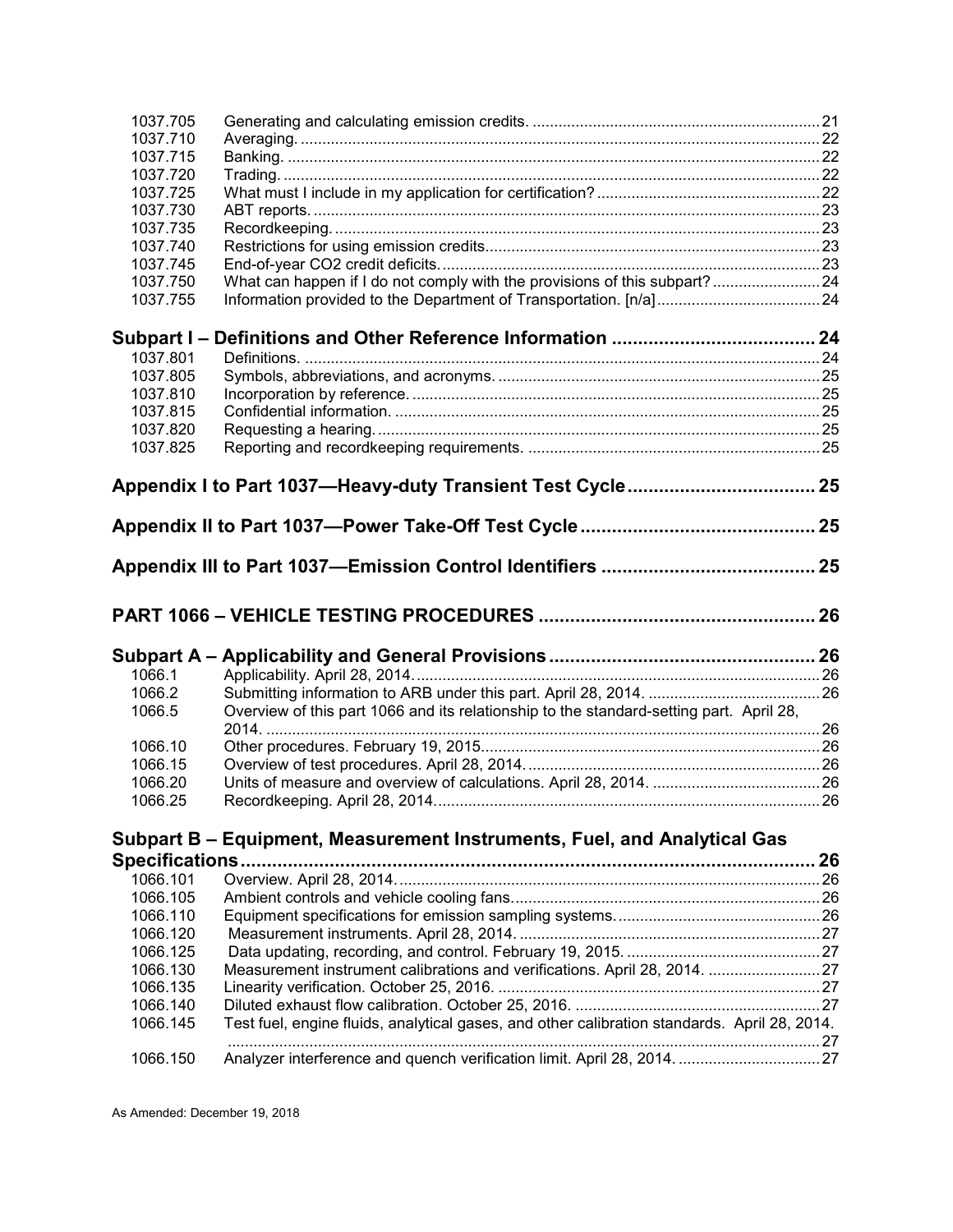| 1066.201<br>1066.210<br>Summary of verification procedures for chassis dynamometers. April 28, 201427<br>1066.215<br>1066.220<br>Linearity verification for chassis dynamometer systems. April 28, 2014. 27<br>1066.225<br>1066.230<br>1066.235<br>1066.240<br>1066.245<br>1066.250<br>1066.255<br>1066.260<br>1066.265<br>1066.270<br>1066.275<br>1066.290<br>1066.301<br>Procedures for specifying road-load forces for motor vehicles at or below 14,000 pounds<br>1066.305<br>1066.310<br>Subpart E - Preparing Vehicles and Running an Exhaust Emission Test 28<br>1066.401<br>1066.405<br>1066.410<br>1066.420<br>1066.425<br>1066.501<br>1066.601<br>1066.610<br>Subpart I - Exhaust Emission Test Procedures for Motor Vehicles 29<br>1066.801<br>Road-load power, test weight, and inertia weight class determination. October 25, 2016.<br>1066.805<br>1066.810<br>Exhaust emission test procedures for FTP testing. October 25, 2016. 29<br>1066.815<br>1066.816<br>1066.820<br>1066.830<br>1066.831<br>1066.835<br>1066.840 | Subpart C - |  |
|-----------------------------------------------------------------------------------------------------------------------------------------------------------------------------------------------------------------------------------------------------------------------------------------------------------------------------------------------------------------------------------------------------------------------------------------------------------------------------------------------------------------------------------------------------------------------------------------------------------------------------------------------------------------------------------------------------------------------------------------------------------------------------------------------------------------------------------------------------------------------------------------------------------------------------------------------------------------------------------------------------------------------------------------|-------------|--|
|                                                                                                                                                                                                                                                                                                                                                                                                                                                                                                                                                                                                                                                                                                                                                                                                                                                                                                                                                                                                                                         |             |  |
| Composite calculations for FTP exhaust emissions. October 25, 2016.  29                                                                                                                                                                                                                                                                                                                                                                                                                                                                                                                                                                                                                                                                                                                                                                                                                                                                                                                                                                 |             |  |
|                                                                                                                                                                                                                                                                                                                                                                                                                                                                                                                                                                                                                                                                                                                                                                                                                                                                                                                                                                                                                                         |             |  |
|                                                                                                                                                                                                                                                                                                                                                                                                                                                                                                                                                                                                                                                                                                                                                                                                                                                                                                                                                                                                                                         |             |  |
|                                                                                                                                                                                                                                                                                                                                                                                                                                                                                                                                                                                                                                                                                                                                                                                                                                                                                                                                                                                                                                         |             |  |
|                                                                                                                                                                                                                                                                                                                                                                                                                                                                                                                                                                                                                                                                                                                                                                                                                                                                                                                                                                                                                                         |             |  |
|                                                                                                                                                                                                                                                                                                                                                                                                                                                                                                                                                                                                                                                                                                                                                                                                                                                                                                                                                                                                                                         |             |  |
|                                                                                                                                                                                                                                                                                                                                                                                                                                                                                                                                                                                                                                                                                                                                                                                                                                                                                                                                                                                                                                         |             |  |
|                                                                                                                                                                                                                                                                                                                                                                                                                                                                                                                                                                                                                                                                                                                                                                                                                                                                                                                                                                                                                                         |             |  |
|                                                                                                                                                                                                                                                                                                                                                                                                                                                                                                                                                                                                                                                                                                                                                                                                                                                                                                                                                                                                                                         |             |  |
|                                                                                                                                                                                                                                                                                                                                                                                                                                                                                                                                                                                                                                                                                                                                                                                                                                                                                                                                                                                                                                         |             |  |
|                                                                                                                                                                                                                                                                                                                                                                                                                                                                                                                                                                                                                                                                                                                                                                                                                                                                                                                                                                                                                                         |             |  |
|                                                                                                                                                                                                                                                                                                                                                                                                                                                                                                                                                                                                                                                                                                                                                                                                                                                                                                                                                                                                                                         |             |  |
|                                                                                                                                                                                                                                                                                                                                                                                                                                                                                                                                                                                                                                                                                                                                                                                                                                                                                                                                                                                                                                         |             |  |
|                                                                                                                                                                                                                                                                                                                                                                                                                                                                                                                                                                                                                                                                                                                                                                                                                                                                                                                                                                                                                                         |             |  |
|                                                                                                                                                                                                                                                                                                                                                                                                                                                                                                                                                                                                                                                                                                                                                                                                                                                                                                                                                                                                                                         |             |  |
|                                                                                                                                                                                                                                                                                                                                                                                                                                                                                                                                                                                                                                                                                                                                                                                                                                                                                                                                                                                                                                         |             |  |
|                                                                                                                                                                                                                                                                                                                                                                                                                                                                                                                                                                                                                                                                                                                                                                                                                                                                                                                                                                                                                                         |             |  |
|                                                                                                                                                                                                                                                                                                                                                                                                                                                                                                                                                                                                                                                                                                                                                                                                                                                                                                                                                                                                                                         |             |  |
|                                                                                                                                                                                                                                                                                                                                                                                                                                                                                                                                                                                                                                                                                                                                                                                                                                                                                                                                                                                                                                         |             |  |
|                                                                                                                                                                                                                                                                                                                                                                                                                                                                                                                                                                                                                                                                                                                                                                                                                                                                                                                                                                                                                                         |             |  |
|                                                                                                                                                                                                                                                                                                                                                                                                                                                                                                                                                                                                                                                                                                                                                                                                                                                                                                                                                                                                                                         |             |  |
|                                                                                                                                                                                                                                                                                                                                                                                                                                                                                                                                                                                                                                                                                                                                                                                                                                                                                                                                                                                                                                         |             |  |
|                                                                                                                                                                                                                                                                                                                                                                                                                                                                                                                                                                                                                                                                                                                                                                                                                                                                                                                                                                                                                                         |             |  |
|                                                                                                                                                                                                                                                                                                                                                                                                                                                                                                                                                                                                                                                                                                                                                                                                                                                                                                                                                                                                                                         |             |  |
|                                                                                                                                                                                                                                                                                                                                                                                                                                                                                                                                                                                                                                                                                                                                                                                                                                                                                                                                                                                                                                         |             |  |
|                                                                                                                                                                                                                                                                                                                                                                                                                                                                                                                                                                                                                                                                                                                                                                                                                                                                                                                                                                                                                                         |             |  |
|                                                                                                                                                                                                                                                                                                                                                                                                                                                                                                                                                                                                                                                                                                                                                                                                                                                                                                                                                                                                                                         |             |  |
|                                                                                                                                                                                                                                                                                                                                                                                                                                                                                                                                                                                                                                                                                                                                                                                                                                                                                                                                                                                                                                         |             |  |
|                                                                                                                                                                                                                                                                                                                                                                                                                                                                                                                                                                                                                                                                                                                                                                                                                                                                                                                                                                                                                                         |             |  |
|                                                                                                                                                                                                                                                                                                                                                                                                                                                                                                                                                                                                                                                                                                                                                                                                                                                                                                                                                                                                                                         |             |  |
|                                                                                                                                                                                                                                                                                                                                                                                                                                                                                                                                                                                                                                                                                                                                                                                                                                                                                                                                                                                                                                         |             |  |
|                                                                                                                                                                                                                                                                                                                                                                                                                                                                                                                                                                                                                                                                                                                                                                                                                                                                                                                                                                                                                                         |             |  |
|                                                                                                                                                                                                                                                                                                                                                                                                                                                                                                                                                                                                                                                                                                                                                                                                                                                                                                                                                                                                                                         |             |  |
|                                                                                                                                                                                                                                                                                                                                                                                                                                                                                                                                                                                                                                                                                                                                                                                                                                                                                                                                                                                                                                         |             |  |
|                                                                                                                                                                                                                                                                                                                                                                                                                                                                                                                                                                                                                                                                                                                                                                                                                                                                                                                                                                                                                                         |             |  |
|                                                                                                                                                                                                                                                                                                                                                                                                                                                                                                                                                                                                                                                                                                                                                                                                                                                                                                                                                                                                                                         |             |  |
|                                                                                                                                                                                                                                                                                                                                                                                                                                                                                                                                                                                                                                                                                                                                                                                                                                                                                                                                                                                                                                         |             |  |
|                                                                                                                                                                                                                                                                                                                                                                                                                                                                                                                                                                                                                                                                                                                                                                                                                                                                                                                                                                                                                                         |             |  |
|                                                                                                                                                                                                                                                                                                                                                                                                                                                                                                                                                                                                                                                                                                                                                                                                                                                                                                                                                                                                                                         |             |  |
|                                                                                                                                                                                                                                                                                                                                                                                                                                                                                                                                                                                                                                                                                                                                                                                                                                                                                                                                                                                                                                         |             |  |
|                                                                                                                                                                                                                                                                                                                                                                                                                                                                                                                                                                                                                                                                                                                                                                                                                                                                                                                                                                                                                                         |             |  |
|                                                                                                                                                                                                                                                                                                                                                                                                                                                                                                                                                                                                                                                                                                                                                                                                                                                                                                                                                                                                                                         |             |  |
|                                                                                                                                                                                                                                                                                                                                                                                                                                                                                                                                                                                                                                                                                                                                                                                                                                                                                                                                                                                                                                         |             |  |
|                                                                                                                                                                                                                                                                                                                                                                                                                                                                                                                                                                                                                                                                                                                                                                                                                                                                                                                                                                                                                                         |             |  |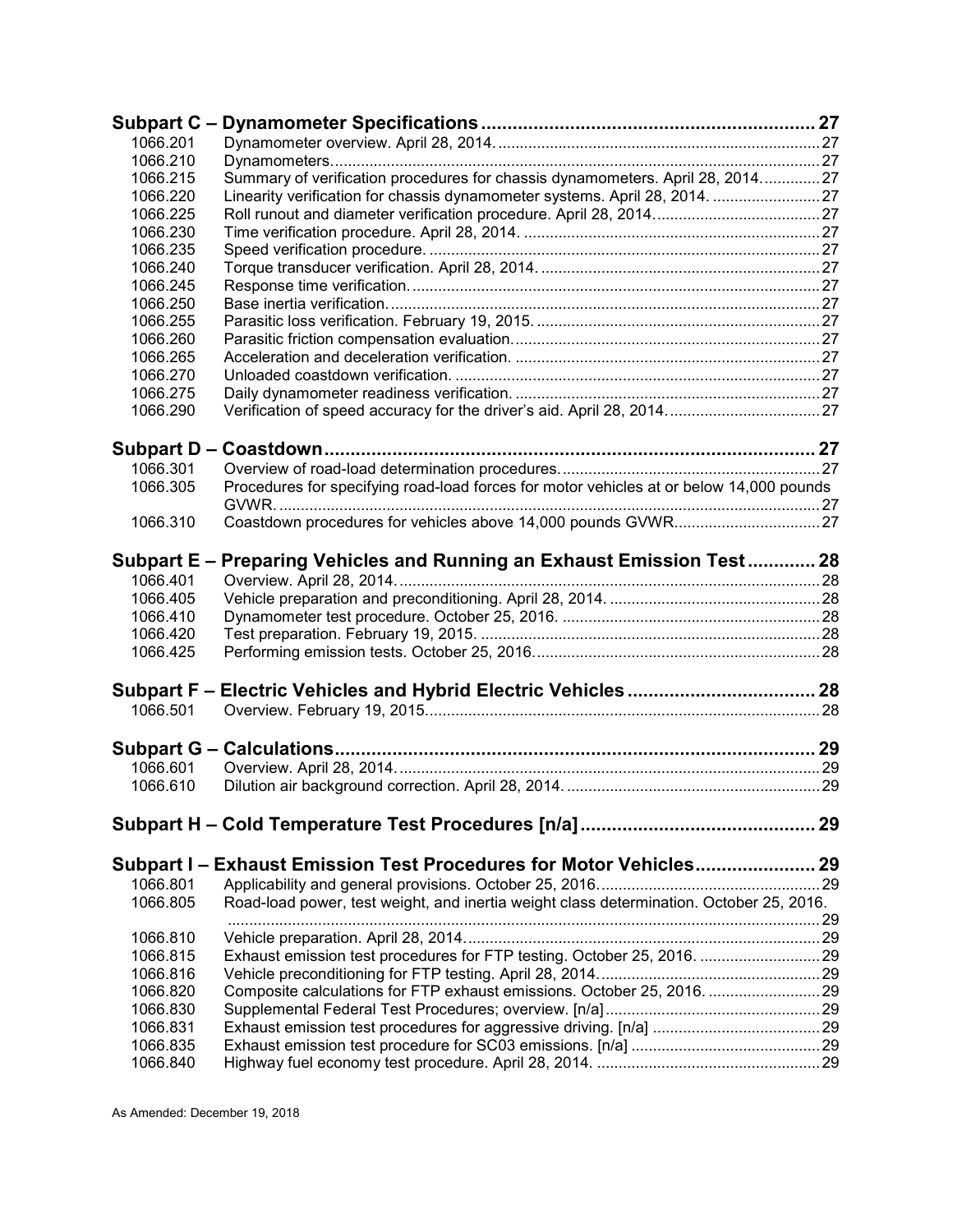| 1066.845   |                                                                                        |  |
|------------|----------------------------------------------------------------------------------------|--|
|            |                                                                                        |  |
|            |                                                                                        |  |
| 1066.1001  |                                                                                        |  |
| 1066.1005  | Symbols, abbreviations, acronyms, and units of measure. October 25, 2016. 30           |  |
| 1066.1010  |                                                                                        |  |
|            | PART 1068 - GENERAL COMPLIANCE PROVISIONS FOR HIGHWAY,                                 |  |
|            |                                                                                        |  |
| Subpart A- |                                                                                        |  |
| 1068.1.1   |                                                                                        |  |
| 1068.20    |                                                                                        |  |
| 1068.30    |                                                                                        |  |
| 1068.35    |                                                                                        |  |
| 1068.45    |                                                                                        |  |
|            |                                                                                        |  |
| 1068.401   |                                                                                        |  |
| 1068.405   |                                                                                        |  |
| 1068.410   | How must I select and prepare my engines/equipment? April 30, 2010. 33                 |  |
| 1068.415   |                                                                                        |  |
| 1068.420   | How do I know when my engine family fails an SEA? October 25, 2016. 33                 |  |
| 1068.425   | What happens if one of my production-line engines/equipment exceeds the emission       |  |
|            |                                                                                        |  |
| 1068.430   |                                                                                        |  |
| 1068.435   | May I sell engines/equipment from a family with a suspended certificate of conformity? |  |
|            |                                                                                        |  |
| 1068.440   | How do I ask ARB to reinstate my suspended certificate? April 30, 201033               |  |
| 1068.445   | When may ARB revoke my certificate under this subpart and how may I sell these         |  |
|            |                                                                                        |  |
| 1068.450   |                                                                                        |  |
| 1068.455   |                                                                                        |  |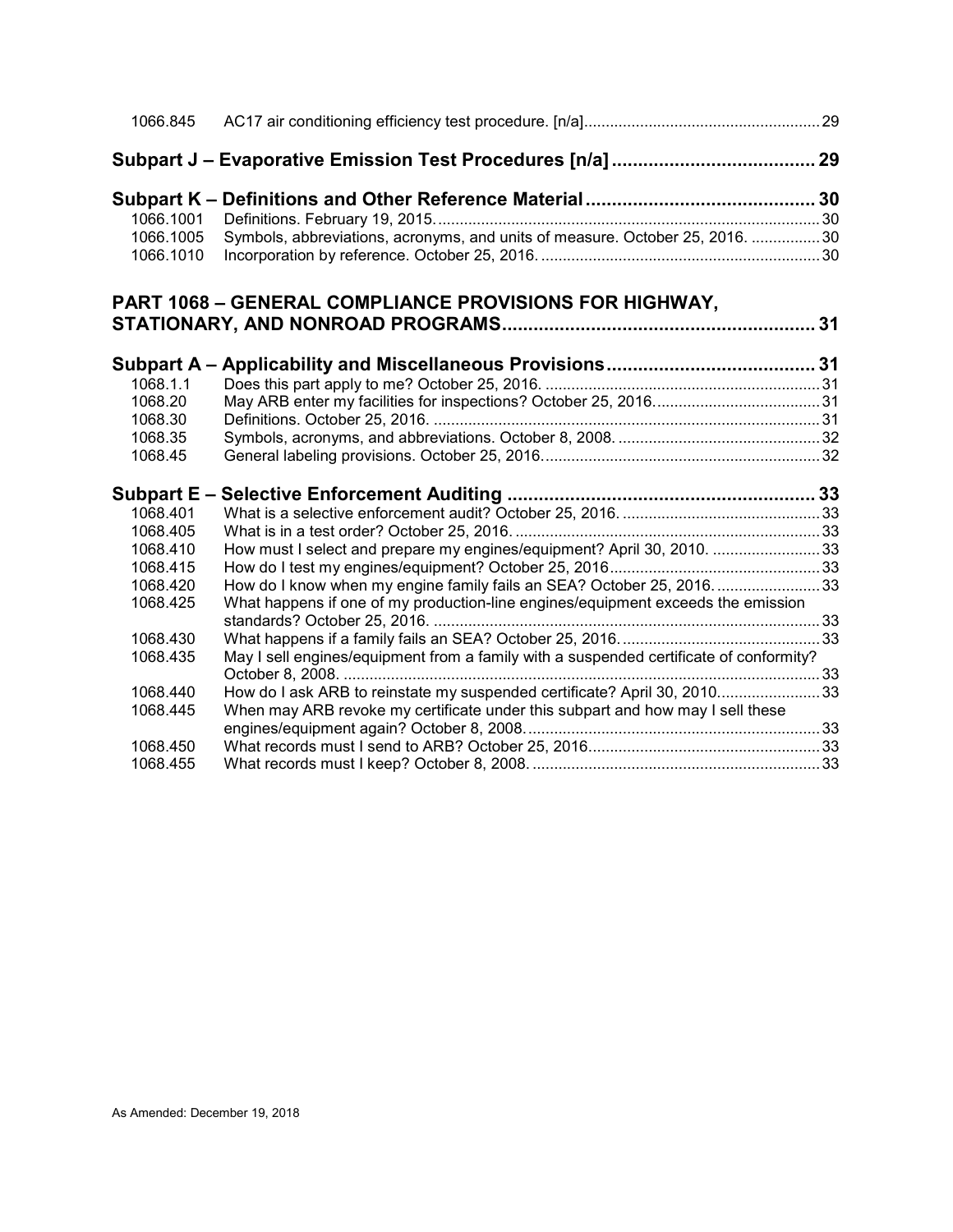#### **CALIFORNIA GREENHOUSE GAS EXHAUST EMISSION STANDARDS AND TEST PROCEDURES FOR 2014 AND SUBSEQUENT MODEL HEAVY-DUTY VEHICLES**

The following provisions of Subpart S, Part 86, Subparts A through I, Part 1037, Subparts A through K, Part 1066, and Subparts A and E, Part 1068, Title 40, Code of Federal Regulations (CFR), as adopted by the U.S. Environmental Protection Agency on September 15, 2011, or amended by the U.S. Environmental Protection Agency on the subsequent date set forth next to the applicable section listed below, and only to the extent they pertain to the greenhouse gas emission testing and compliance of greenhouse gas emissions from medium- and heavy-duty vehicles, are adopted and incorporated herein by this reference as the "California Greenhouse Gas Exhaust Emission Standards and Test Procedures for 2014 and Subsequent Model Heavy-Duty Vehicles," except as altered or replaced by the provisions set forth below.

References in these test procedures to specific sections of the CFR maintain the same numbering system employed in the CFR. In cases where the entire CFR section is incorporated by reference with no modifications, the notation "[No change.]" is used. In cases where the federal requirements are modified by California requirements, the notation "Amend (or delete) subparagraph (\_\_) as follows:" is used. If the federal requirement is not applicable, the notation "[n/a]" is used. In cases where there are California only requirements, the additional California requirements are noted in a separate subsection.

#### <span id="page-7-0"></span>**PART 86 – CONTROL OF EMISSIONS FROM NEW AND IN-USE HIGHWAY VEHICLES AND ENGINES**

#### <span id="page-7-1"></span>**Subpart S – General Compliance Provisions for Control of Air Pollution from New and In-Use Light-Duty Vehicles, Light-Duty Trucks, and Heavy-Duty Vehicles**

<span id="page-7-2"></span>86.1819-14 Greenhouse gas emission standards for heavy-duty vehicles. October 25, 2016.

#### **A. Federal Provisions.**

1. Add the following to the introductory paragraph: The test procedures to determine compliance with these emission standards are described in "California 2015 and Subsequent Model Criteria Pollutant Exhaust Emission Standards and Test Procedures and 2017 and Subsequent Model Greenhouse Gas Exhaust Emission Standards and Test Procedures for Passenger Cars, Light-Duty Trucks, and Medium-Duty Vehicles."

- 2. Subparagraphs (a) through (k)(6). [No change.]
- 3. Amend subparagraph (k)(7) as follows: Advanced-technology credits.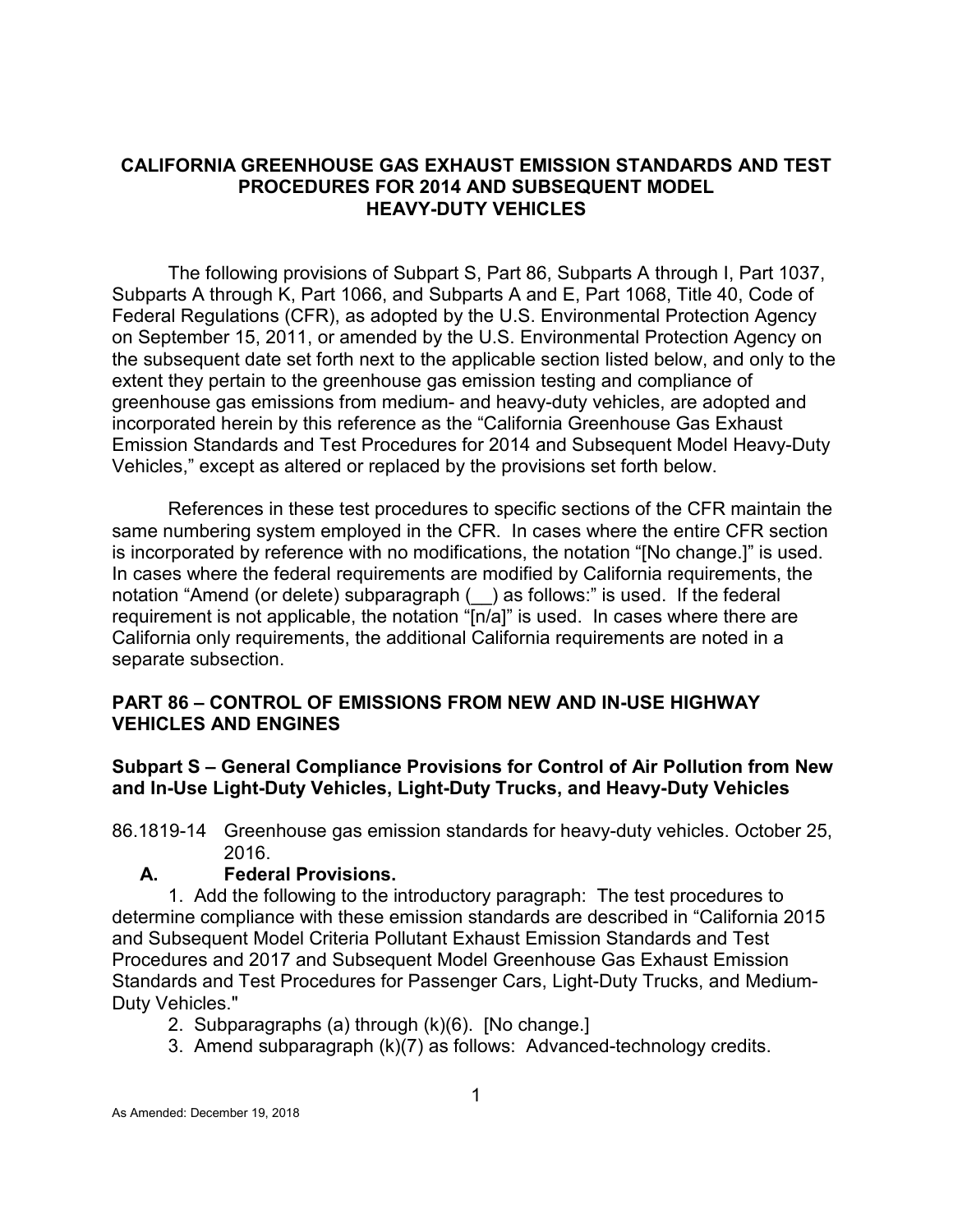Provisions for advanced-technology credits apply as described in 40 CFR §1037.615.

(i) If you generate credits from Phase 1 vehicles certified with advanced technology, you may multiply these credits by 1.50.

(ii) If you generate credits from model year 2027 and earlier Phase 2 vehicles certified with advanced technology, you may multiply these credits by 3.5 for plug-in hybrid electric vehicles (PHEV), 4.5 for electric vehicles, and 5.5 for fuel cell vehicles. The Phase 2 ATC multiplier of 3.5 for PHEVs, inclusive of PHEVs with electric power take-off (ePTO), is applicable only if the PHEV complies with both subparagraphs  $(k)(7)(ii)(A)$  and  $(B)$  of this section:

(A) No increase in oxides of nitrogen (NOx) emissions compared to an equivalent conventional vehicle tested in accordance with 40 CFR §1066.501.B., as modified by these test procedures.

(B) All-electric range (AER) as specified in the table below, tested in accordance with 40 CFR §1066.501.B., as modified by these test procedures.

| Phase 2 Plug-in Hybrid Electric Vehicles All-Electric Range Requirements and |                   |                        |                       |  |  |  |  |
|------------------------------------------------------------------------------|-------------------|------------------------|-----------------------|--|--|--|--|
|                                                                              |                   | <b>ATC Multipliers</b> |                       |  |  |  |  |
| <b>Vehicle Model Year</b>                                                    |                   | <b>AER</b> (miles)     |                       |  |  |  |  |
|                                                                              | Slow-Charge $(1)$ | Fast-Charge $(2)$      | <b>ATC Multiplier</b> |  |  |  |  |
| 2017 - 2020                                                                  |                   |                        | 1.5 (Phase 1)         |  |  |  |  |
| 2021 - 2023                                                                  | $10+$             | 10+                    | $3.5^{(3)}$           |  |  |  |  |
| 2024 - 2026                                                                  | $20+$             | $15+$                  | $3.5^{(3)}$           |  |  |  |  |
| $3.5^{(3)}$<br>$35+$<br>$2027+$<br>$20+$                                     |                   |                        |                       |  |  |  |  |

Notes:

 $(1)$  Slow-charge refers to Level 1 and Level 2 chargers with electrical circuit rated up to 240 volts AC, up to 80 amps, and 19.2 kilowatts.

 $(2)$  Fast-charge compatible PHEVs must: 1) be capable of charging from 15 percent state-of-charge to 85 percent state-of-charge within one-half hour (0.5hr); and 2) demonstrate that typical operating time is at least 8 times (8x) typical charging time (i.e., a vehicle must be capable of operating for 8 minutes for each minute of charge time).

 $(3)$  If the PHEV AER is less than that specified in the AER column for the respective vehicle model year, an ATC multiplier of 1.5 would be applicable if the PHEV complies only with subparagraph (k)(7)(ii)(A) of this section.

(iii) ATC from Phase 1 vehicles may be used to show compliance with any standards of this part or 40 CFR part 1036 or part 1037, subject to the restrictions in 40 CFR §1037.740. Similarly, you may use up to 60,000 Mg per year of advancedtechnology credits generated under 40 CFR §§1036.615 or 1037.615 (from Phase 1 vehicles) to demonstrate compliance with the  $CO<sub>2</sub>$  standards in this section. Include vehicles generating credits in separate fleet-average calculations (and exclude them from your conventional fleet-average calculation). You must first apply these advancedtechnology vehicle credits to any deficits for other vehicles in the averaging set before applying them to other averaging sets.

4. Subparagraphs (k)(8) through (k)(10). [No change.]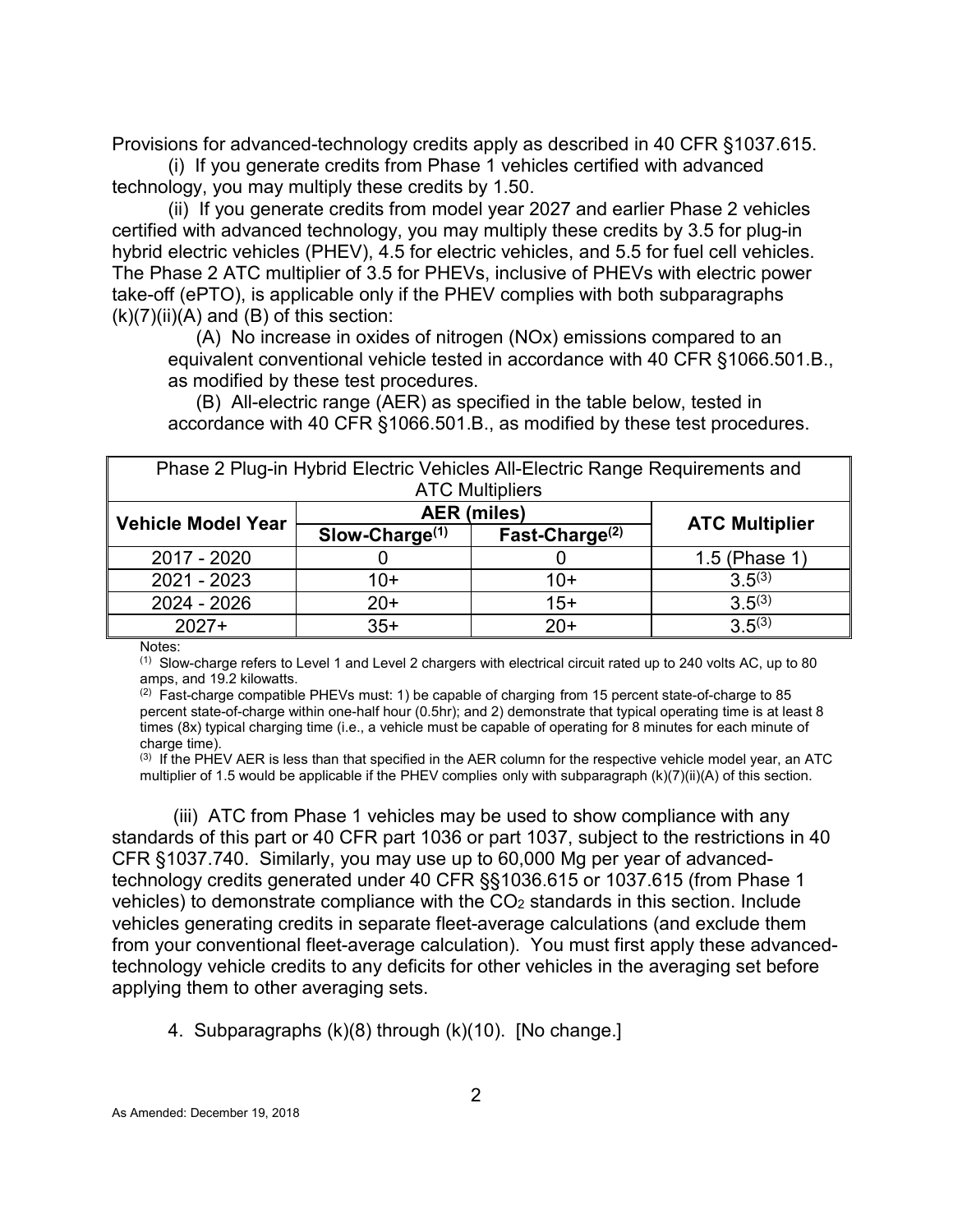#### **B. California Provisions.**

1. In the application for certification, the information specified in subparagraphs 1.1 to 1.3 below must be provided to demonstrate compliance with the air conditioning leakage standard in 40 CFR §86.1819-14(h), except when the air conditioning system uses a refrigerant with a global warming potential (GWP) of 150 or less, in which case subsection B.2 applies, or when the projected volume of vehicles that are produced and delivered for sale in California in a given concerned air conditioning platform is less than twenty. For the purpose of this subparagraph B.1, an air conditioning platform is one air conditioning configuration, or a group of air conditioning configurations that can be represented by one "worst-case" scenario air conditioning configuration chosen according to subparagraph B.1.3.

 1.1. Cover letter and summary table. The table must include vehicle make, vehicle model, vehicle model year, vehicle family, vehicle subcategory, vehicle weight class, averaging set, manufacturer-assigned air conditioning platform identification number, projected volume of vehicles produced and delivered for sale in California, refrigerant type, refrigerant capacity (rounded to the nearest one gram), refrigerant leak rate (rounded to the nearest one-tenth of a gram), and percent leak rate (rounded to the nearest one-hundredth of one percent) of the air conditioning system.

 1.2. Air conditioning system schematic. The schematic must show the topological layout of the air conditioning system components (compressor, heat exchangers, expansion device, hoses, metal pipelines, and joints) with respect to the system. Systems with major variations must be illustrated by separate schematics. The schematic must indicate the air conditioning platform or platforms it represents. For the purpose of this requirement, "major variation" refers to a different topological layout of compressor, heat exchangers, expansion device, hoses, metal pipelines, or joints.

1.2.1. In lieu of the requirements of subparagraph B.1.2., for the 2021 model year you may provide schematics representing a minimum of thirty percent (30%) of the projected volume of vehicles that are produced and delivered for sale in California, and for the 2022 model year you may provide schematics representing a minimum of sixty percent (60%) of the projected volume of vehicles that are produced and delivered for sale in California.

 1.3. SAE J2727 spreadsheets. Each spreadsheet must indicate the air conditioning platform or platforms it represents. A "worst-case" scenario air conditioning configuration may be chosen, using a technical assessment or good engineering judgment, to represent all air conditioning configurations in one or more air conditioning platforms, only under one of the following two circumstances:

1.3.1. If such air conditioning configurations have the same specifications in the following aspects: 1) numbers and types of joints, 2) lengths, inner diameters, and permeation rates of flexible hoses, and 3) numbers and types of compressor seals;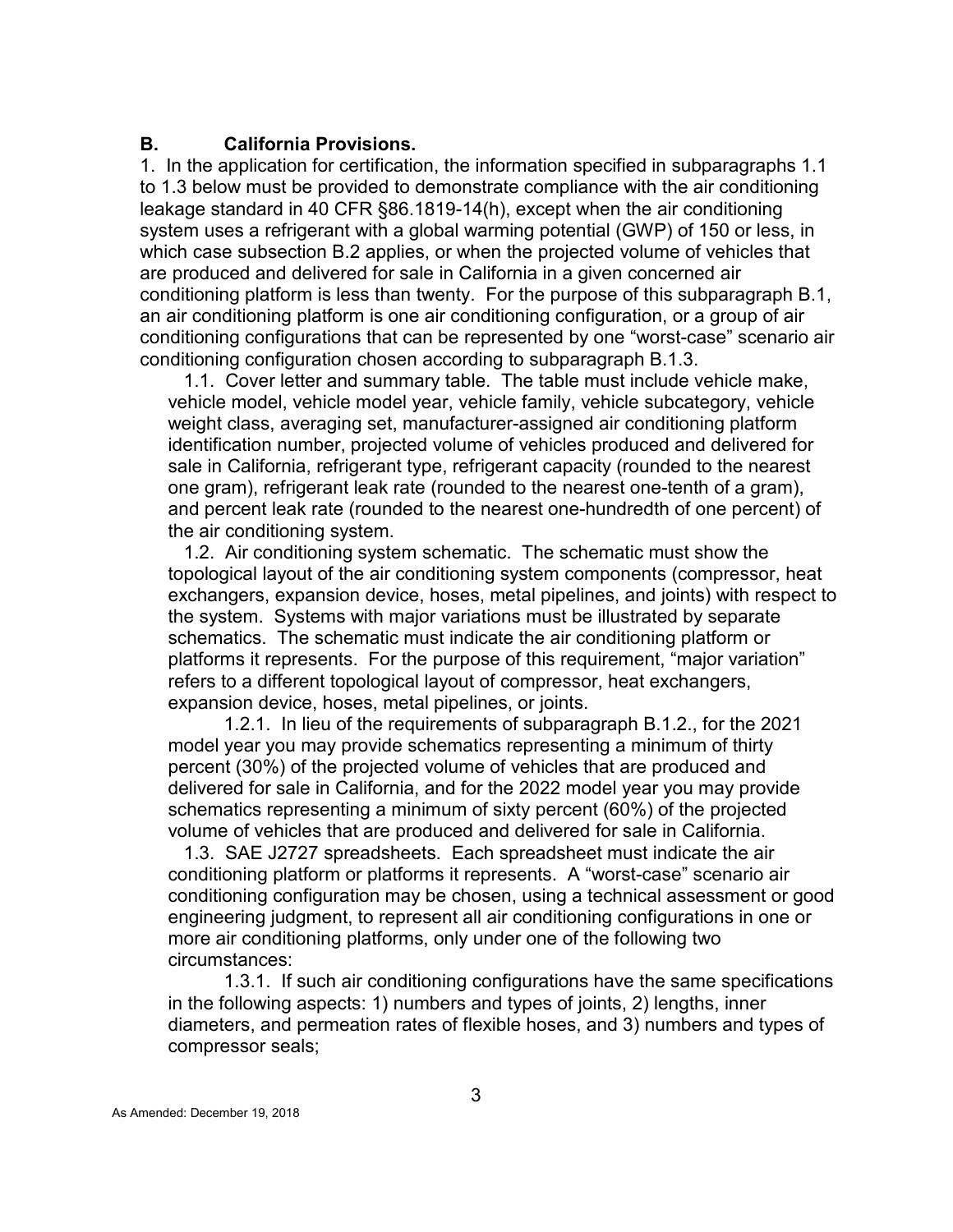1.3.2. If such air conditioning configurations have similar refrigerant capacity, and differ in only one of the following aspects: 1) numbers and/or types of joints, 2) lengths, inner diameters, and/or permeation rates of flexible hoses, or 3) numbers and/or types of compressor seals. Refrigerant capacities are considered to be similar in this subsection if they are within ten grams of each other, except when the air conditioning configurations differ only in the hose lengths, in which case refrigerant capacities are considered to be similar if they are within one hundred grams of each other.

2. A vehicle produced and delivered for sale in California is eligible for low-GWP refrigerant credit if it uses a refrigerant with a GWP of 150 or less in its motor vehicle air conditioning system. The vehicle must comply with the air conditioning leakage standard in subparagraph (h) in the Federal Provisions of this section. Credits may be calculated according to subparagraph (d) in the Federal Provisions of this section, as modified by these test procedures and may only be used to offset emission deficits under this section. You may certify using both the provisions of this section and the off-cycle technology provisions of 40 CFR §86.1819-14(d)(13), provided you do not double-count emission benefits.

3. If you certify vehicles utilizing the provisions of subparagraph (k)(7) of this section, as modified by these test procedures, or of subsection B.2. of this section, as modified by these test procedures, you must use the compliance provisions in subparagraph (d) of this section to show California compliance. You must provide reports for the vehicle family or subfamily to the Executive Officer according to the Federal Provisions of this section, using projected and actual volumes of vehicles produced and delivered for sale in California for the model year. Show your net balance of emission credits for these vehicle families. Federal credits may be used to offset any emission deficits, in which case the federal credits must be retired if used and may no longer be used by anyone to demonstrate compliance with any ARB/U.S. Environmental Protection Agency emission standards. Federal credits from vehicles produced and delivered for sale outside of California that do not meet the requirements of subparagraphs (k)(7)(ii), as modified by these test procedures, may not be used to offset the emission deficits. For PHEVs' emission deficits due to the difference between federal and applicable California ATC calculations, as specified in subsection 3.1. of this section, you have the option to retire those federal credits in the amount of that difference or to otherwise offset those deficits. Those retired credits may no longer be used by anyone to demonstrate compliance with any ARB/U.S. Environmental Protection Agency emission standards.

3.1. You may generate a 3.5 ATC multiplier for Phase 2 PHEVs, inclusive of PHEVs with ePTO, only if you demonstrate that the PHEVs do not emit increased NOx emissions compared to similar conventional vehicles pursuant to subparagraph (k)(7)(ii)(A) of this section, as modified by these procedures, and that the PHEVs comply with the all-electric range requirement pursuant to subparagraph (k)(7)(ii)(B) of this section, as modified by these procedures. If the PHEVs only comply with the no-NOx increase requirement but not the all-electric range requirement, you may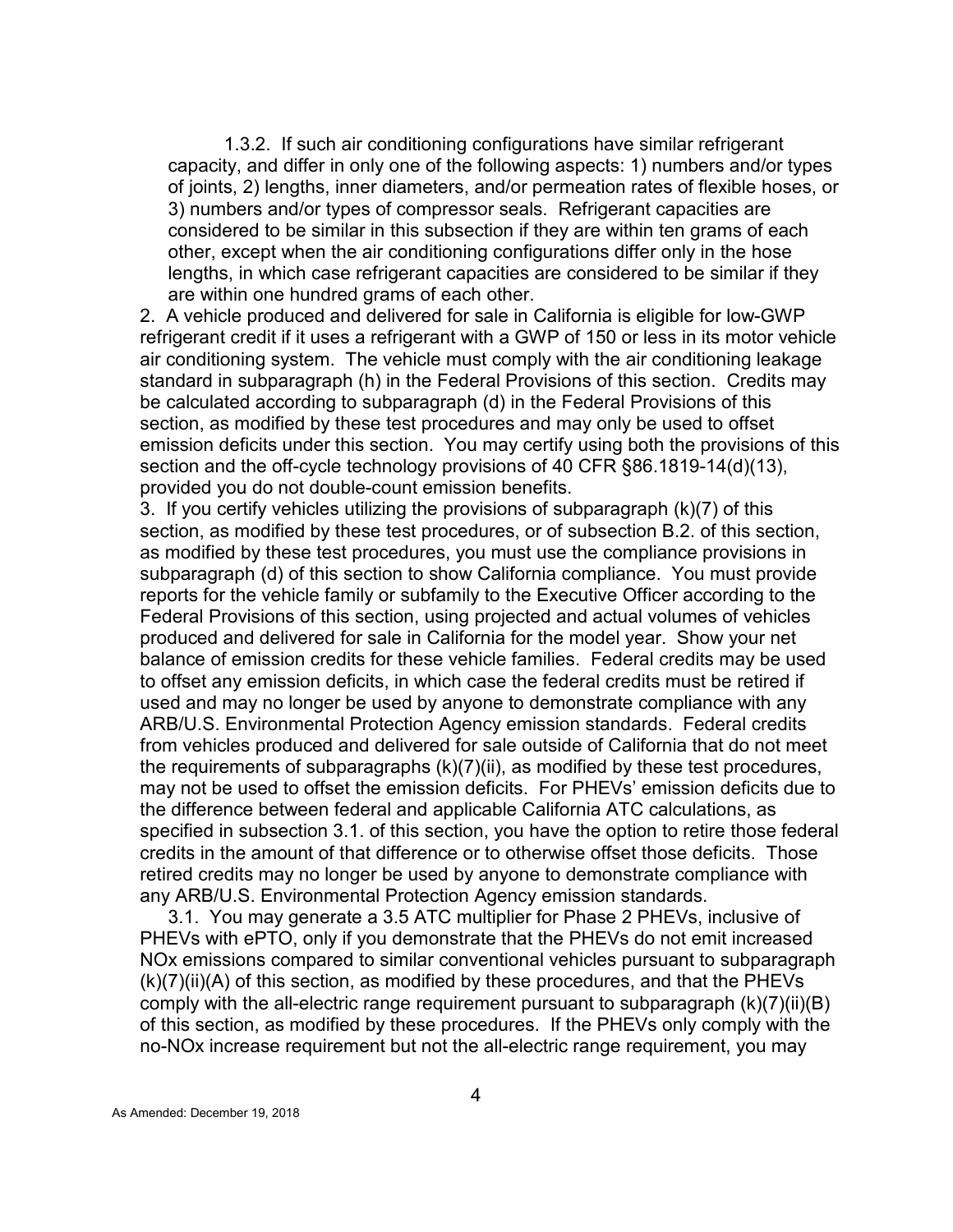only generate a 1.5 ATC multiplier. If the PHEVs do not comply with the no-NOx increase requirement, you may not generate an ATC.

If you certify PHEVs federally using the 3.5 multiplier for ATC but these PHEVs do not meet the requirements of subparagraphs (k)(7)(ii)(A) and/or (B) of this section, as modified by these procedures, you will generate an emission deficit based on the difference between federal and applicable California ATC calculations for PHEVs produced and delivered for sale in California, as applicable. You must identify in the reports any ATC generated from PHEVs pursuant to subparagraph (k)(7) of this section and calculate any emission deficits for PHEVs produced and delivered for sale in California, as applicable.

3.2. For every vehicle that is eligible for the low-GWP refrigerant credit according to subparagraph B.2. of this section, modified by these test procedures, calculate the emission credit for each participating family or subfamily as follows, and round it to the nearest one-tenth of a Mg.

Low-GWP Refrigerant Credit (Mg) = Per Year Credit × Volume x Useful Life

Where:

*Per Year Credit* = amount of credit a vehicle is eligible for every year of its useful life according to the Low-GWP Countdown Schedule of Per Year Credit table.

*Volume* = volume of vehicles produced and delivered for sale in California of the vehicle subfamily.

*Useful Life* = useful life of the vehicles, in years, as described in CCR, title 13, Section 2112.

If the Low-GWP Volume Fraction for the vehicle type and model year to which the credit-eligible vehicle belongs is less than 20%, the Per Year Credit shall be 0.56 Mg per vehicle per year, or 1.28% of the annual tailpipe  $CO<sub>2</sub>$  emissions allowed by the CO2 standards for internal combustion vehicles of the vehicle subcategory and model year to which the credit-eligible vehicle belongs, whichever is less. When the Low-GWP Volume Fraction for the vehicle type and model year to which the crediteligible vehicle belongs reaches or exceeds 20% for the first time, the above credit levels shall be allowed for that vehicle type for the subsequent four model years. After the subsequent four model years, the Per Year Credit shall be 0.31 Mg per vehicle per year, or 0.71% of the annual tailpipe CO<sub>2</sub> emissions allowed by the internal combustion engine  $CO<sub>2</sub>$  standard for the vehicle subcategory and model year to which the credit-eligible vehicle belongs, whichever is less. The countdown of the credit schedule is illustrated in the table below, where MY1 is the first model year for which the Low-GWP Volume Fraction for a particular vehicle type reaches or exceeds 20%, and MY2 through MY6 and beyond are the consecutive model years subsequent to MY1.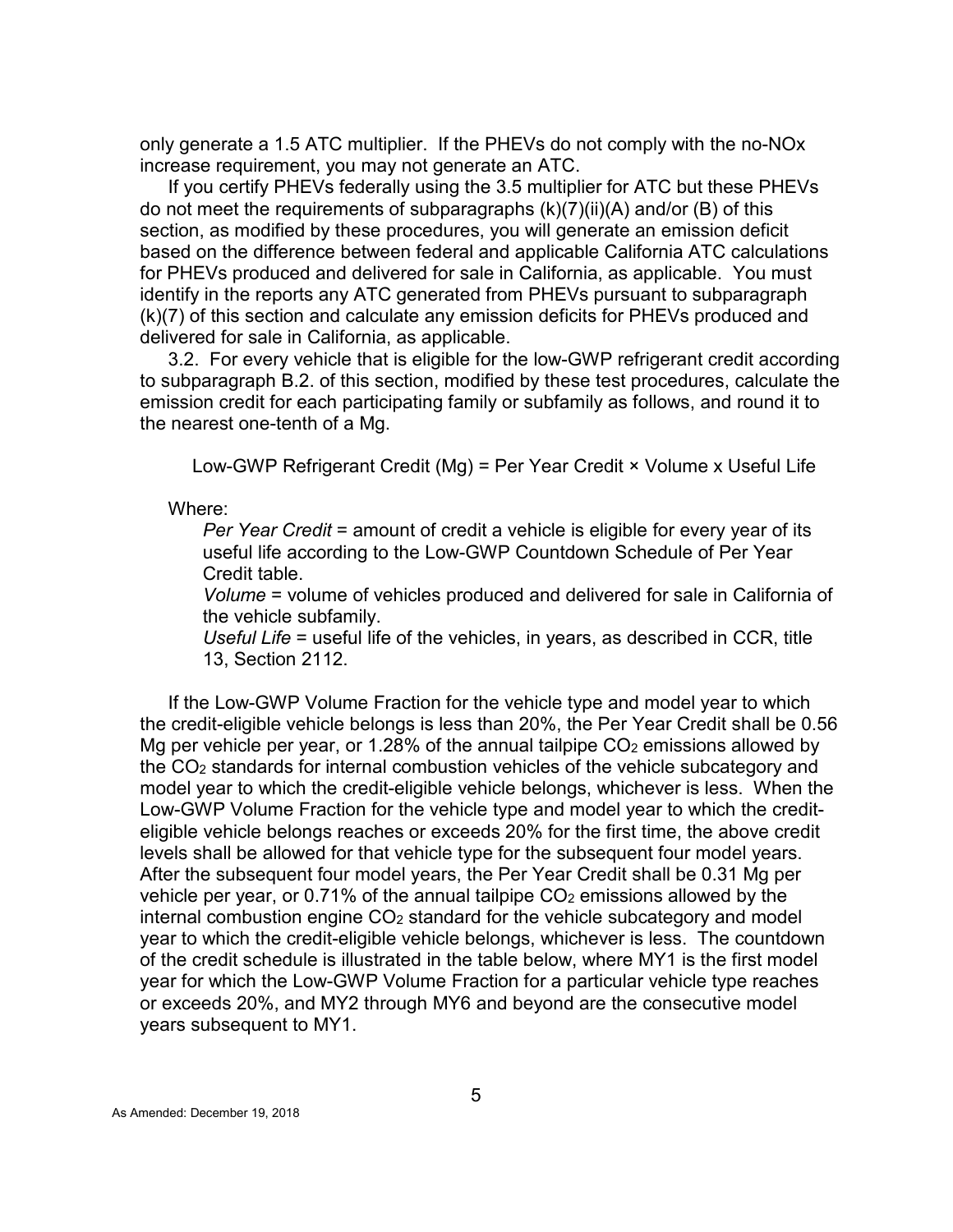| Low-GWP Countdown Schedule of Per Year Credit                                |                                                            |  |                                                                                |             |             |  |  |  |  |
|------------------------------------------------------------------------------|------------------------------------------------------------|--|--------------------------------------------------------------------------------|-------------|-------------|--|--|--|--|
| MY1                                                                          | $MY6+$<br>MY <sub>2</sub><br>MY4<br>MY3<br>MY <sub>5</sub> |  |                                                                                |             |             |  |  |  |  |
| 0.56                                                                         | 0.31<br>0.56<br>0.56<br>0.56<br>0.56                       |  |                                                                                |             |             |  |  |  |  |
| Mg/veh./yr.                                                                  | Mg/veh./yr.                                                |  | Mg/veh./yr.   Mg/veh./yr.                                                      | Mq/veh./vr. | Mg/veh./yr. |  |  |  |  |
|                                                                              |                                                            |  |                                                                                |             |             |  |  |  |  |
| 1.28%<br>1.28%<br>1.28%<br>1.28%<br>0.71%<br>1.28%                           |                                                            |  |                                                                                |             |             |  |  |  |  |
| of annual tailpipe $CO2$ emissions allowed by the internal combustion engine |                                                            |  |                                                                                |             |             |  |  |  |  |
|                                                                              |                                                            |  | CO <sub>2</sub> standard for the vehicle subcategory and MY, whichever is less |             |             |  |  |  |  |

For the purpose of this subsection, vehicle types are:

- Vocational, classes 2b-5
- Vocational, classes 6 and 7
- Vocational, class 8
- Tractor, class 7
- Tractor, class 8, day cab
- Tractor, class 8, sleeper cab
- Tractor, heavy haul
- HD pickup trucks and vans, classes 2b and 3
- Custom chassis school bus
- Custom chassis motor home
- Custom chassis coach bus
- Custom chassis other bus
- Custom chassis refuse hauler
- Custom chassis concrete mixer
- Custom chassis mixed-use vehicle
- Custom chassis emergency vehicle

Low-GWP Volume Fraction for a particular vehicle type and a particular model year is the ratio of the actual volume of low-GWP refrigerant credit-eligible vehicles of that vehicle type and that model year produced and delivered for sale in California by all manufacturers to the total actual volume of vehicles of that vehicle type and that model year produced and delivered for sale in California by all manufacturers. Low-GWP Volume Fraction is rounded to the nearest one percent.

#### <span id="page-12-0"></span>**PART 1037 – CONTROL OF EMISSIONS FROM NEW HEAVY-DUTY MOTOR VEHICLES**

#### <span id="page-12-1"></span>**Subpart A – Overview and Applicability**

<span id="page-12-2"></span>1037.1 Applicability. October 25, 2016.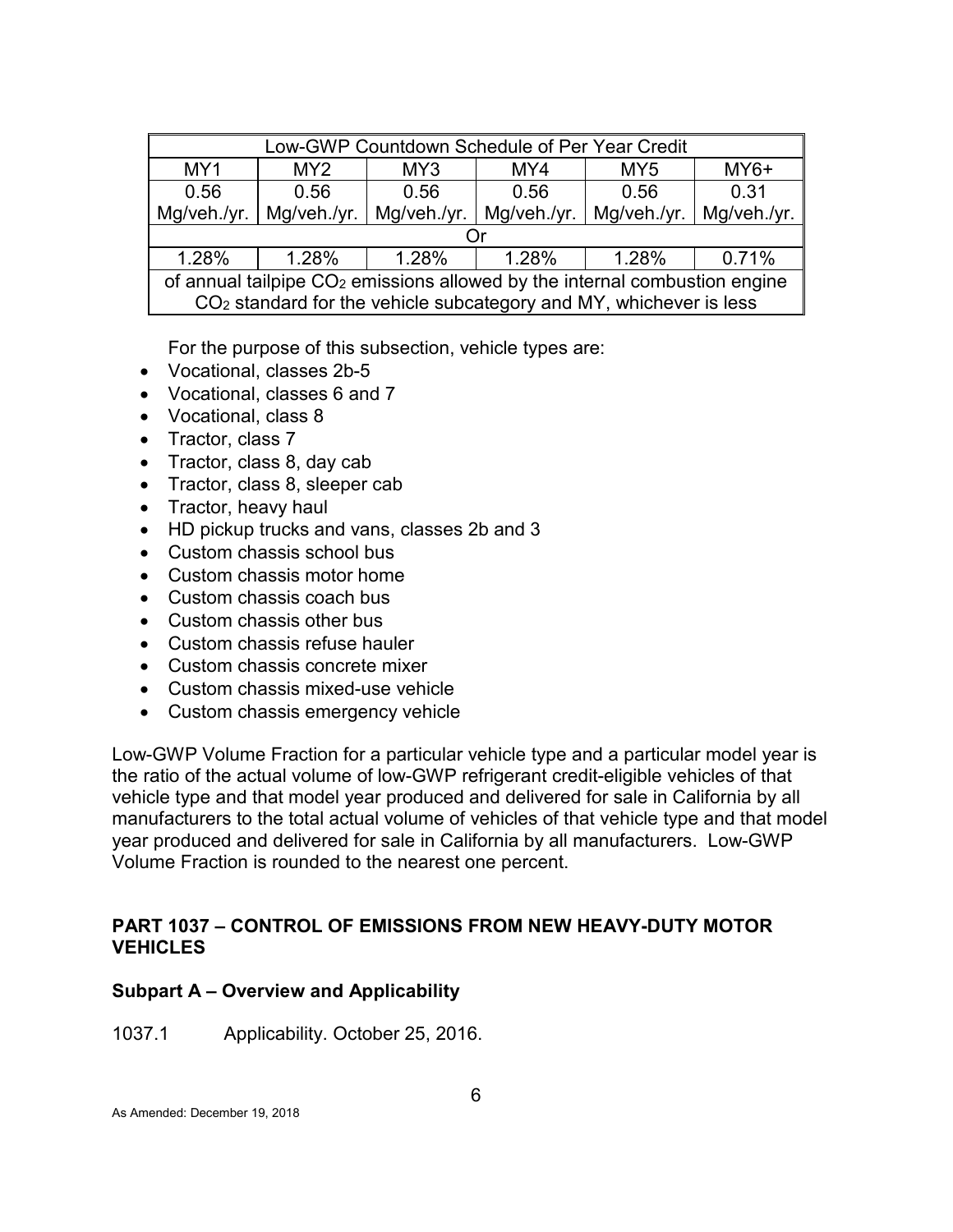# **A. Federal Provisions**

1. Subparagraph (a) [No change.]

2. Delete subparagraph (b) and replace with the following: New alternative fuel conversions must be certified through the same certification procedures as for new vehicles. Aftermarket alternative fuel conversions must be certified according to the "California Certification and Installation Procedures for Alternative Fuel Retrofit Systems for 2004 and Subsequent Model Year On-Road Motor Vehicles and Engines."

# **B. California provisions.**

1. These regulations are applicable to all medium- and heavy-duty vehicles that are subject to the Phase 1 and Phase 2 emission standards as specified in title 17, California Code of Regulations sections 95660 through 95664.

2. Any reference to vehicle or engine sales or vehicle or engine production volume throughout the United States shall mean vehicle or engine sales or vehicle or engine volume in California, except in 40 CFR Part 1037, Subpart H, Averaging, Banking, and Trading for Certification (averaging, banking, and trading compliance calculations will be based on United States-directed sales except where noted in the California Provisions).

3. Regulations concerning U.S. EPA hearings, U.S. EPA inspections, specific language on the Certificate of Conformity, and citations to federal penalty provisions in the Code of Federal regulations or the federal Clean Air Act shall not be applicable to these procedures, except where specifically noted.

<span id="page-13-0"></span>1037.2 Who is responsible for compliance? October 25, 2016.

- <span id="page-13-1"></span>1037.5 Excluded vehicles. October 25, 2016.
	- 1. Subparagraphs (a) through (d). [No change.]

2. Amend subparagraph (e) as follows: Vehicles subject to the heavy-duty greenhouse gas standards of 40 CFR part 86. See 40 CFR §86.1819-14, as modified by these procedures, for greenhouse gas standards that apply for these vehicles. For test procedures applicable to such vehicles, see "California 2015 and Subsequent Model Criteria Pollutant Exhaust Emission Standards and Test Procedures and 2017 and Subsequent Model Greenhouse Gas Exhaust Emission Standards and Test Procedures for Passenger Cars, Light-Duty Trucks, and Medium-Duty Vehicles." This generally applies for complete heavy-duty vehicles at or below 14,000 pounds GVWR.

- 3. Subparagraphs (f) through (i). [No change.]
- <span id="page-13-2"></span>1037.10 How is this part organized? October 25, 2016.
- <span id="page-13-3"></span>1037.15 Do any other regulation parts apply to me? October 25, 2016.
- <span id="page-13-4"></span>1037.30 Submission of information. October 25, 2016.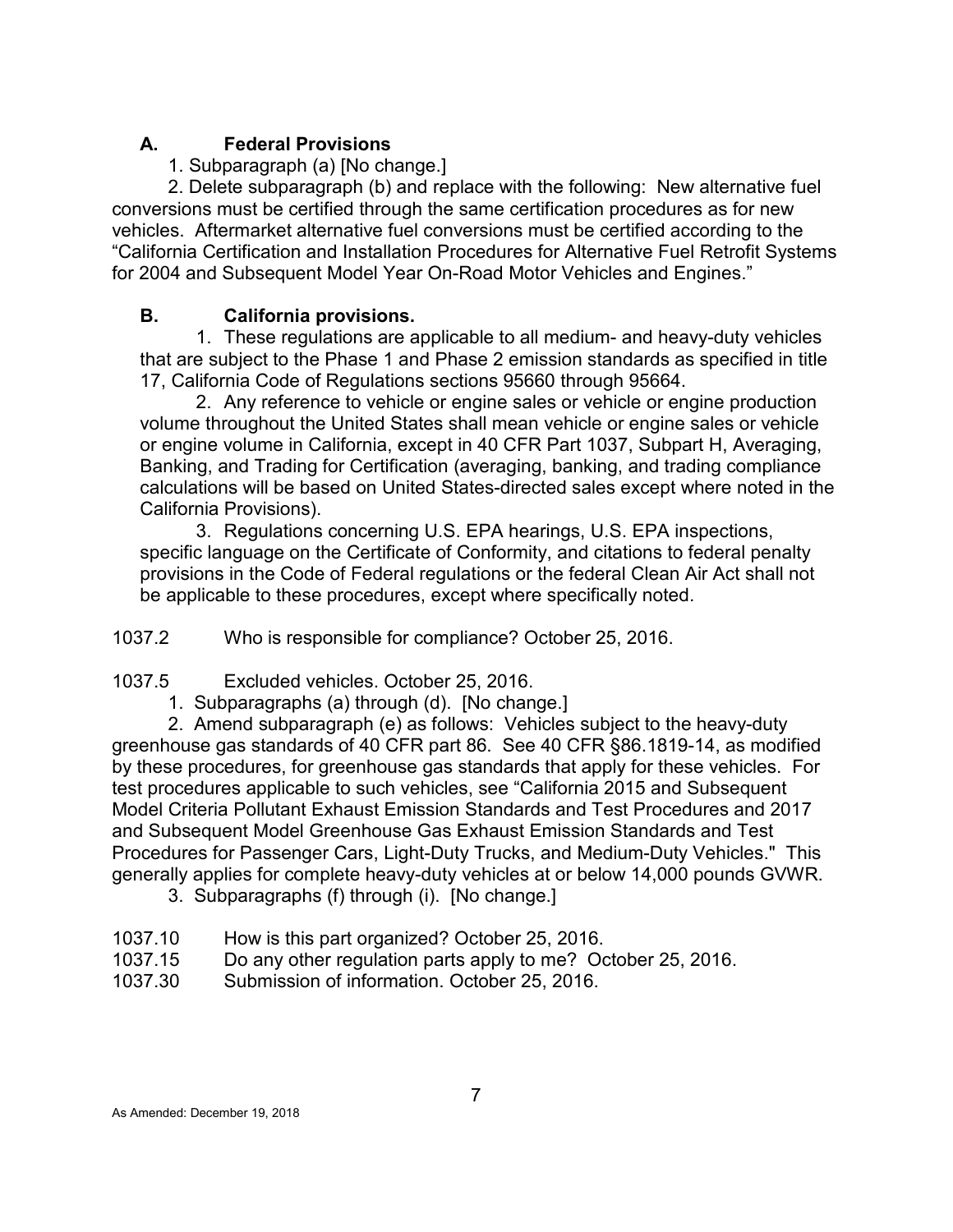#### <span id="page-14-0"></span>**Subpart B – Emission Standards and Related Requirements**

<span id="page-14-1"></span>1037.101 Overview of emission standards for heavy-duty vehicles. October 25, 2016.

1. Subparagraphs (a) through (b) introductory paragraph. [No change.]

2. Subparagraph (b)(1). [n/a; see "California Exhaust Emission Standards and Test Procedures for 2004 and Subsequent Model Heavy-Duty Diesel Engines and Vehicles" and "California Exhaust Emission Standards and Test Procedures for 2004 and Subsequent Model Heavy-Duty Otto-Cycle Engines and Vehicles" for California criteria exhaust emission standards.]

3. Amend subparagraph (b)(2) by adding the following: For the 2014 through 2020 model years, a manufacturer may elect to demonstrate compliance with sections 40 CFR §1037.104 through §1037.115 for its entire applicable vehicle fleet by demonstrating compliance with the Phase 1 program, if it meets the criteria identified below.

(1) A manufacturer that selects compliance with this option must notify the Executive Officer of that selection, in writing, prior to the start of the applicable model year or December 1, 2014, whichever is later;

(2) The manufacturer must submit to ARB all data that the manufacturer submitted to U.S. Environmental Protection Agency in accordance with the reporting requirements as required under 40 CFR §1037.205, §1037.250 and §1037.730, for demonstrating compliance with Phase 1 and the U.S. Environmental Protection Agency determination of compliance. With the exception of the 2014 model year, all such data must be submitted within 30 days of receipt of the U.S. Environmental Protection Agency Certificate of Conformity or of the date of submission to the U.S. Environmental Protection Agency, whichever is later, for each model year that a manufacturer selects compliance with this option;

(3) The manufacturer must provide to the Executive Officer separate numbers for each subfamily of heavy-duty vehicles produced and delivered for sale in California each model year and all values used in calculating positive or negative emission credits in 40 CFR §1037.730.

4. Subparagraph (b)(3). [No change.]

5. Subparagraph (b)(4). [n/a; see "California Evaporative Emission Standards and Test Procedures for 2001 and Subsequent Model Motor Vehicles" for California fuel evaporative emission standards.]

6. Subparagraph (c). [No change.]

<span id="page-14-2"></span>1037.102 Exhaust emission standards for NOX, HC, PM, and CO. October 25, 2016.

1. Amend the introductory paragraph as follows: See the "California Exhaust Emission Standards and Test Procedures for 2004 and Subsequent Model Heavy-Duty Diesel Engines and Vehicles," and the "California Exhaust Emission Standards and Test Procedures for 2004 and Subsequent Model Heavy-Duty Otto-Cycle Engines and Vehicles," for the exhaust emission standards for  $NO<sub>X</sub>$ , HC, PM, and CO that apply for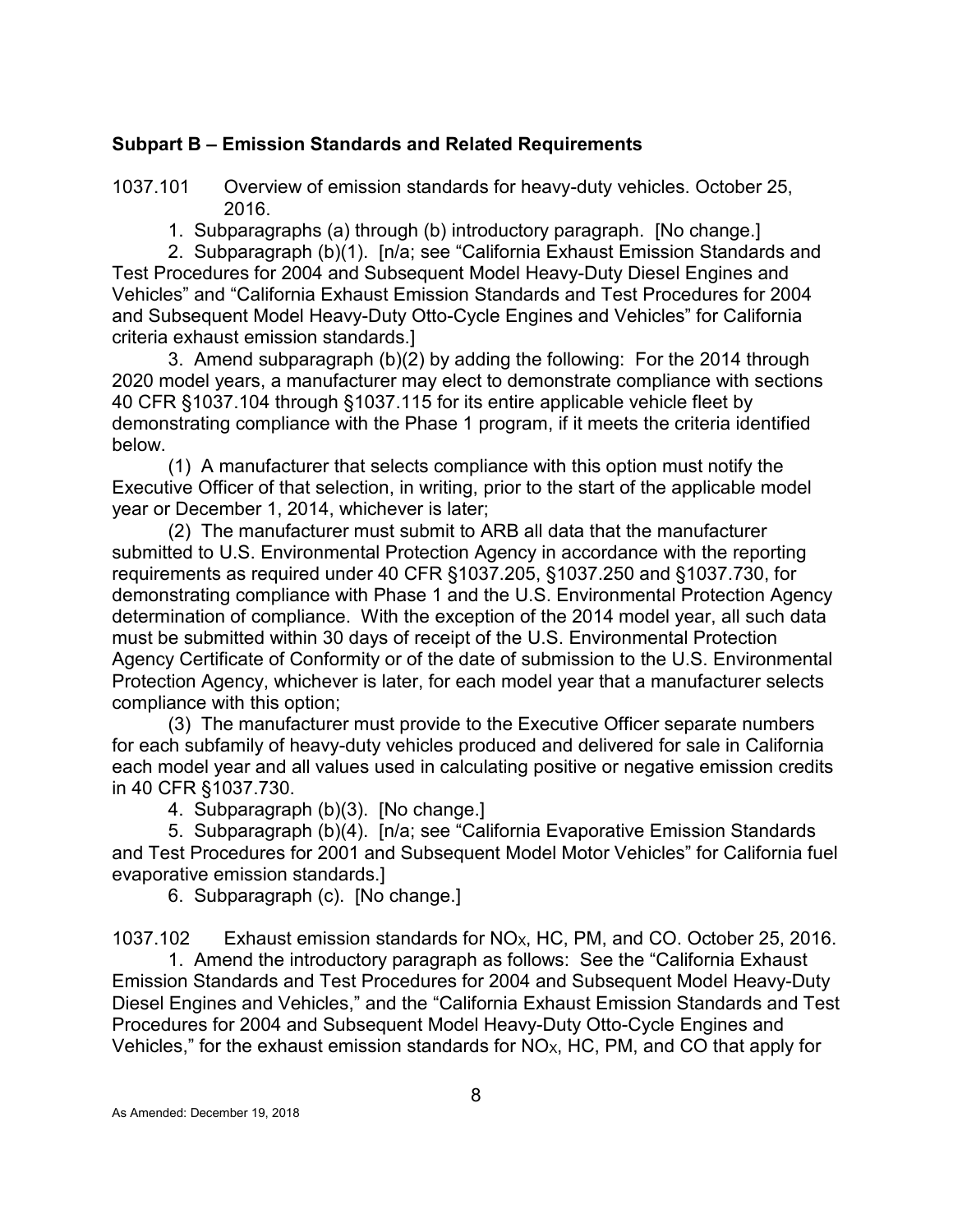heavy-duty vehicles.

- <span id="page-15-0"></span>1037.103 Evaporative and refueling emission standards. [n/a; see "California Evaporative Emission Standards and Test Procedures for 2001 and Subsequent Model Motor Vehicles" for California fuel evaporative emission standards, and see "California Refueling Emission Standards and Test Procedures for 2001 and Subsequent Model Motor Vehicles" for California refueling emission standards.]
- <span id="page-15-1"></span>1037.104 Exhaust emission standards for chassis-certified heavy-duty vehicles at or below 14,000 pounds GVWR. October 25, 2016.
- <span id="page-15-2"></span>1037.105 CO2 emission standards for vocational vehicles. October 25, 2016.
	- 1. Subparagraphs (a) through (h) introductory paragraph. [No change.]
	- 2. Amend subparagraph (h)(1) as follows:

(1) The following alternative emission standards apply by vehicle type and model year as follows:

|                           |                                       |              | -- - Lo <sup>.</sup> 1 |
|---------------------------|---------------------------------------|--------------|------------------------|
| Vehicle Type <sup>1</sup> | <b>Assigned Vehicle Service Class</b> | MY 2021-2026 | MY 2027+               |
| School bus                | Medium HDV                            | 291          | 271                    |
| Motor home                | Medium HDV                            | 228          | 226                    |
| Coach bus                 | Heavy HDV                             | 210          | 205                    |
| Other bus <sup>2</sup>    | Heavy HDV                             | 300          | 286                    |
| <b>Refuse hauler</b>      | <b>Heavy HDV</b>                      | 313          | 298                    |
| Concrete mixer            | <b>Heavy HDV</b>                      | 319          | 316                    |
| Mixed-use vehicle         | <b>Heavy HDV</b>                      | 319          | 316                    |
| Emergency vehicle         | <b>Heavy HDV</b>                      | 324          | 319                    |

**TABLE 5 OF 40 CFR §1037.105—PHASE 2 CUSTOM CHASSIS STANDARDS** [g/ton-mile]

<sup>1</sup> Vehicle types are generally defined in 40 CFR §1037.801. "Other bus" includes any bus that is not a school bus or a coach bus. A "mixed-use vehicle" is one that meets at least one of the criteria specified in 40 CFR §1037.631(a)(1) and at least one of the criteria in 40 CFR §1037.631(a)(2), but not both.

 $2$  You may not use the Other bus standard to certify a GHG urban bus unless additional requirements in the California Provisions of 40 CFR §§1037.241 and 1037.701, as modified by these procedures, are met.

3. Subparagraphs (h)(2) through (h)(8). [No change.]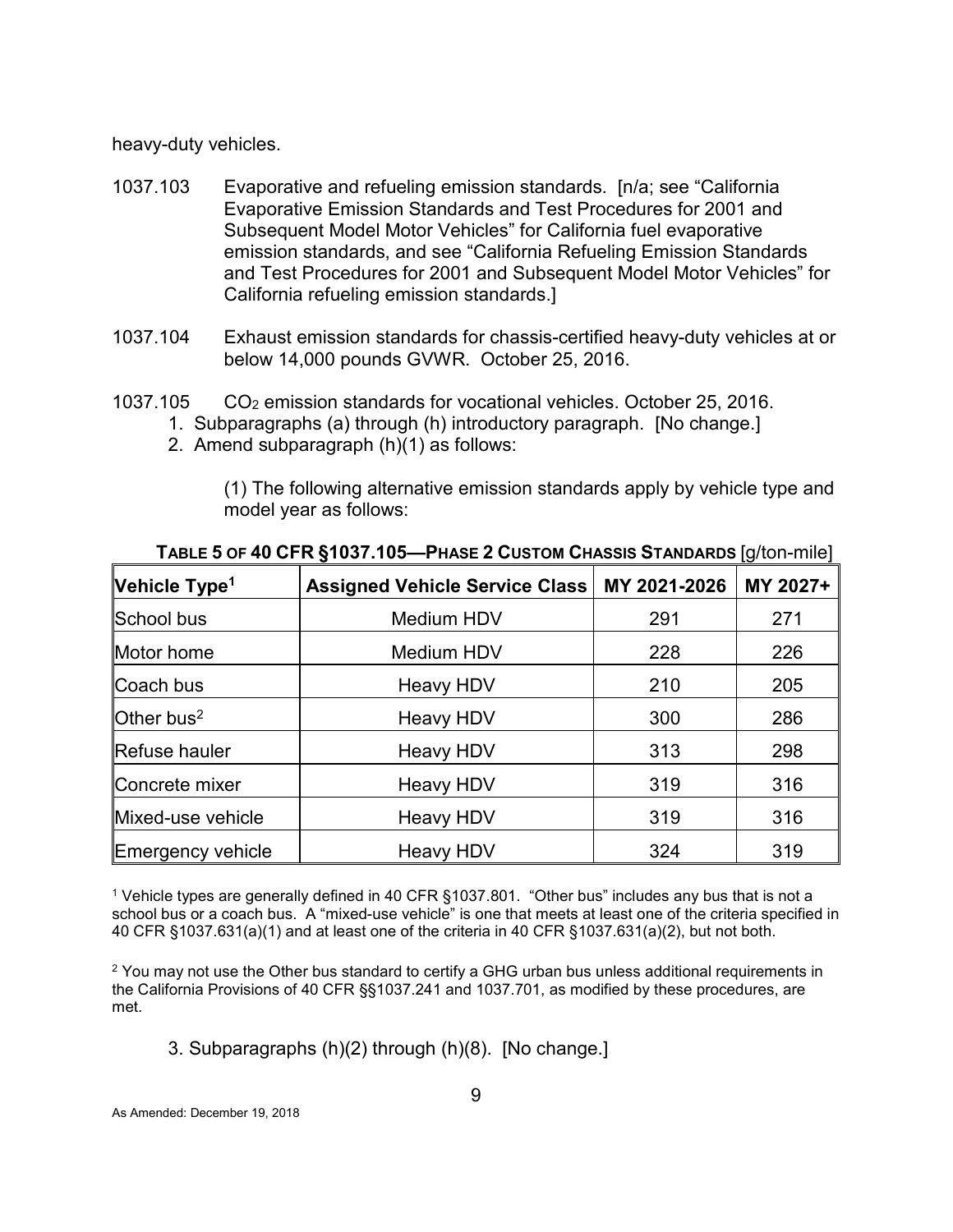<span id="page-16-0"></span>1037.106 Exhaust emission standards for tractors above 26,000 pounds GVWR. October 25, 2016.

<span id="page-16-1"></span>1037.107 Emission standards for trailers. October 25, 2016.

<span id="page-16-2"></span>1037.115 Other requirements. October 25, 2016.

**A. Federal Provisions.** [No change.]

#### **B. California Provisions.**

1. In the application for certification, the information specified in subparagraphs 1.1 to 1.3 below must be provided to demonstrate compliance with the air conditioning leakage standard in 40 CFR §1037.115(e), except when the air conditioning system uses a refrigerant with a global warming potential (GWP) of 150 or less, in which case subsection B.2 applies, or when the projected volume of vehicles that are produced and delivered for sale in California in a given air conditioning platform is less than twenty, or when the air conditioning system has a capacity above 3000 grams and is designed such that a compliance demonstration using SAE J2727 standard is impossible or impractical, in which case subparagraph B.1.4 applies. For the purpose of this subparagraph B.1, an air conditioning platform is one air conditioning configuration, or a group of air conditioning configurations that can be represented by one "worst-case" scenario air conditioning configuration chosen according to subparagraph B.1.3.

 1.1. Cover letter and summary table. The table must include vehicle make, vehicle model, vehicle model year, vehicle family, vehicle subcategory, vehicle weight class, averaging set, manufacturer-assigned air conditioning platform identification number, projected volume of vehicles produced and delivered for sale in California, refrigerant type, refrigerant capacity (rounded to the nearest one gram), refrigerant leak rate (rounded to the nearest one-tenth of a gram), and percent leak rate (rounded to the nearest one-hundredth of one percent) of the air conditioning system.

 1.2. Air conditioning system schematic. The schematic must show the topological layout of the air conditioning system components (compressor, heat exchangers, expansion device, hoses, metal pipelines, and joints) with respect to the system. Systems with major variations must be illustrated by separate schematics. The schematic must indicate the air conditioning platform or platforms it represents. For the purpose of this requirement, "major variation" refers to a different topological layout of compressor, heat exchangers, expansion device, hoses, metal pipelines, or joints.

1.2.1. In lieu of the requirements of subparagraph B.1.2., for the 2021 model year you may provide schematics representing a minimum of thirty percent (30%) of the projected volume of vehicles that are produced and delivered for sale in California, and for the 2022 model year you may provide schematics representing a minimum of sixty percent (60%) of the projected volume of vehicles that are produced and delivered for sale in California.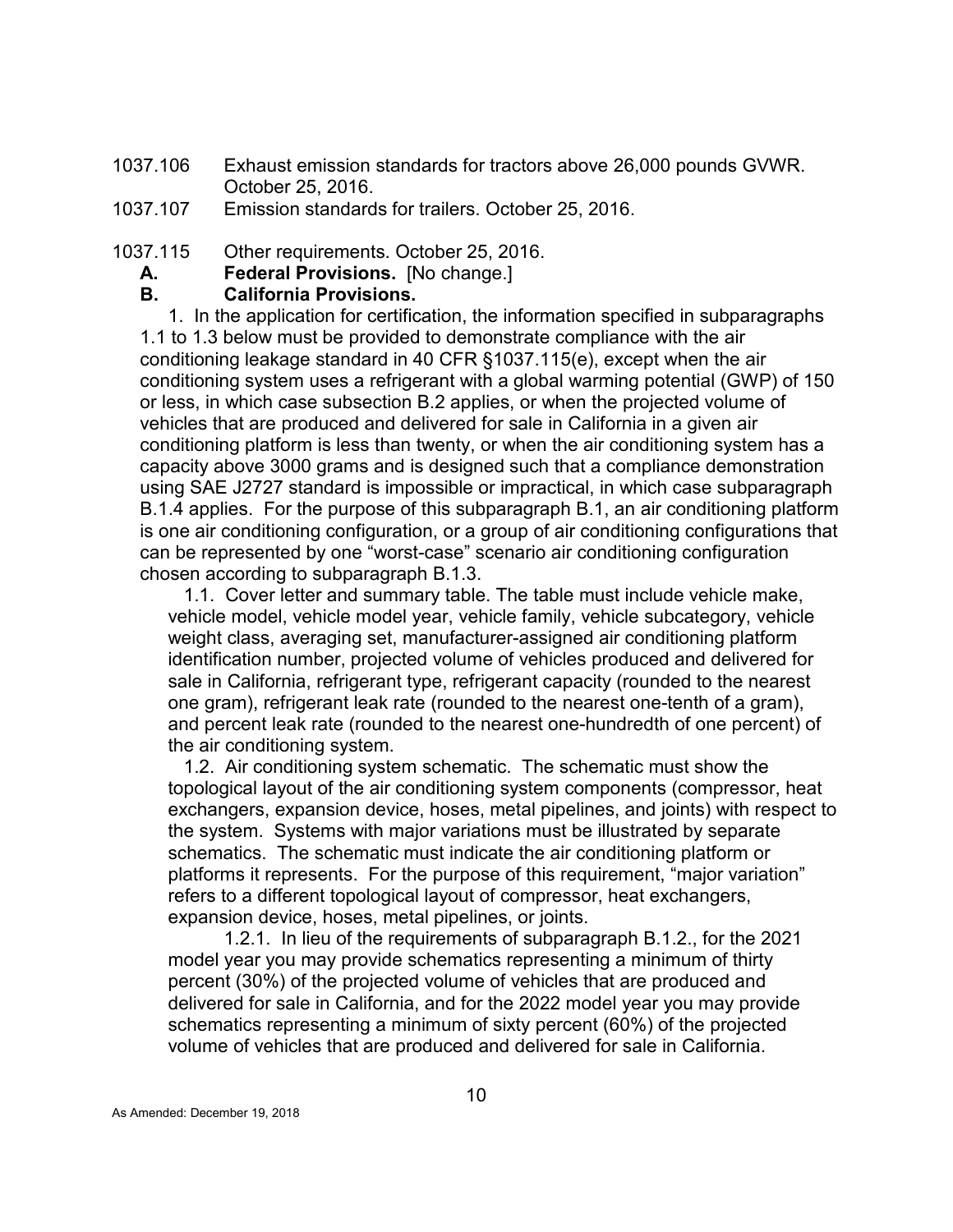1.3. SAE J2727 spreadsheets. Each spreadsheet must indicate the air conditioning platform or platforms it represents. A "worst-case" scenario air conditioning configuration may be chosen, using a technical assessment or good engineering judgment, to represent all air conditioning configurations in one or more air conditioning platforms, only under one of the following two circumstances:

1.3.1. If such air conditioning configurations have the same specifications in the following aspects: 1) numbers and types of joints, 2) lengths, inner diameters, and permeation rates of flexible hoses, and 3) numbers and types of compressor seals;

1.3.2. If such air conditioning configurations have similar refrigerant capacity, and differ in only one of the following aspects: 1) numbers and/or types of joints, 2) lengths, inner diameters, and/or permeation rates of flexible hoses, or 3) numbers and/or types of compressor seals. Refrigerant capacities are considered to be similar in this subsection if they are within ten grams of each other, except when the air conditioning configurations differ only in the hose lengths, in which case refrigerant capacities are considered to be similar if they are within one hundred grams of each other.

1.4. If the air conditioning system has a capacity above 3,000 grams and is designed such that a compliance demonstration using SAE J2727 standard is impossible or impractical, you must use alternative means to demonstrate, via an engineering evaluation, that your air conditioning system achieves an equivalent level of refrigerant leakage control. The engineering evaluation must quantify or estimate the refrigerant leak rate for new-production air conditioning systems, and must take into account the probability of incorrect assembly for various fitting technologies for joints. The Executive Officer will review the evaluation and determine the validity of the alternative demonstration means and the leakage compliance of the system. In making such a determination, the Executive Officer will rely on information submitted by the applicant and good engineering judgment.

2. A vehicle produced and delivered for sale in California is eligible for low-GWP refrigerant credit if it uses a refrigerant with a GWP of 150 or less in its motor vehicle air conditioning system. The vehicle must comply with the air conditioning leakage standard in subparagraph (e) in the Federal Provisions of this section. Credits may be calculated according to part 1037, subpart H, as modified by these test procedures. You may certify using both the provisions of this section and the offcycle technology provisions of 40 CFR 1037.610, provided you do not double-count emission benefits.

<span id="page-17-0"></span>1037.120 Emission-related warranty requirements. October 25, 2016.

1. Subparagraphs (a) through (b)(1)(i). [No change.]

2. Amend subparagraph (b)(1)(ii) as follows: 5 years or 100,000 miles for Medium and Heavy HDV (except tires).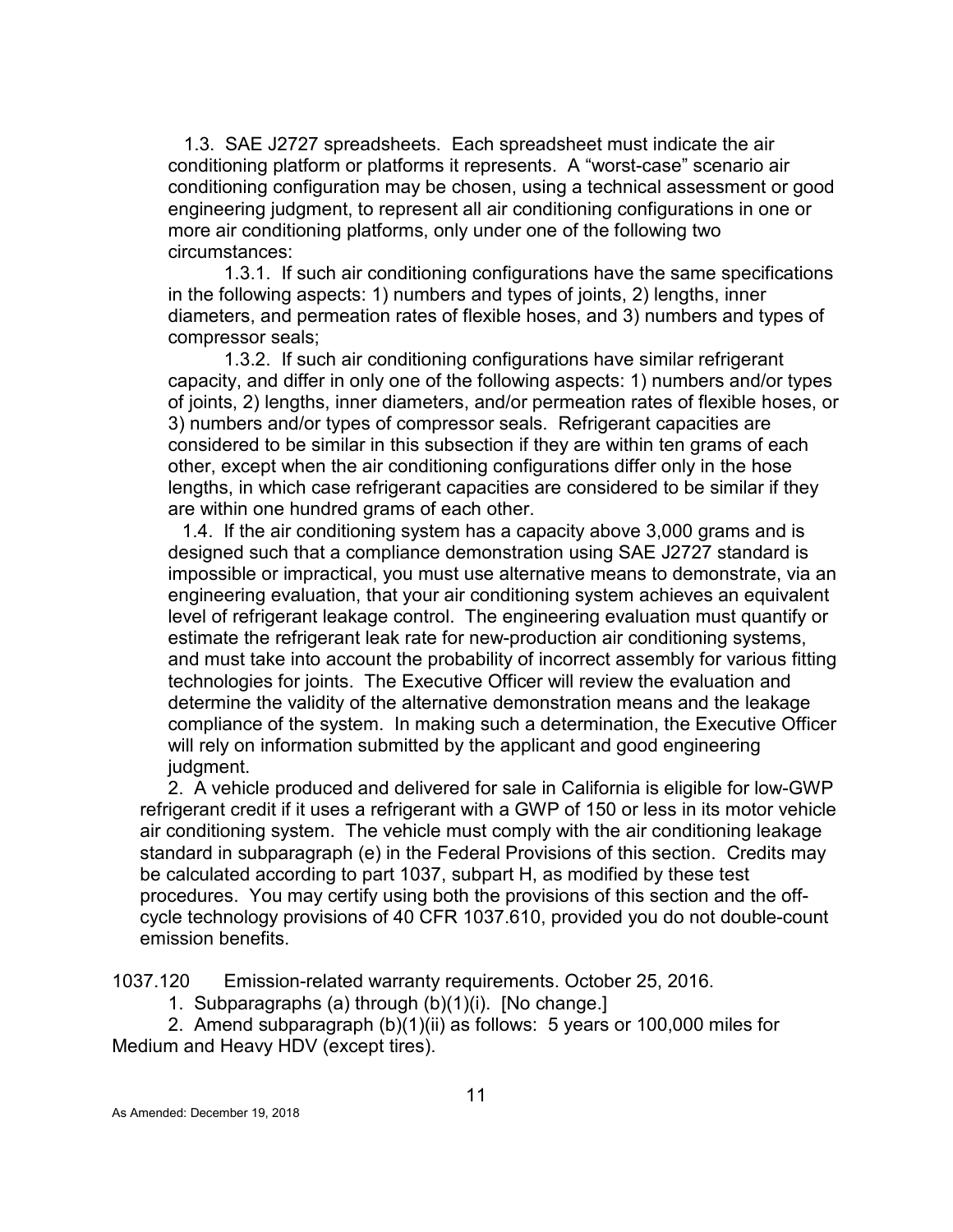3. Subparagraphs (b)(1)(iii) through (e). [No change.]

<span id="page-18-0"></span>1037.125 Maintenance instructions and allowable maintenance. October 25, 2016.

<span id="page-18-1"></span>1037.130 Assembly instructions for secondary vehicle manufacturers. October 25, 2016.

- <span id="page-18-2"></span>1037.135 Labeling. October 25, 2016.
	- 1. Subparagraphs (a) through (c)(5). [No change.]

2. Amend subparagraph (c)(6) as follows: Identify the emission control system. Use terms and abbreviations as described in Appendix III to this part or other applicable

conventions.

(i) Phase 2 tractors are only required to have the following emission control systems identified, although additional emission control system abbreviations may be included on the label. The minimum required Phase 2 tractor emission control identifiers are:

IRT – Engine shutoff system

LRRA – Low rolling resistance tires (all) (If LRRA is identified on the label, LRRD and LRRS are not required.)

LRRD – Low rolling resistance tires (drive)

LRRS – Low rolling resistance tires (steer)

TPMS – Tire pressure monitoring system

ATI – Automatic tire inflation system

ATS – Aerodynamic side skirt and/or fuel tank fairing

ARF – Aerodynamic roof fairing

ARFR – Adjustable height aerodynamic roof fairing

TGR – Gap reducing tractor fairing

(ii) Phase 2 vocational vehicles are only required to have the following emission control systems identified, although additional emission control system abbreviations may be included on the label. The minimum required Phase 2 vocational vehicle emission control identifiers are:

IRT – Engine shutoff system

LRRA – Low rolling resistance tires (all) (If LRRA is identified on the label,

LRRD and LRRS are not required.)

LRRD – Low rolling resistance tires (drive)

LRRS – Low rolling resistance tires (steer)

TPMS – Tire pressure monitoring system

ATI – Automatic tire inflation system

ATS – Aerodynamic side skirt and/or fuel tank fairing

ARF – Aerodynamic roof fairing

ARFR – Adjustable height aerodynamic roof fairing

AFF – Aerodynamic front fairing

AREF – Aerodynamic rear fairing

- 3. Subparagraph (c)(7). [No change.]
- 4. Amend subparagraph (c)(8) as follows: Beginning January 1, 2015, state: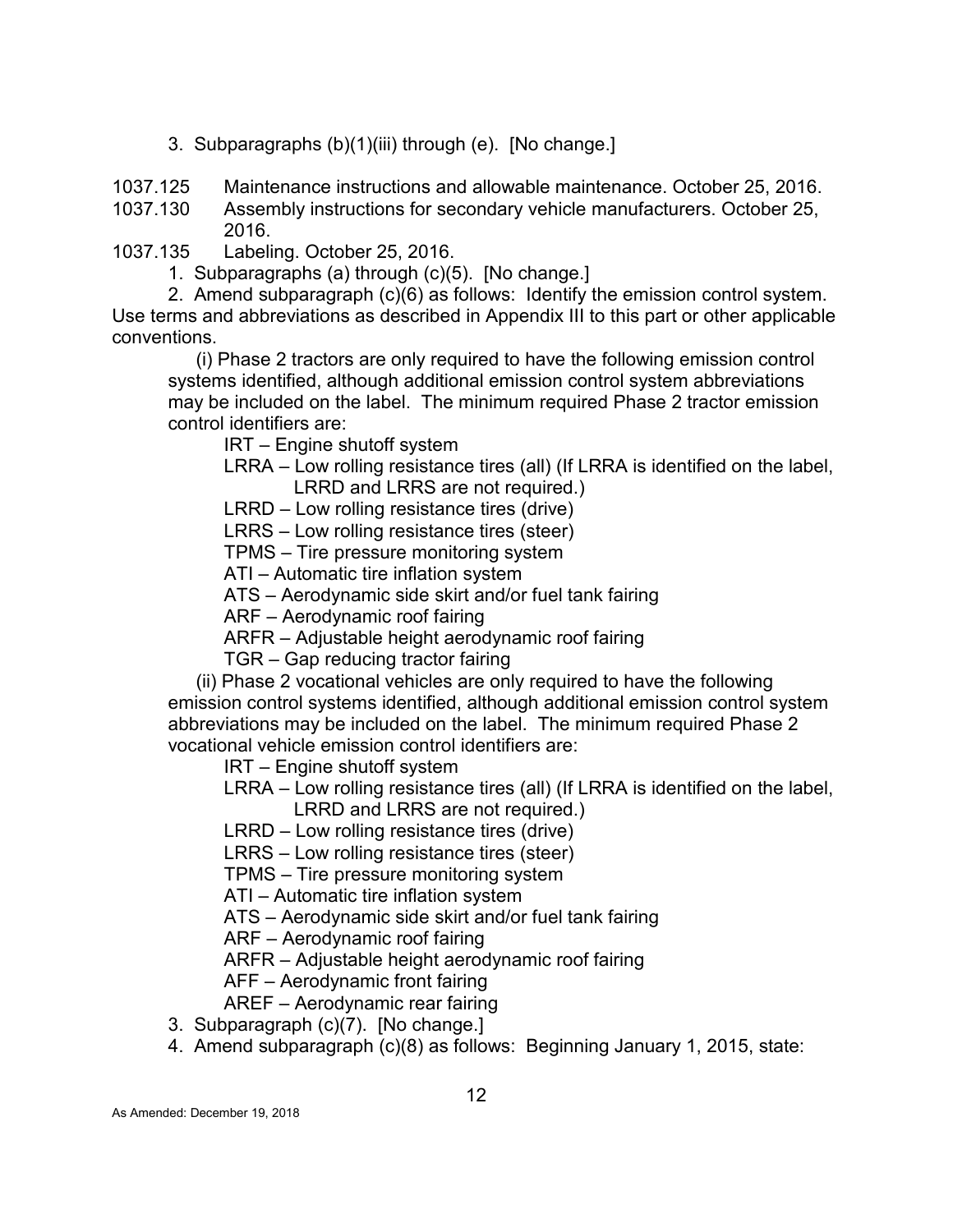''THIS VEHICLE COMPLIES WITH CALIFORNIA REGULATIONS FOR [MODEL YEAR] HEAVY–DUTY VEHICLES." It may also state that the vehicle conforms to any other applicable federal or Canadian emission standards for heavy-duty vehicles.

5. Subparagraphs (c)(9) through (e). [No change.]

<span id="page-19-1"></span>1037.150 Interim provisions. October 25, 2016.

1. Amend subparagraph (a) as follows: *Credit provisions for 2013 and earlier model year compliance*. The provisions of this paragraph (a) apply to vehicles produced in the 2013 and earlier model years that have generated early credits with U.S. Environmental Protection Agency. For 2013 model year heavy-duty vehicles (or earlier model years for electric vehicles) that are certified to the greenhouse gas standards of this 40 CFR Part 1037, an equal amount of credit as given by the U.S. Environmental Protection Agency will be granted in the California ABT Program. The manufacturer must notify ARB of its intent to use this provision before submitting its application and must submit to ARB all data that it submitted to U.S. Environmental Protection Agency in accordance with the reporting requirements as required under 40 CFR §§1037.205,1037.250, and 1037.730.

2. Subparagraphs (a)(1) through (o). [No change.]

3. Amend subparagraph (p) as follows: Credit multiplier for advanced technology.

(1) If you generate credits from Phase 1 vehicles certified with advanced technology, you may multiply these credits by 1.50, except that you may not apply this multiplier in addition to the early-credit multiplier of paragraph (a) of this section.

(2) If you generate credits from model year 2027 and earlier Phase 2 vehicles certified with advanced technology, you may multiply these credits by 3.5 for PHEVs, 4.5 for electric vehicles, and 5.5 for fuel cell vehicles. The Phase 2 ATC multiplier of 3.5 for PHEVs, inclusive of PHEVs with ePTO, is applicable only if the PHEV complies with both subparagraphs (p)(2)(i) and (ii) of this section:

(i) No increase in NOx emissions compared to an equivalent conventional vehicle tested in accordance with 40 CFR §1066.501.B, as modified by these test procedures.

(ii) All-electric range (AER) as specified in the table below, tested in accordance with 40 CFR §1066.501.B, as modified by these test procedures.

<span id="page-19-0"></span><sup>1037.140</sup> Classifying vehicles and determining vehicle parameters. October 25, 2016.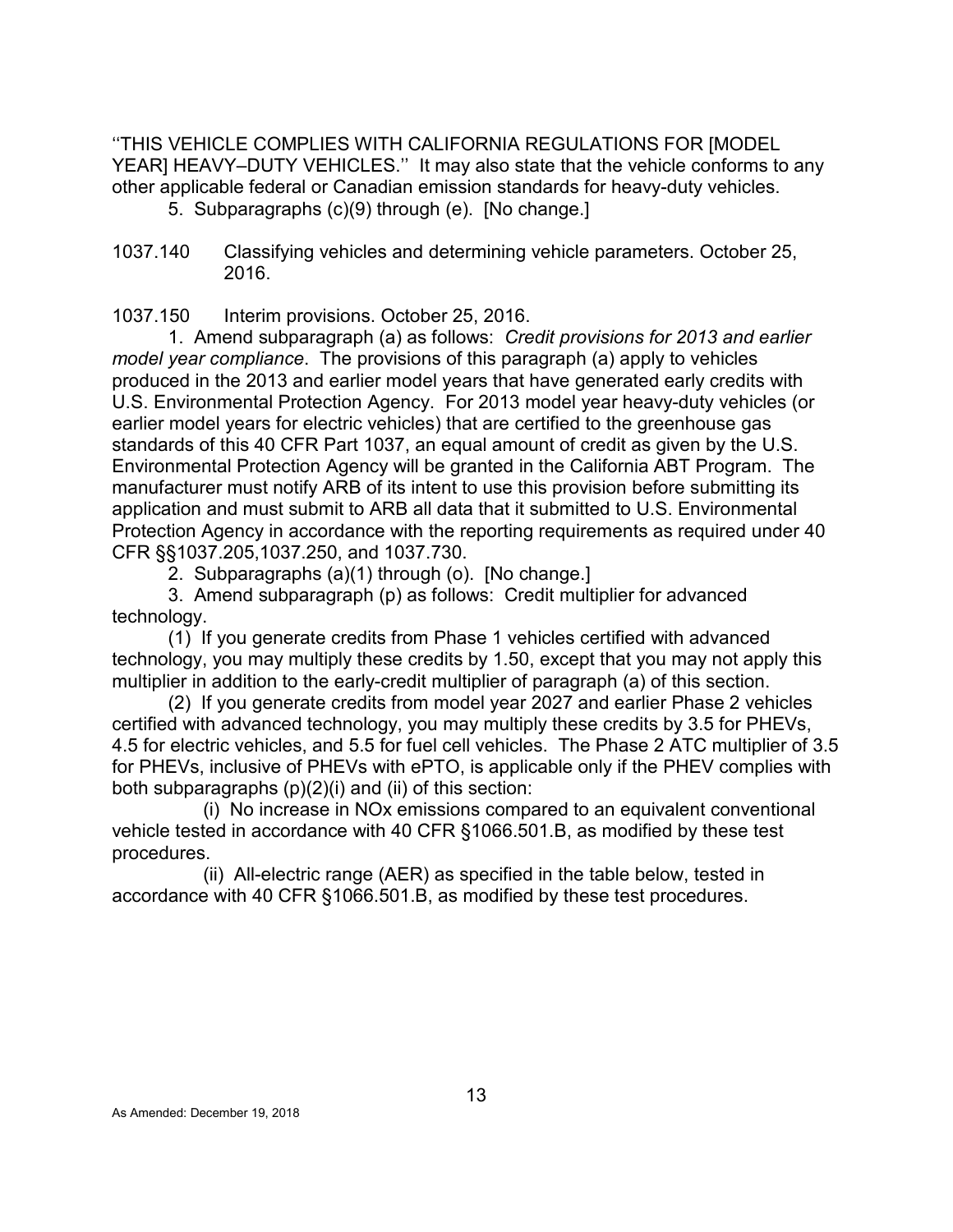| Phase 2 Plug-in Hybrid Electric Vehicles All-Electric Range Requirements and |                  |                        |                       |  |  |  |  |
|------------------------------------------------------------------------------|------------------|------------------------|-----------------------|--|--|--|--|
|                                                                              |                  | <b>ATC Multipliers</b> |                       |  |  |  |  |
| <b>Vehicle Model Year</b>                                                    |                  | <b>AER</b> (miles)     |                       |  |  |  |  |
|                                                                              | $Slow-Change(1)$ | Fast-Charge $(2)$      | <b>ATC Multiplier</b> |  |  |  |  |
| 2017 - 2020                                                                  |                  |                        | 1.5 (Phase 1)         |  |  |  |  |
| 2021 - 2023                                                                  | 10+              | $10+$                  | $3.5^{(3)}$           |  |  |  |  |
| 2024 - 2026                                                                  | $3.5^{(3)}$      |                        |                       |  |  |  |  |
| $3.5^{(3)}$<br>$35+$<br>$2027+$<br>$20+$                                     |                  |                        |                       |  |  |  |  |

Notes:

 $(1)$  Slow-charge refers to Level 1 and Level 2 chargers with electrical circuit rated up to 240 volts AC, up to 80 amps, and 19.2 kilowatts.

 $(2)$  Fast-charge compatible PHEVs must: 1) be capable of charging from 15 percent state-of-charge to 85 percent state-of-charge within one-half hour (0.5hr); and 2) demonstrate that typical operating time is at least 8 times (8x) typical charging time (i.e., a vehicle must be capable of operating for 8 minutes for each minute of charge time).

 $<sup>(3)</sup>$  If the PHEV AER is less than that specified in the AER column for the respective vehicle model year, an ATC</sup> multiplier of 1.5 would be applicable if the PHEV complies only with subparagraph (p)(2)(i) of this section.

- 4. Subparagraphs (q) through (s). [No change.]
- 5. Amend subparagraph (t)(1) as follows: Glider kits and glider vehicles.

(1) Glider vehicles conforming to the requirements in this paragraph (t)(1) are exempt from the Phase 1 emission standards of this part 1037 prior to January 1, 2021. Engines in such vehicles (including vehicles produced after January 1, 2021) remain subject to the requirements of 40 CFR part 86 as it existed on October 25, 2016, which is incorporated by reference herein, applicable for the engines' original model year, but not subject to the Phase 1 or Phase 2 standards of 40 CFR part 1036 as it existed on October 25, 2016, which is incorporated by reference herein, unless they were originally manufactured in model year 2014 or later. Only engines that are certified to the 2010 and newer model-year emission standards of title 13, CCR, section 1956.8 shall be used in such vehicles that qualify for the interim provision in this paragraph (t)(1).

- 6. Subparagraphs  $(t)(1)(i)$  through  $(t)(2)$ . [No change.]
- 7. Delete subparagraph (t)(3).
- 8. Subparagraph (u) through (aa). [No change.]

#### <span id="page-20-0"></span>**Subpart C – Certifying Vehicle Families**

- <span id="page-20-1"></span>1037.201 General requirements for obtaining a certificate of conformity. October 25, 2016
- <span id="page-20-2"></span>1037.205 What must I include in my application? October 25, 2016.

#### **A. Federal Provisions.**

1. Subparagraphs (a) through (q). [No change.]

2. Amend subparagraph (r) as follows: Unconditionally certify that all the vehicles in the vehicle family are built as described and comply with the requirements of this part, other referenced parts of the CFR, and title 17, CCR, sections 95660 through 95664.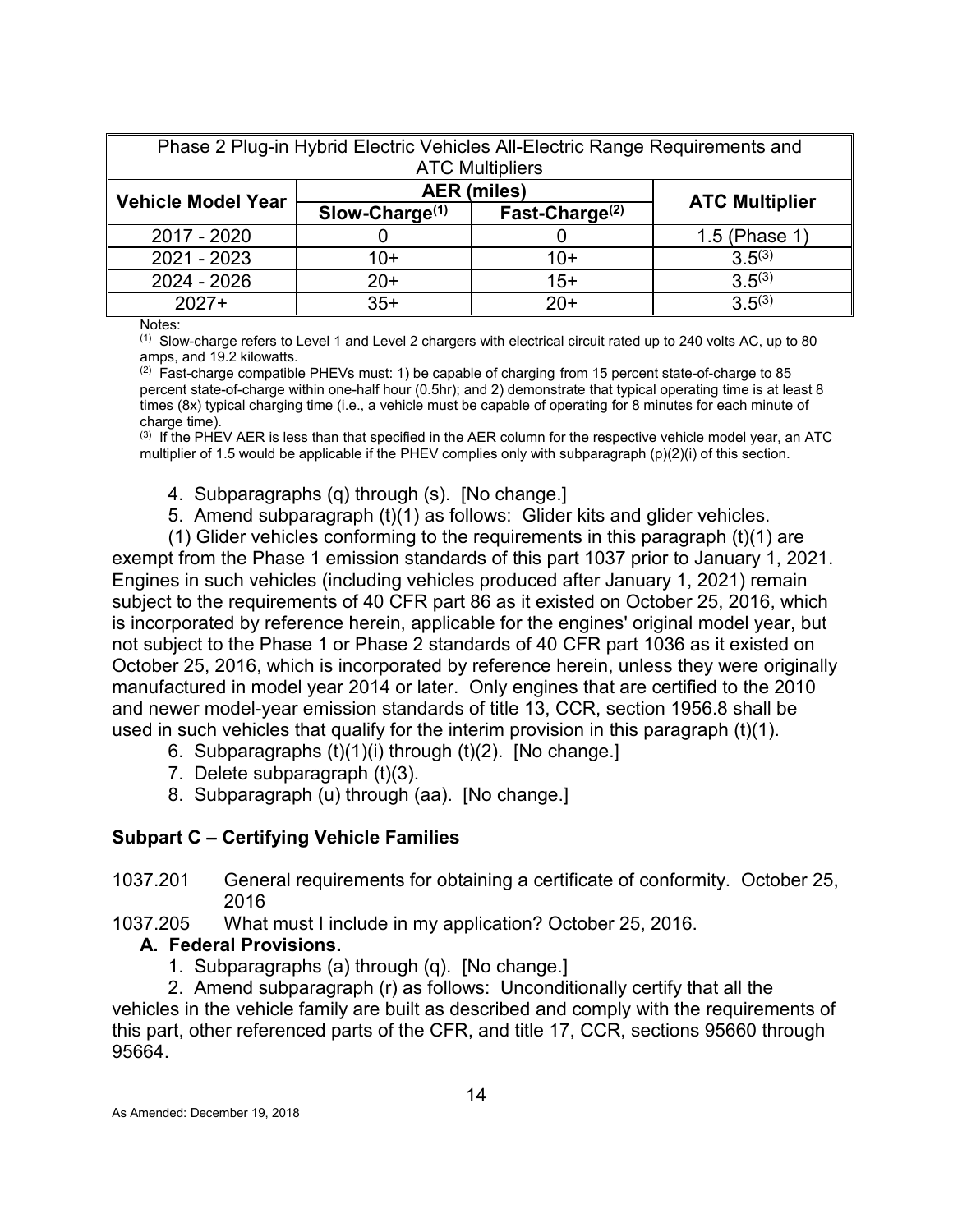3. Subparagraphs (s) through (v). [No change.]

# **B. California Provisions.**

1. In your application, identify the engine families that will be used in the vehicle family, for vehicles produced and delivered for sale in California.

- <span id="page-21-0"></span>1037.210 Preliminary approval before certification. October 25, 2016.
- <span id="page-21-1"></span>1037.211 Preliminary approval for manufacturers of aerodynamic devices. October 25, 2016.
- <span id="page-21-2"></span>1037.220 Amending maintenance instructions. October 25, 2016.
- <span id="page-21-3"></span>1037.225 Amending applications for certification. October 25, 2016.
- <span id="page-21-4"></span>1037.230 Vehicle families, sub-families, and configurations. October 25, 2016.
- <span id="page-21-5"></span>1037.231 Powertrain families. October 25, 2016.
- <span id="page-21-6"></span>1037.232 Axle and transmission families. October 25, 2016.
- <span id="page-21-7"></span>1037.235 Testing requirements for certification. October 25, 2016.
- <span id="page-21-8"></span>1037.241 Demonstrating compliance with exhaust emission standards for greenhouse gas pollutants. October 25, 2016.
	- **A. Federal Provisions.** [No change]

# **B. California Provisions.**

1. If you certify a GHG urban bus to the Other bus  $CO<sub>2</sub>$  emission standard specified in 40 CFR §1037.105(h)(1), in order to demonstrate compliance in California you must do one of the following:

1.1. Perform emission modeling using the Greenhouse gas Emissions Model (GEM), as described in 40 CFR §1037.520, to demonstrate that the GHG urban bus can meet the applicable  $CO<sub>2</sub>$  emission standard specified in 40 CFR §1037.105(b). Simplified versions of GEM, as defined in 40 CFR

§1037.520(a)(2)(ii), may not be used for this demonstration. If you wish to use emission credits to demonstrate that the GHG urban bus can meet the applicable CO2 emission standard specified in 40 CFR §1037.105(b), the emission credits must be from the applicable averaging set, either 40 CFR §1037.740(a)(1), (2) or (3). You may not use emission credits generated from vehicles that are certified to the  $CO<sub>2</sub>$ emission standards in 40 CFR §1037.105(h) for this demonstration. Or

1.2. Produce and deliver the percentage of zero-emission GHG urban buses of the same averaging set, either 40 CFR §1037.740(a)(1), (2) or (3), for sale in California, as specified in the table below:

| <b>Vehicle Model Year</b>                                                           | 2021 | 2022                                                             | 2023 | 2024 | 2025 | 2026 | 2027 | $2028 +$ |
|-------------------------------------------------------------------------------------|------|------------------------------------------------------------------|------|------|------|------|------|----------|
| <b>Zero-Emission GHG</b><br>Urban Bus Production<br>for each Vehicle<br>Model Year* |      | $0.49\%$   0.49%   0.49%   2.33%   2.33%   2.33%   1.64%   6.98% |      |      |      |      |      |          |

\* The computed number of zero-emission GHG urban buses shall be rounded to the next whole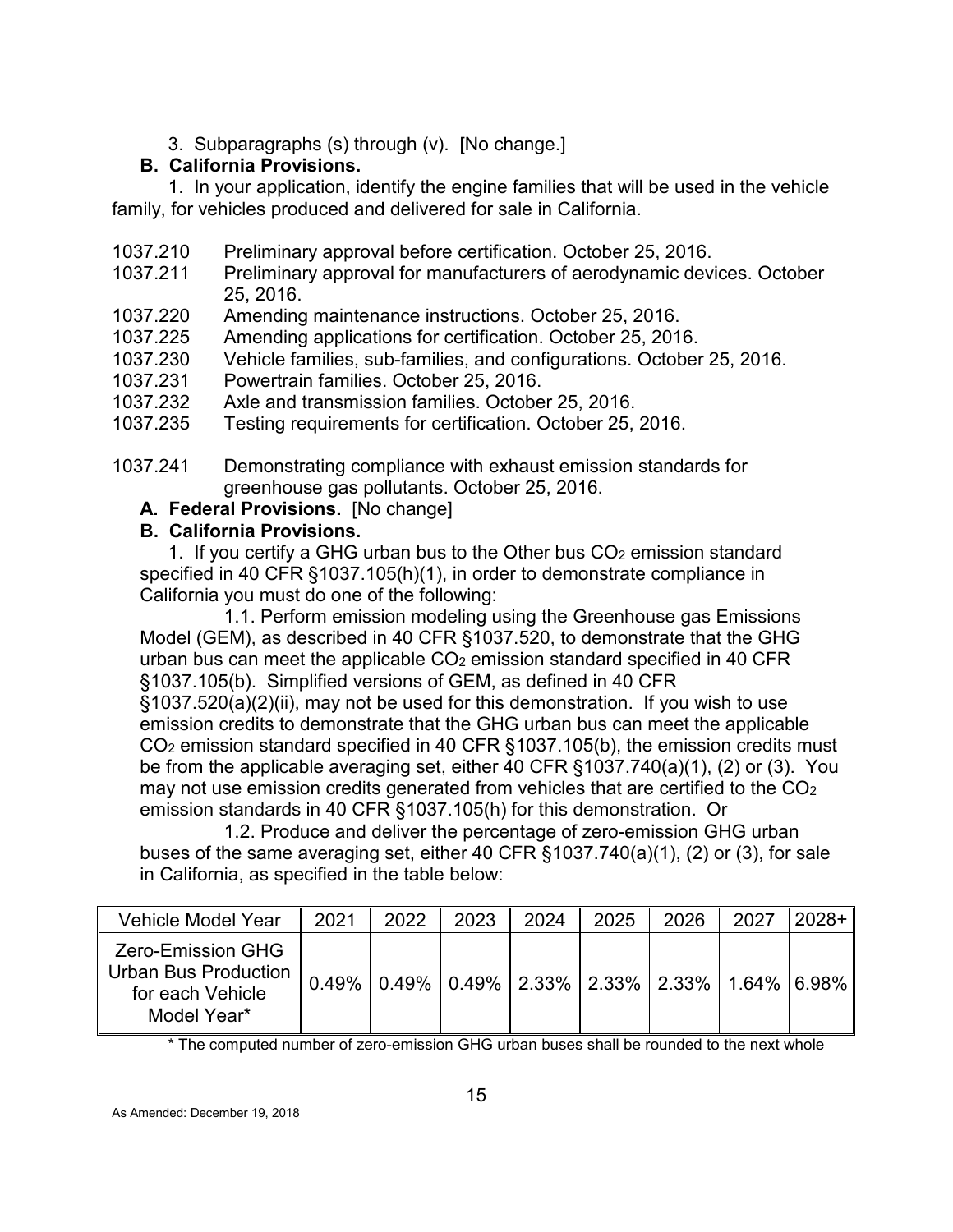number.

<span id="page-22-0"></span>1037.243 Demonstrating compliance with evaporative emission standards. [n/a; see "California Evaporative Emission Standards and Test Procedures for 2001 and Subsequent Model Motor Vehicles" for California fuel evaporative emission standards.]

<span id="page-22-1"></span>1037.250 Reporting and recordkeeping. October 25, 2016.

1. Amend subparagraph (a) as follows: (a) Within 90 days after the end of the model year, send the Executive Officer a report including the total U.S.-directed production volume (the total U.S.-directed production volume is its intended meaning in this subparagraph (a), and not the California-directed production volume as referenced in subsection 2. in the California Provisions of 40 CFR §1037.1) of vehicles you produced in each vehicle family during the model year (based on information available at the time of the report). For each vehicle, report vehicle identification number, vehicle configuration, and engine family, and identify the vehicle subfamily identifier. Report uncertified vehicles sold to secondary vehicle manufacturers. We may waive the reporting requirements of this paragraph (a) for small manufacturers.

- 2. Subparagraphs (b) through (e). [No change.]
- <span id="page-22-2"></span>1037.255 What decisions may ARB make regarding my certificate of conformity? October 25, 2016.

## <span id="page-22-3"></span>**Subpart D – Testing Production Vehicles and Engines**

- <span id="page-22-4"></span>1037.301 Overview of measurements related to GEM inputs in a selective enforcement audit. October 25, 2016.
- <span id="page-22-5"></span>1037.305 Audit procedures for tractors-aerodynamic testing. October 25, 2016.
- <span id="page-22-6"></span>Audit procedures for trailers. October 25, 2016.
- <span id="page-22-7"></span>1037.315 Audit procedures related to powertrain testing. October 25, 2016.
- <span id="page-22-8"></span>1037.320 Audit procedures for axles and transmissions. October 25, 2016.

#### <span id="page-22-9"></span>**Subpart E – In-use Testing**

<span id="page-22-10"></span>1037.401 General provisions. October 25, 2016.

#### <span id="page-22-11"></span>**Subpart F – Test and Modeling Procedures**

<span id="page-22-12"></span>1037.501 General testing and modeling provisions. October 25, 2016.

- 1. Subparagraphs (a) through (c). [No change.]
- 2. Amend subparagraph (d) as follows: Use the applicable fuels specified in

40 CFR part 1065, as amended by the "California Exhaust Emission Standards and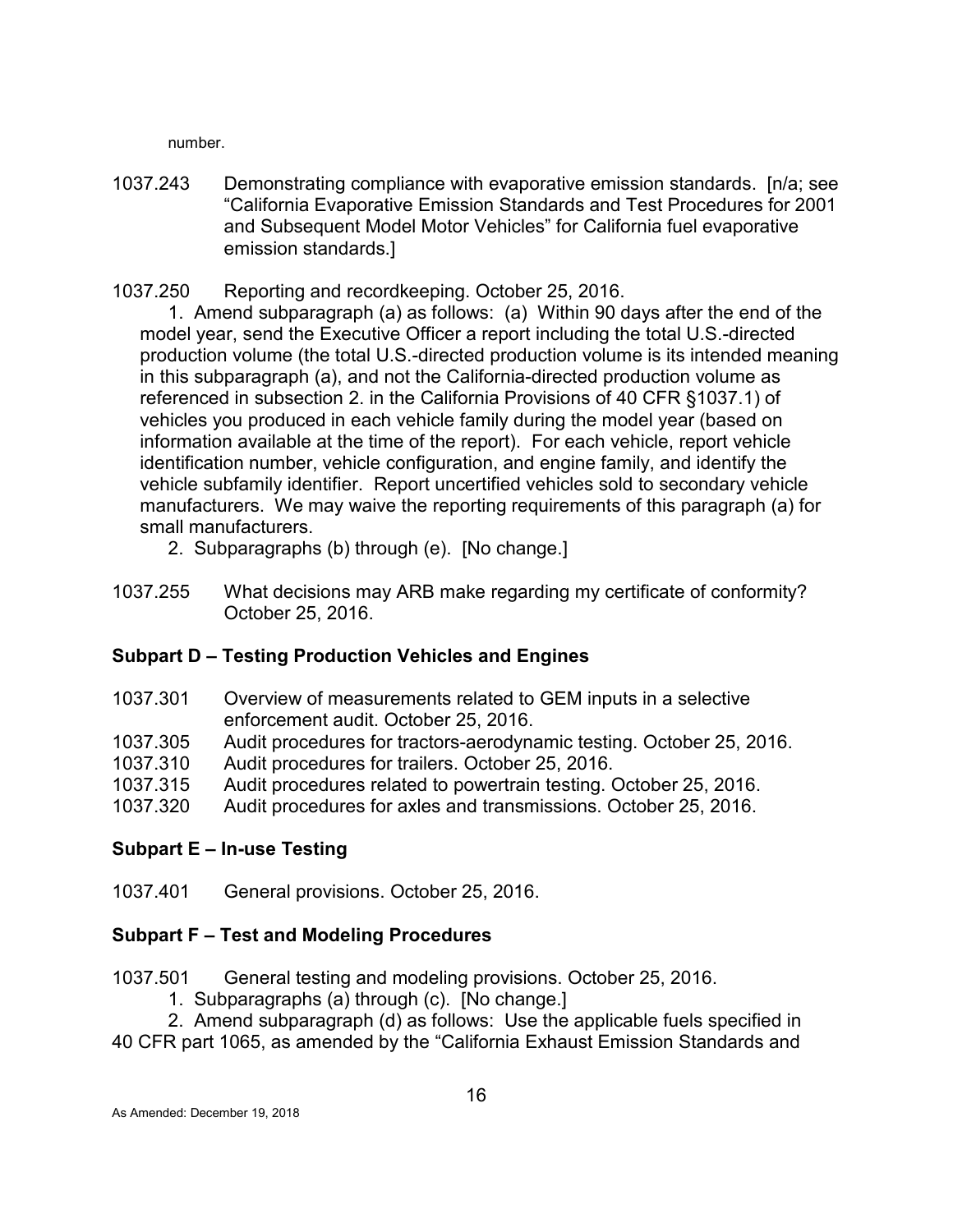Test Procedures for 2004 and Subsequent Model Heavy-Duty Diesel Engines and Vehicles," and "California Exhaust Emission Standards and Test Procedures for 2004 and Subsequent Model Heavy-Duty Otto-Cycle Engines and Vehicles," to perform valid tests.

- 3. Subparagraphs (d)(1) through (h). [No change.]
- <span id="page-23-0"></span>1037.510 Duty-cycle exhaust testing. October 25, 2016.
- <span id="page-23-1"></span>1037.515 Determining CO2 emissions to show compliance for trailers. October 25, 2016
- <span id="page-23-2"></span>1037.520 Modeling CO2 emissions to show compliance for vocational vehicles and tractors. October 25, 2016.
- <span id="page-23-3"></span>1037.525 Aerodynamic measurements for tractors. October 25, 2016.
- <span id="page-23-4"></span>1037.526 Aerodynamic measurements for trailers. October 25, 2016.
- <span id="page-23-5"></span>1037.527 Aerodynamic measurements for vocational vehicles. October 25, 2016.
- <span id="page-23-6"></span>1037.528 Coastdown procedures for calculating drag area  $(C<sub>d</sub>A)$ . October 25, 2016.
- <span id="page-23-7"></span>1037.530 Wind-tunnel procedures for calculating drag area  $(C<sub>d</sub>A)$ . October 25, 2016.
- <span id="page-23-8"></span>1037.532 Using computational fluid dynamics to calculate drag area  $(C<sub>d</sub>A)$ . October 25, 2016.
- <span id="page-23-9"></span>1037.534 Constant-speed procedure for calculating drag area  $(C<sub>d</sub>A)$ . October 25, 2016.
- <span id="page-23-10"></span>1037.540 Special procedures for testing vehicles with hybrid power take-off. October 25, 2016.
- <span id="page-23-11"></span>1037.550 Powertrain testing. June 30, 2017.
	- 1. Subparagraph (a). [No change.]

2. Amend subparagraph (b) as follows: Perform powertrain testing to establish measured fuel-consumption rates and exhaust emissions over applicable duty cycles pursuant to "California Certification and Installation Procedures for Medium and Heavy-Duty Vehicle Hybrid Conversion Systems," as adopted on September 1, 2017, which is incorporated by reference herein, for hybrid and conventional vehicle configurations. The following general provisions apply:

3. Subparagraph (b)(1) through (q). [No change.]

- <span id="page-23-12"></span>1037.551 Engine-based simulation of powertrain testing. October 25, 2016.
- <span id="page-23-13"></span>1037.555 Special procedures for testing Phase 1 hybrid systems. October 25, 2016.
- <span id="page-23-14"></span>1037.560 Axle efficiency test. October 25, 2016.
- <span id="page-23-15"></span>1037.565 Transmission efficiency test. October 25, 2016.

#### <span id="page-23-16"></span>**Subpart G – Special Compliance Provisions**

<span id="page-23-17"></span>1037.601 General compliance provisions. October 25, 2016.

1. Subparagraph (a). [No change.]

2. Amend subparagraph (a)(1) as follows: Except as specifically allowed by this part or 40 CFR part 1068, it is a violation of 40 CFR §1068.101(a)(1) to introduce into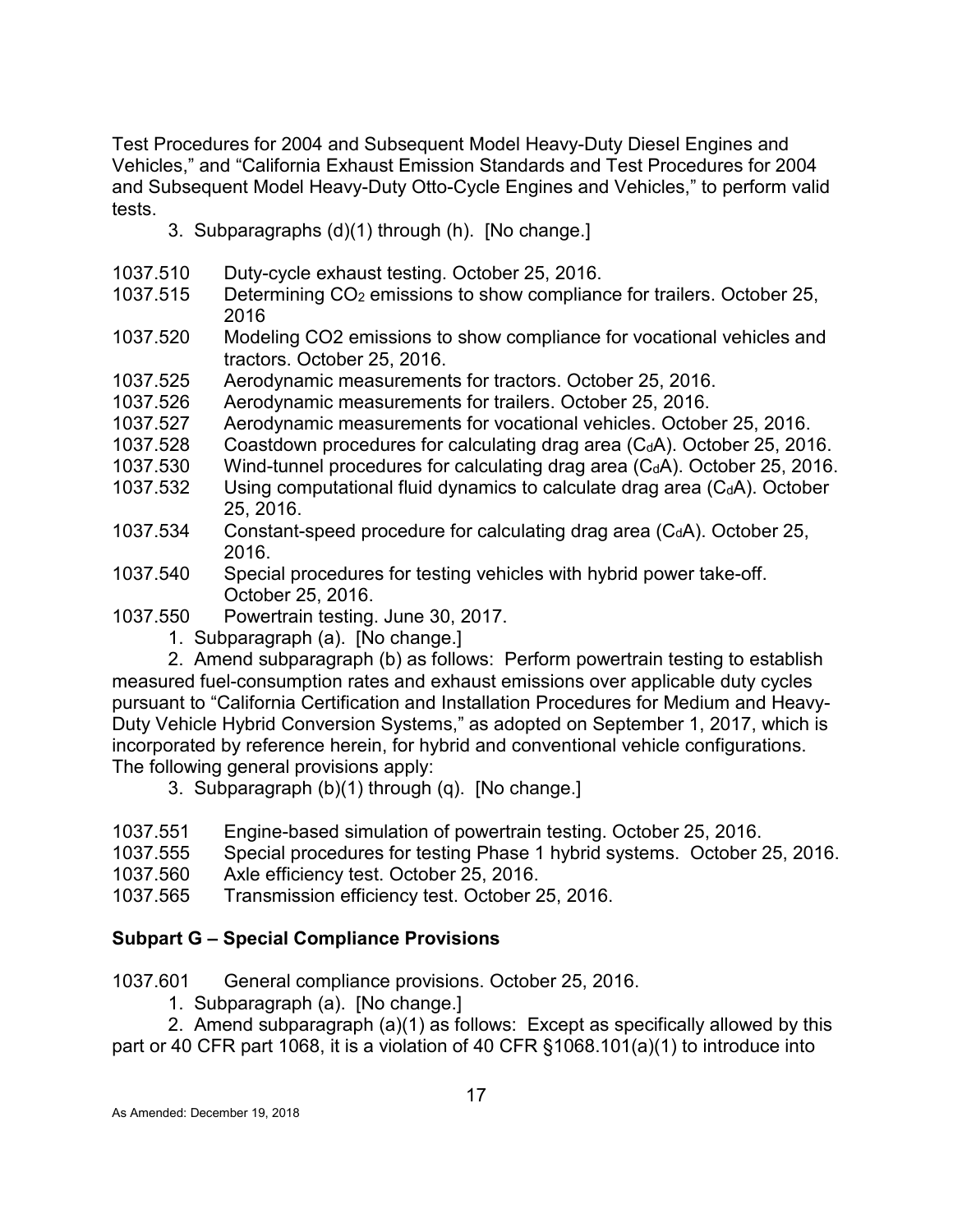commerce in California a tractor or vocational vehicle containing an engine not certified to the applicable requirements of this part and 40 CFR part 86. Further, it is a violation to introduce into commerce in California a Phase 1 tractor containing an engine not certified for use in tractors; or to introduce into commerce in California a vocational vehicle containing a light heavy-duty or medium heavy-duty engine not certified for use in vocational vehicles, subject to the penalty provisions set forth in Article 3 (commencing with section 42400) of Chapter 4 of Part 4 of, and Chapter 1.5 (commencing with Section 43025) of Part 5 of, Division 26 of the California Health and Safety Code. These prohibitions apply especially to the vehicle manufacturer. Note that this paragraph (a)(1) allows the use of heavy heavy-duty tractor engines in vocational vehicles.

3. Subparagraphs (a)(2) through (a)(4). [No change.]

4. Amend subparagraph (a)(5) as follows: The warranty-related prohibitions in title 13, CCR, sections 2035, 2036, 2037, 2039, 2040, 2041, and 2042, apply to manufacturers of new heavy-duty highway vehicles in addition to the prohibitions described in 40 CFR §1068.101(b)(6).

5. Subparagraphs (a)(6) through (b). [No change.]

6. Amend subparagraph (c) as follows: The prohibitions of 40 CFR §1068.101 apply for vehicles subject to the requirements of this part. The actions prohibited under this provision include the introduction into commerce in California of a complete or incomplete vehicle subject to the standards of this part where the vehicle is not covered by a valid Executive Order or exemption.

7. Subparagraphs (d) through (f). [No change.]

<span id="page-24-0"></span>1037.605 Installing engines certified to alternate standards for specialty vehicles. October 25, 2016.

<span id="page-24-1"></span>1037.610 Vehicles with off-cycle technologies. October 25, 2016.

1. Subparagraphs (a) through (d). [No change.]

2. Amend subparagraph (e) as follows: We may seek public comment on your request. However, we will generally not seek public comment on credits or adjustments based on A to B chassis testing performed according to the duty-cycle testing requirements of this part or in-use testing performed according to paragraph (c) of this section.

3. Subparagraphs (f) through (g). [No change.]

<span id="page-24-2"></span>1037.615 Advanced technologies. October 25, 2016.

<span id="page-24-3"></span>1037.620 Responsibilities for multiple manufacturers. October 25, 2016.

1. Subparagraphs (a) through (d). [No change.]

2. Amend subparagraph (d)(1) as follows: Such test results are deemed under 40 CFR §1037.825 to be submissions to ARB.

3. Subparagraphs (d)(2) through (e). [No change.]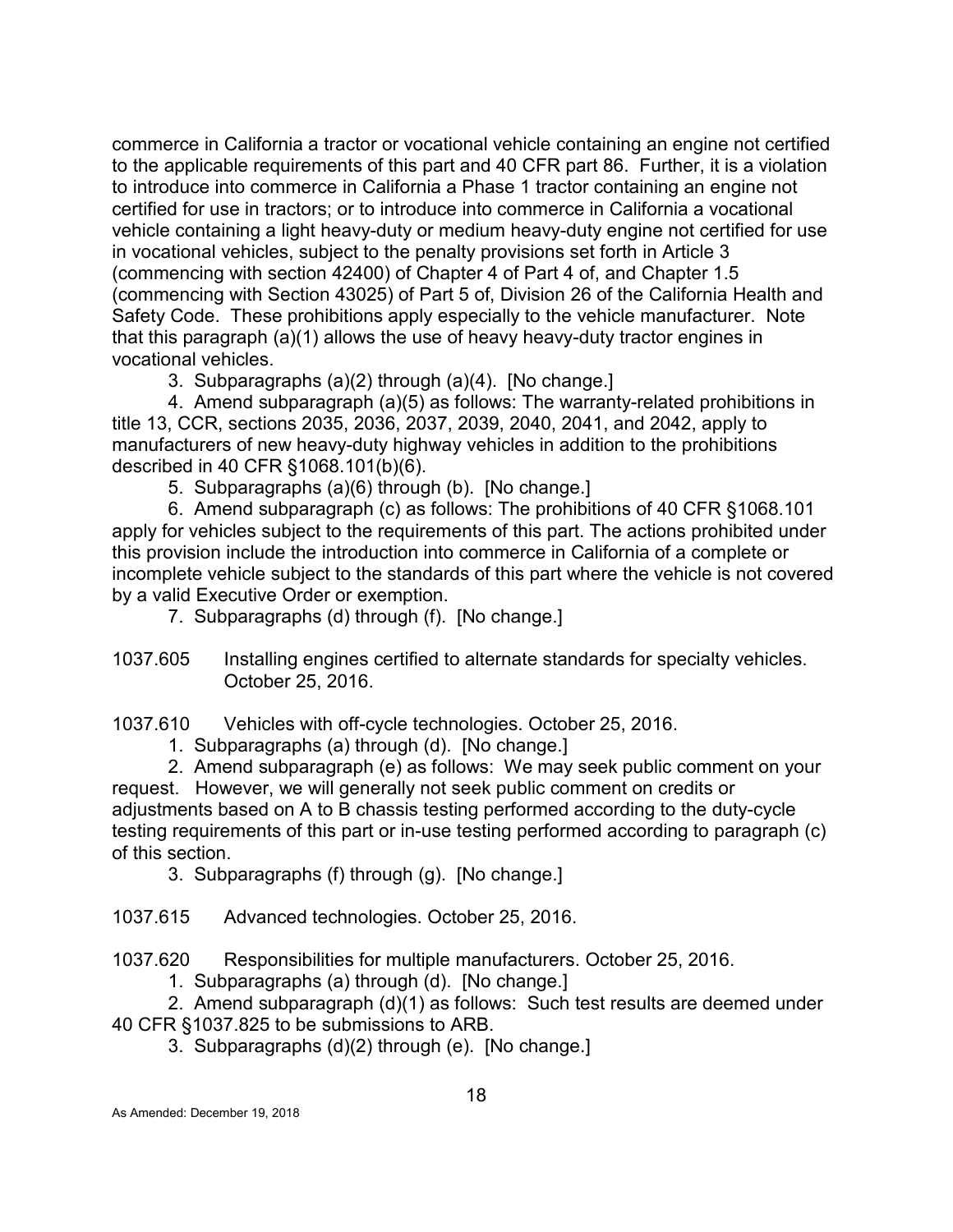4. Amend subparagraph (f) as follows: ARB may require component manufacturers to provide information or take other actions. For example, ARB may require component manufacturers to test components they produce.

- <span id="page-25-0"></span>1037.621 Delegated assembly. October 25, 2016.
- <span id="page-25-1"></span>1037.622 Shipment of partially complete vehicles to secondary vehicle manufacturers. October 25, 2016.
- <span id="page-25-2"></span>1037.630 Special purpose tractors. October 25, 2016.
- <span id="page-25-3"></span>1037.631 Exemption for vocational vehicles intended for off-road use. October 25, 2016.

<span id="page-25-4"></span>1037.635 Glider kits and glider vehicles. October 25, 2016.

1. Amend the introductory sentence as follows: Except as specified in 40 CFR §1037.150, the requirements of this section apply beginning [Insert effective date of amendment for this rulemaking].

2. Subparagraphs (a) through (b). [No change.]

3. Amend subparagraph (c) as follows: The engine standards identified in paragraph (b) of this section do not apply for certain engines when used in glider kits. These engines remain subject to the standards to which they were previously certified. In order to qualify for the allowances in this paragraph (c), engines must be certified to the 2010 and newer model-year emission standards of title 13, CCR, section 1956.8.

4. Subparagraphs (c)(1) through (e). [No change.]

<span id="page-25-5"></span>\* \* \* \* 1037.640 Variable vehicle speed limiters. October 25, 2016.

<span id="page-25-6"></span>1037.645 In-use compliance with family emission limits (FELs). October 25, 2016.

<span id="page-25-7"></span>1037.655 Post-useful life vehicle modifications. October 25, 2016.

1. Amend subparagraph (a) as follows: *General*. Vehicle modifications during and after the useful life violate California Vehicle Code 27156 and title 13, CCR, 2220 et seq.

2. Subparagraphs (b) through (d). [No change.]

<span id="page-25-8"></span>1037.660 Idle reduction technologies. October 25, 2016.

## **A. Federal Provisions**

- 1. Subparagraphs (a) and (b). [No change.]
- 2. Delete subparagraph (c).
- 3. Subparagraph (d) through (e). [No change.]

## **B. California Provisions**

1. Additional provisions apply for automatic engine shutdown systems to comply with California's Heavy-Duty Diesel Engine Idling Requirements, as contained in section 11.B.6. of the "California Exhaust Emission Standards and Test Procedures for 2004 and Subsequent Model Heavy-Duty Diesel Engines and Vehicles." However, a manufacturer may choose to comply with California's Heavy-Duty Diesel Engine Idling Requirements via the Optional NOx Idling Emission Standard, as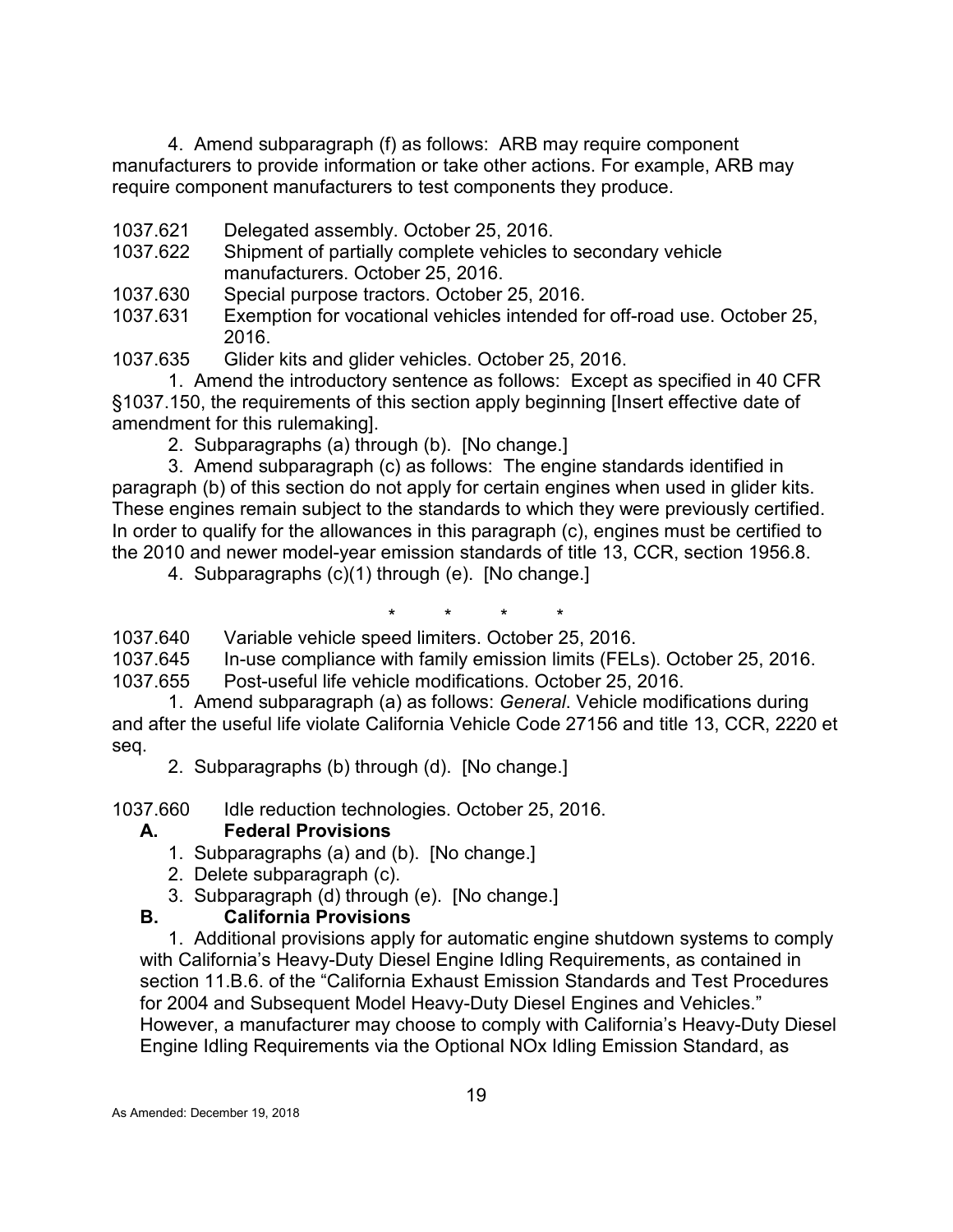described in subsection 11.B.6.3, in which case the aforementioned additional California provisions for the automatic engine shutdown system would not be necessary for compliance.

- <span id="page-26-0"></span>1037.665 Production and in-use tractor testing. October 25, 2016.
- <span id="page-26-1"></span>1037.670 Optional CO2 emission standards for tractors at or above 120,000 pounds GCWR. October 25, 2016.

#### <span id="page-26-2"></span>**Subpart H – Averaging, Banking, and Trading for Certification**

<span id="page-26-3"></span>1037.701 General provisions. October 25, 2016.

**A. Federal Provisions.** [No change.]

#### **B. California Provisions.**

1. You are required to retire any emission credits that are used to demonstrate that the GHG urban buses produced and delivered for sale in California can meet the applicable standard specified in 40 CFR §1037.105(b), as specified in the California Provisions of 40 CFR §1037.241.1.1 (if applicable). You may not generate emission credits from zero-emission GHG urban buses produced and delivered for sale in California that are used to demonstrate compliance in California, as specified in the California Provisions of 40 CFR §1037.241.1.2 (if applicable). You are required to retire any emission credits from such zero-emission GHG urban buses if you generate them in the federal provisions. Identify any retired credits for GHG urban buses and for zero-emission GHG urban buses in the reports described in 40 CFR §§1037.725 and 1037.730. These credits may no longer be used by anyone to demonstrate compliance with any ARB/U.S. Environmental Protection Agency emission standards.

2. You may generate low-GWP credit for a vehicle that uses a qualifying low-GWP air conditioning refrigerant and that is produced and delivered for sale in California, if it meets the requirements in 40 CFR §1037.115 B.2., as modified by these test procedures. You may use this credit only within its vehicle averaging set.

3. You may generate with a 3.5 ATC multiplier for Phase 2 PHEVs, inclusive of PHEVs with ePTO, only if you demonstrate that the PHEVs do not emit increased NOx emissions compared to similar conventional vehicles pursuant to 40 CFR §1037.150(p)(2)(i), as modified by these procedures, and that the PHEVs comply with the all-electric range requirement pursuant to 40 CFR §1037.150(p)(2)(ii), as modified by these procedures. If the PHEVs only comply with the no-NOx increase requirement but not the all-electric range requirement, you may only generate with a 1.5 ATC multiplier. If the PHEVs do not comply with the no-NOx increase requirement, you may not generate an ATC.

If you certify PHEVs federally using the 3.5 multiplier for ATC but these PHEVs do not meet the requirements of 40 CFR §1037.150(p)(2)(i) and/or (ii), as modified by these procedures, you will generate an emission deficit based on the difference between federal and applicable California ATC calculations for PHEVs produced and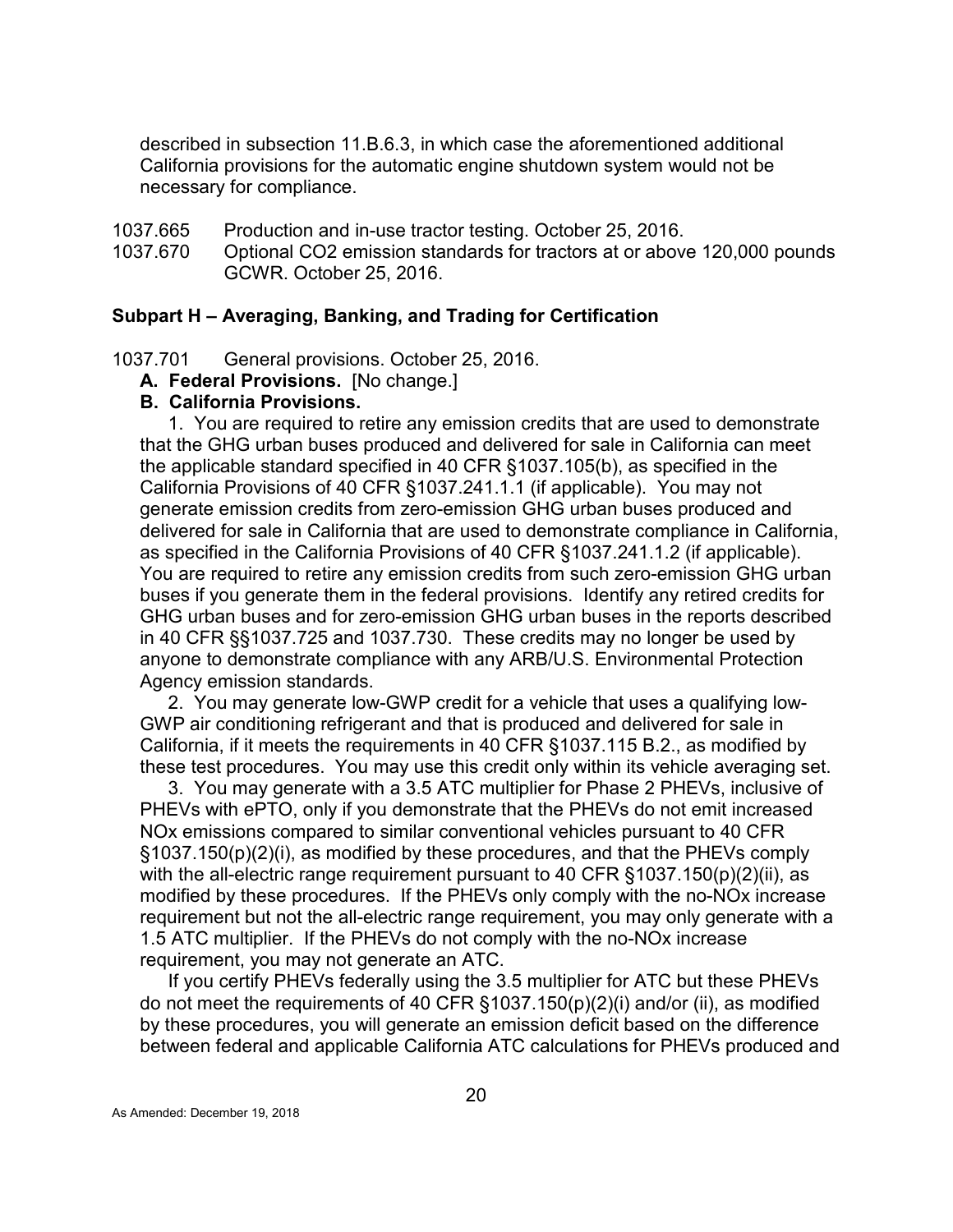delivered for sale in California, as applicable. You must identify in the reports, described in 40 CFR §§1037.725 and 1037.730, any ATC generated from PHEVs pursuant to 40 CFR §1037.150(p) and calculate any emission deficits for PHEVs produced and delivered for sale in California, as applicable.

<span id="page-27-0"></span>1037.705 Generating and calculating emission credits. October 25, 2016.

**A. Federal Provisions.** [No change.]

#### **B. California Provisions.**

1. For every vehicle that is eligible for the low-GWP refrigerant credit according to 40 CFR 1037.115.B.2., modified by these test procedures, calculate the emission credit for each participating family or subfamily as follows, and round it to the nearest one-tenth of a Mg.

Low-GWP Refrigerant Credit (Mg) = Per Year Credit × Volume x Useful Life

Where:

*Per Year Credit* = amount of credit a vehicle is eligible for every year of its useful life according to the Low-GWP Countdown Schedule of Per Year Credit table.

*Volume* = volume of vehicles produced and delivered for sale in California of the vehicle subfamily.

*Useful Life* = useful life of the vehicles, in years, as described in CCR, title 13, Section 2112.

If the Low-GWP Volume Fraction for the vehicle type and model year to which the credit-eligible vehicle belongs is less than 20%, the Per Year Credit shall be 0.56 Mg per vehicle per year, or 1.28% of the annual tailpipe  $CO<sub>2</sub>$  emissions allowed by the CO2 standards for internal combustion vehicles of the vehicle subcategory and model year to which the credit-eligible vehicle belongs, whichever is less. When the Low-GWP Volume Fraction for the vehicle type and model year to which the crediteligible vehicle belongs reaches or exceeds 20% for the first time, the above credit levels shall be allowed for that vehicle type for the subsequent four model years. After the subsequent four model years, the Per Year Credit shall be 0.31 Mg per vehicle per year, or 0.71% of the annual tailpipe  $CO<sub>2</sub>$  emissions allowed by the internal combustion engine  $CO<sub>2</sub>$  standard for the vehicle subcategory and model year to which the credit-eligible vehicle belongs, whichever is less. The countdown of the credit schedule is illustrated in the table below, where MY1 is the first model year for which the Low-GWP Volume Fraction for a particular vehicle type reaches or exceeds 20%, and MY2 through MY6 and beyond are the consecutive model years subsequent to MY1.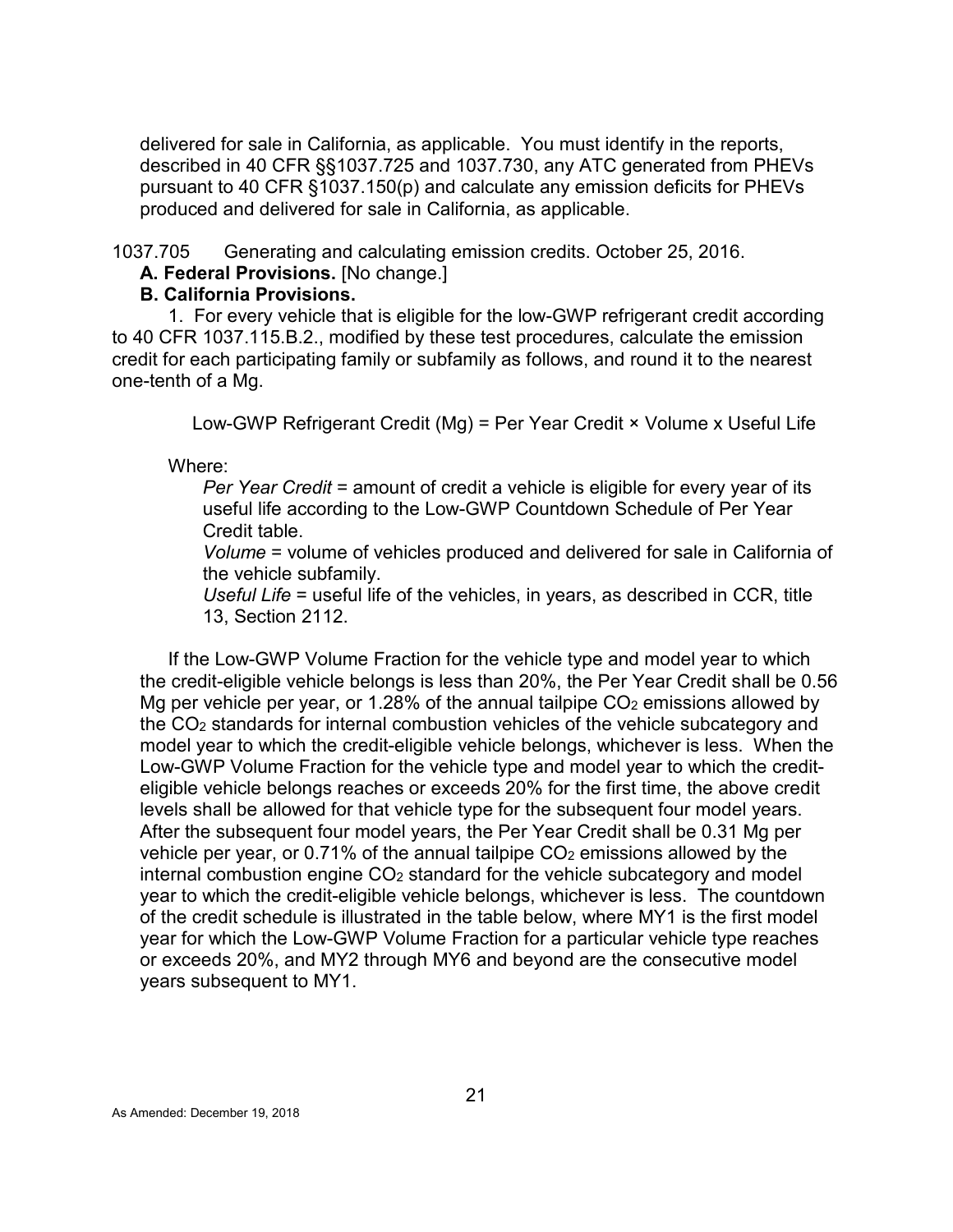| Low-GWP Countdown Schedule of Per Year Credit                                |                                                            |  |                                                                                |             |             |  |  |  |  |
|------------------------------------------------------------------------------|------------------------------------------------------------|--|--------------------------------------------------------------------------------|-------------|-------------|--|--|--|--|
| MY1                                                                          | $MY6+$<br>MY <sub>2</sub><br>MY4<br>MY3<br>MY <sub>5</sub> |  |                                                                                |             |             |  |  |  |  |
| 0.56                                                                         | 0.31<br>0.56<br>0.56<br>0.56<br>0.56                       |  |                                                                                |             |             |  |  |  |  |
| Mg/veh./yr.                                                                  | Mg/veh./yr.                                                |  | Mg/veh./yr.   Mg/veh./yr.                                                      | Mq/veh./vr. | Mg/veh./yr. |  |  |  |  |
|                                                                              |                                                            |  |                                                                                |             |             |  |  |  |  |
| 1.28%<br>1.28%<br>1.28%<br>1.28%<br>0.71%<br>1.28%                           |                                                            |  |                                                                                |             |             |  |  |  |  |
| of annual tailpipe $CO2$ emissions allowed by the internal combustion engine |                                                            |  |                                                                                |             |             |  |  |  |  |
|                                                                              |                                                            |  | CO <sub>2</sub> standard for the vehicle subcategory and MY, whichever is less |             |             |  |  |  |  |

For the purpose of this subsection, vehicle types are:

- Vocational, classes 2b-5
- Vocational, classes 6 and 7
- Vocational, class 8
- Tractor, class 7
- Tractor, class 8, day cab
- Tractor, class 8, sleeper cab
- Tractor, heavy haul
- HD pickup trucks and vans, classes 2b and 3
- Custom chassis school bus
- Custom chassis motor home
- Custom chassis coach bus
- Custom chassis other bus
- Custom chassis refuse hauler
- Custom chassis concrete mixer
- Custom chassis mixed-use vehicle
- Custom chassis emergency vehicle

Low-GWP Volume Fraction for a particular vehicle type and a particular model year is the ratio of the actual volume of low-GWP refrigerant credit-eligible vehicles of that vehicle type and that model year produced and delivered for sale in California by all manufacturers to the total actual volume of vehicles of that vehicle type and that model year produced and delivered for sale in California by all manufacturers. Low-GWP Volume Fraction is rounded to the nearest one percent.

- <span id="page-28-0"></span>1037.710 Averaging. October 25, 2016.
- <span id="page-28-1"></span>1037.715 Banking. October 25, 2016.
- <span id="page-28-2"></span>1037.720 Trading. October 25, 2016.

<span id="page-28-3"></span>1037.725 What must I include in my application for certification? October 25, 2016. **A. Federal Provisions.** [No change.]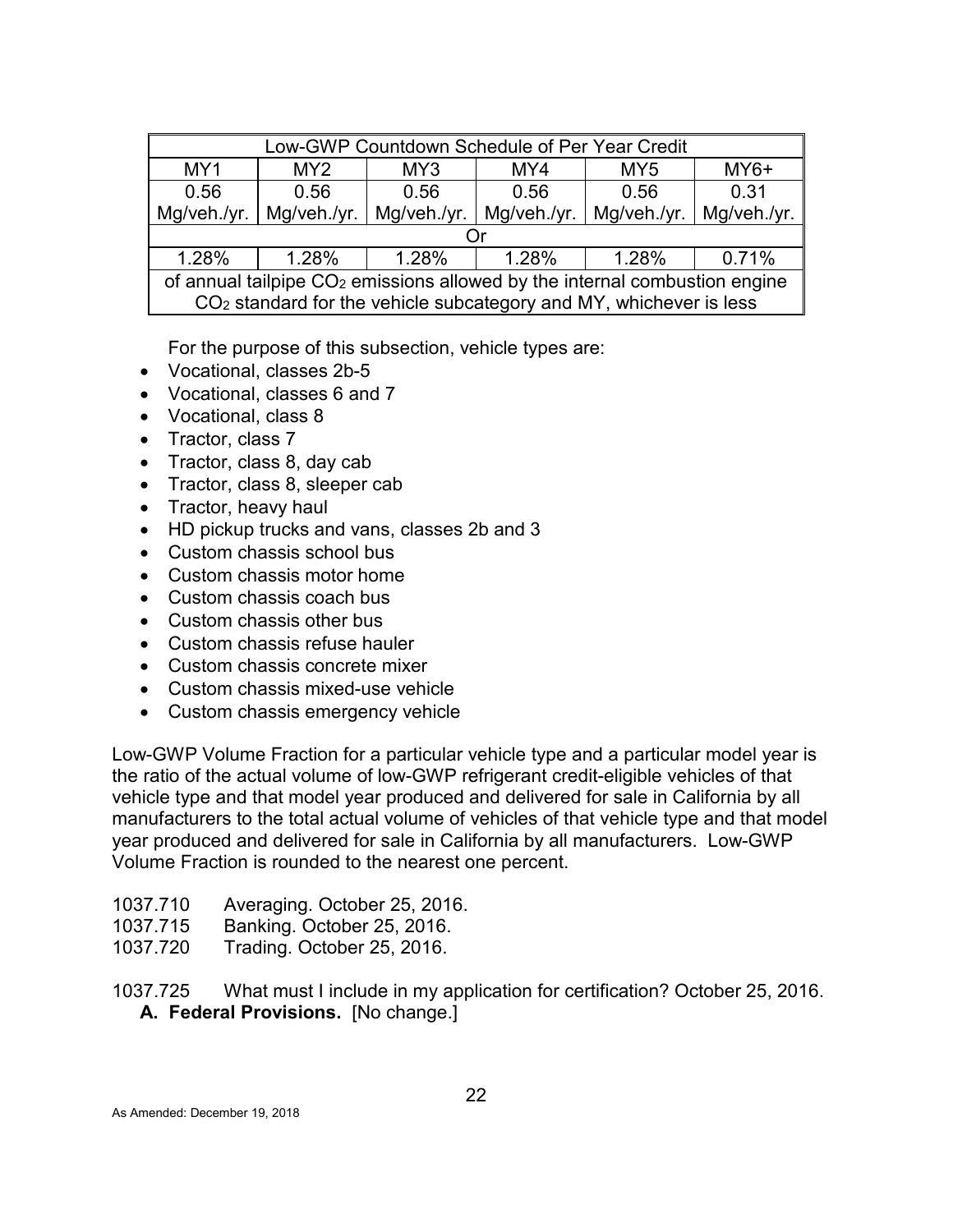#### **B. California Provisions.**

1. If any of your vehicles are included in the California Provisions in 40 CFR §1037.701.B., as modified by these test procedures, you must provide information for the vehicle family or subfamily to the Executive Officer according to the Federal Provisions of this section, using projected volumes of vehicles produced and delivered for sale in California for the model year. If you project emission deficits for a family or subfamily, you may use either California credit and/or federal credit to offset the emission deficits, in which case the federal credit must be retired if used and may no longer be used by anyone to demonstrate compliance with any ARB/U.S. Environmental Protection Agency emission standards. Federal credits from vehicles produced and delivered for sale outside of California that do not meet either requirements of 40 CFR §§1037.241.B and 1037.150(p)(2)(i) and (ii), as modified by these test procedures, may not be used to offset the emission deficits. For PHEVs' emission deficits due to the difference between federal and applicable California ATC calculations, as specified in 40 CFR §1037.701.B(3), you have the option to retire those federal credits in the amount of that difference or to otherwise offset those deficits. Those retired credits may no longer be used by anyone to demonstrate compliance with any ARB/U.S. Environmental Protection Agency emission standards.

<span id="page-29-0"></span>1037.730 ABT reports. October 25, 2016.

**A. Federal Provisions.** [No change.]

#### **B. California Provisions**.

1. If any of your vehicles are included in the California Provisions in 40 CFR §1037.701.B., as modified by these test procedures, you must provide reports for the vehicle family or subfamily to the Executive Officer according to the Federal Provisions of this section, using projected and actual volumes of vehicles produced and delivered for sale in California for the model year. Show your net balance of emission credits for these vehicle families. Federal credit may be used to offset any emission deficits, in which case the federal credit must be retired if used and may no longer be used by anyone to demonstrate compliance with any ARB/U.S. Environmental Protection Agency emission standards. Federal credits from vehicles produced and delivered for sale outside of California that do not meet either requirements of 40 CFR §§1037.241.B. and 1037.150(p)(2)(i) and (ii), as modified by these test procedures, may not be used to offset the emission deficits. For PHEVs' emission deficits due to the difference between federal and applicable California ATC calculations, as specified in 40 CFR §1037.701.B(3), you have the option to retire those federal credits in the amount of that difference or to otherwise offset those deficits. Those retired credits may no longer be used by anyone to demonstrate compliance with any ARB/U.S. Environmental Protection Agency emission standards.

- <span id="page-29-1"></span>1037.735 Recordkeeping. October 25, 2016.
- <span id="page-29-2"></span>1037.740 Restrictions for using emission credits. October 25, 2016.
- <span id="page-29-3"></span>1037.745 End-of-year CO2 credit deficits. October 25, 2016.

As Amended: December 19, 2018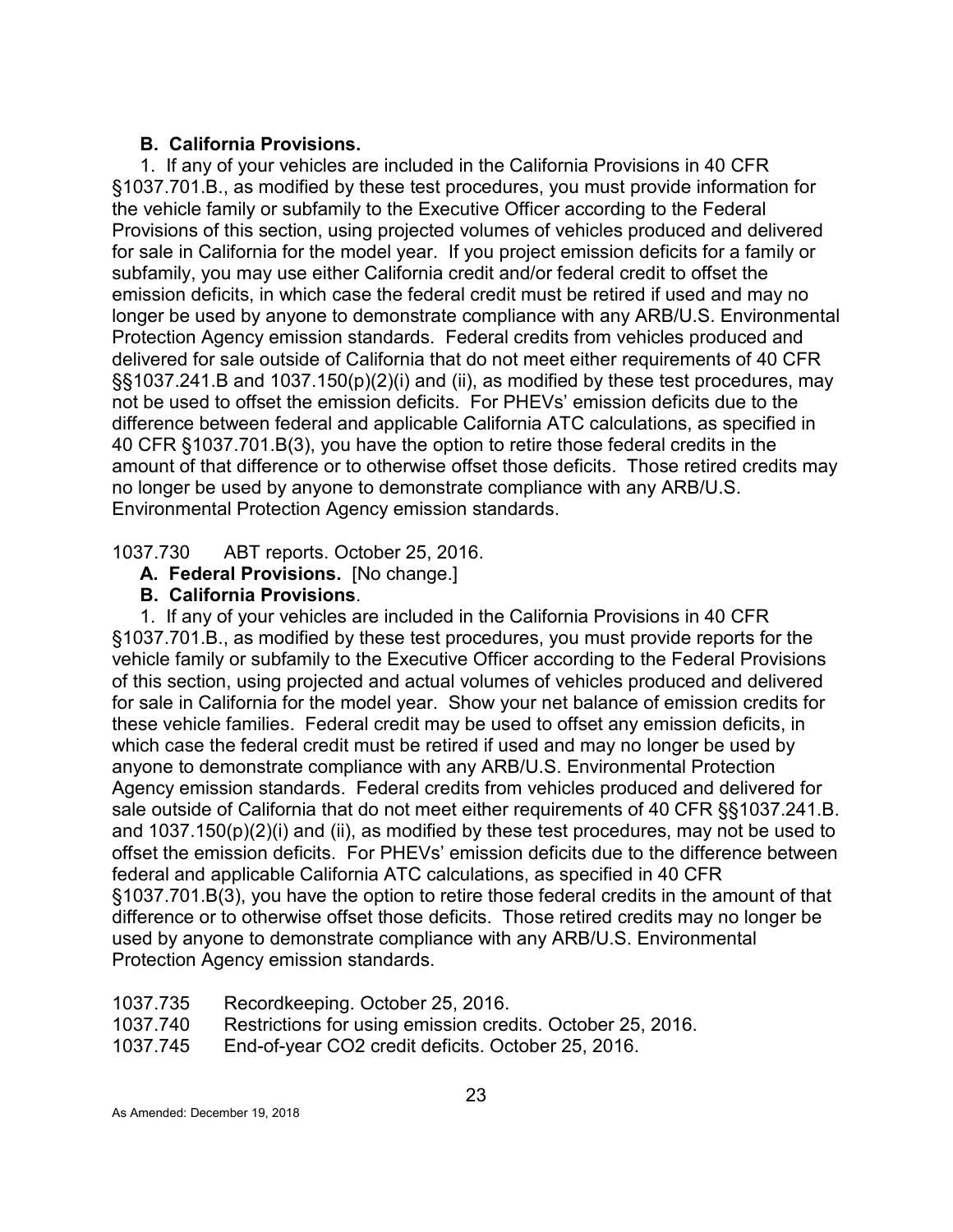<span id="page-30-0"></span>1037.750 What can happen if I do not comply with the provisions of this subpart? October 25, 2016.

1. Subparagraphs (a) through (b). [No change.]

2. Amend subparagraph (c) as follows: ARB may void the Executive Order for a vehicle family if you fail to keep records, send reports, or give us information we request.

3. Subparagraph (d). [No change.]

<span id="page-30-1"></span>1037.755 Information provided to the Department of Transportation. [n/a]

## <span id="page-30-2"></span>**Subpart I – Definitions and Other Reference Information**

<span id="page-30-3"></span>1037.801 Definitions. October 25, 2016.

**A. Federal Provisions.** [All federal definitions apply, except as otherwise noted below.]

### **B. California Provisions.**

"Certificate of Conformity" means an Executive Order certifying vehicles for sale in California.

"Certification" means relating to the process of obtaining an Executive Order for a vehicle family that complies with the emission standards and requirements in this part.

"Designated Compliance Officer" means the Executive Officer of the Air Resources Board or a designee of the Executive Officer.

"Designated Enforcement Officer" means the Executive Officer of the Air Resources Board or a designee of the Executive Officer.

"EPA" shall also mean Air Resources Board or Executive Officer of the Air Resources Board.

"GHG Urban Bus" means a passenger-carrying vehicle with a load capacity of fifteen or more passengers and intended primarily for intracity operation, i.e., within the confines of a city or greater metropolitan area. GHG urban bus operation is characterized by short rides and frequent stops. To facilitate this type of operation, more than one set of quick-operating entrance and exit doors would normally be installed. Since fares are usually paid in cash or tokens, rather than purchased in advance in the form of tickets, GHG urban buses would normally have equipment installed for collection of fares. GHG urban buses are also typically characterized by the absence of equipment and facilities for long distance travel, e.g., rest rooms, large luggage compartments, and facilities for stowing carry-on luggage. "Manufacturer" means any person who manufactures or assembles a vehicle (including a trailer or another incomplete vehicle) for sale in California or otherwise introduces a new vehicle into commerce in California. This includes importers who import vehicles for resale, entities that manufacture gliders kits, and entities that assemble glider vehicles.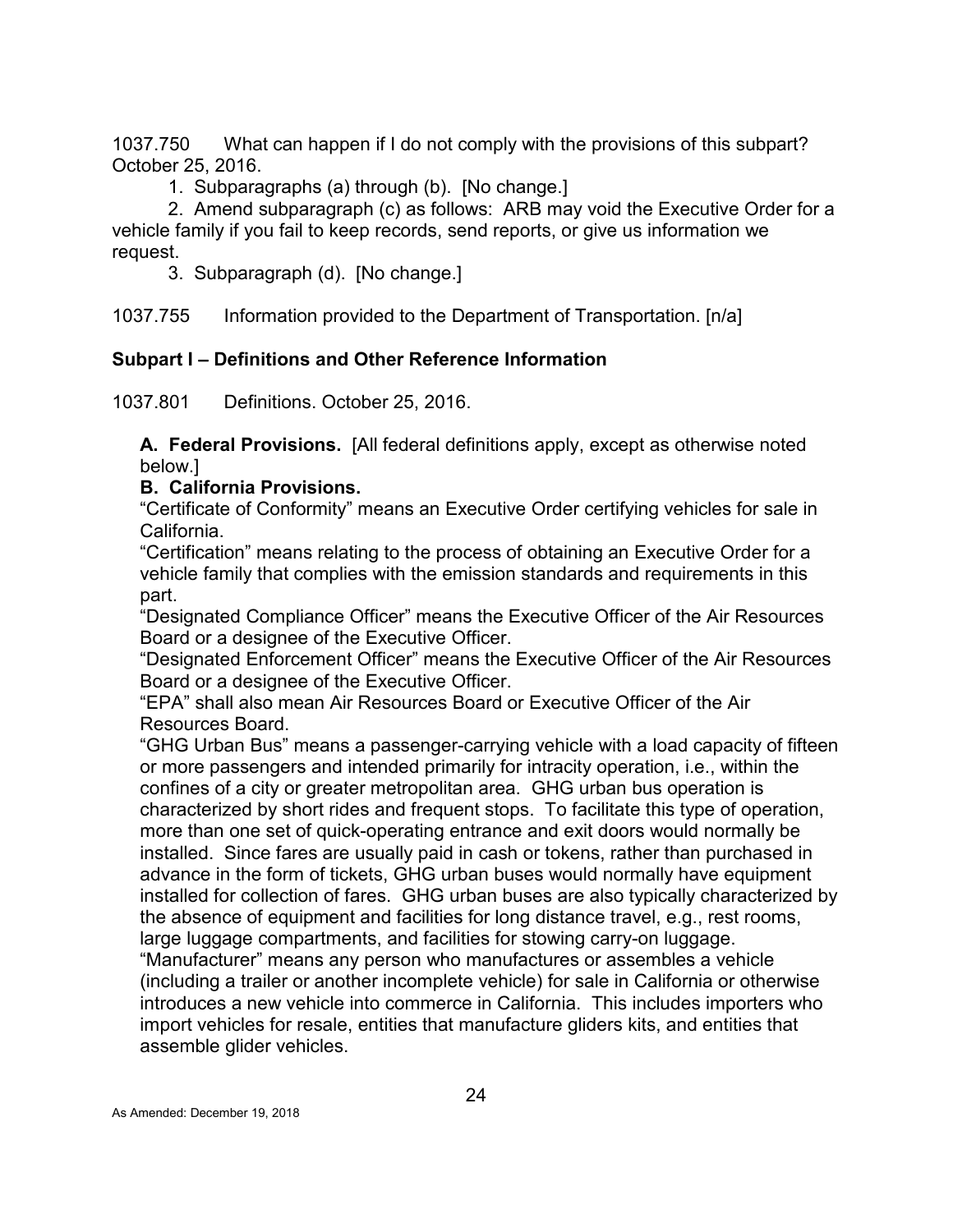"Medium-duty engine" means any heavy-duty engine that is used to propel a medium-duty vehicle.

"Medium-duty vehicle" means any heavy-duty low-emission, ultra-low-emission, super-ultra-low-emission or zero-emission vehicle certified to the standards in title 13, CCR sections 1961(a)(1), 1961.2, 1962, 1962.1, except medium-duty passenger vehicles, having a manufacturer's gross vehicle weight rating between 8,501 and 14,000 pounds.

"U.S. Environmental Protection Agency" means the United States Environmental Protection Agency.

"We (us, our)" means the Executive Officer and any authorized representatives.

<span id="page-31-0"></span>1037.805 Symbols, abbreviations, and acronyms. October 25, 2016.

**A. Federal Provisions.** [No change.]

### **B. California Provisions.**

ARB means Air Resources Board.

<span id="page-31-1"></span>1037.810 Incorporation by reference. October 25, 2016.

<span id="page-31-2"></span>1037.815 Confidential information. October 25, 2016.

1. Delete and replace as follows: The provisions of title 17, CCR section 91000 through 91022 apply for information you consider confidential. Note that according to section 91011, emissions data shall not be identified as confidential.

<span id="page-31-3"></span>1037.820 Requesting a hearing. October 25, 2016.

1. Delete subparagraph (a) and replace as follows: You may request a hearing under certain circumstances, as described elsewhere in this part.

2. Subparagraph (b). [No change.]

3. Amend subparagraph (c) as follows: If we agree to hold a hearing, we will use the procedures specified in 17 CCR sections 60055.1 through 6055.43.

<span id="page-31-4"></span>1037.825 Reporting and recordkeeping requirements. October 25, 2016.

- 1. Subparagraphs (a) through (d). [No change.]
- 2. Delete subparagraph (e).

## <span id="page-31-5"></span>**Appendix I to Part 1037—Heavy-duty Transient Test Cycle**

<span id="page-31-6"></span>**Appendix II to Part 1037—Power Take-Off Test Cycle**

<span id="page-31-7"></span>**Appendix III to Part 1037—Emission Control Identifiers**

### **Appendix IV to Part 1037—Heavy-Duty Grade Profile for Phase 2 Steady-State Test Cycles**

**Appendix V to Part 1037—Power Take-Off Utility Factors**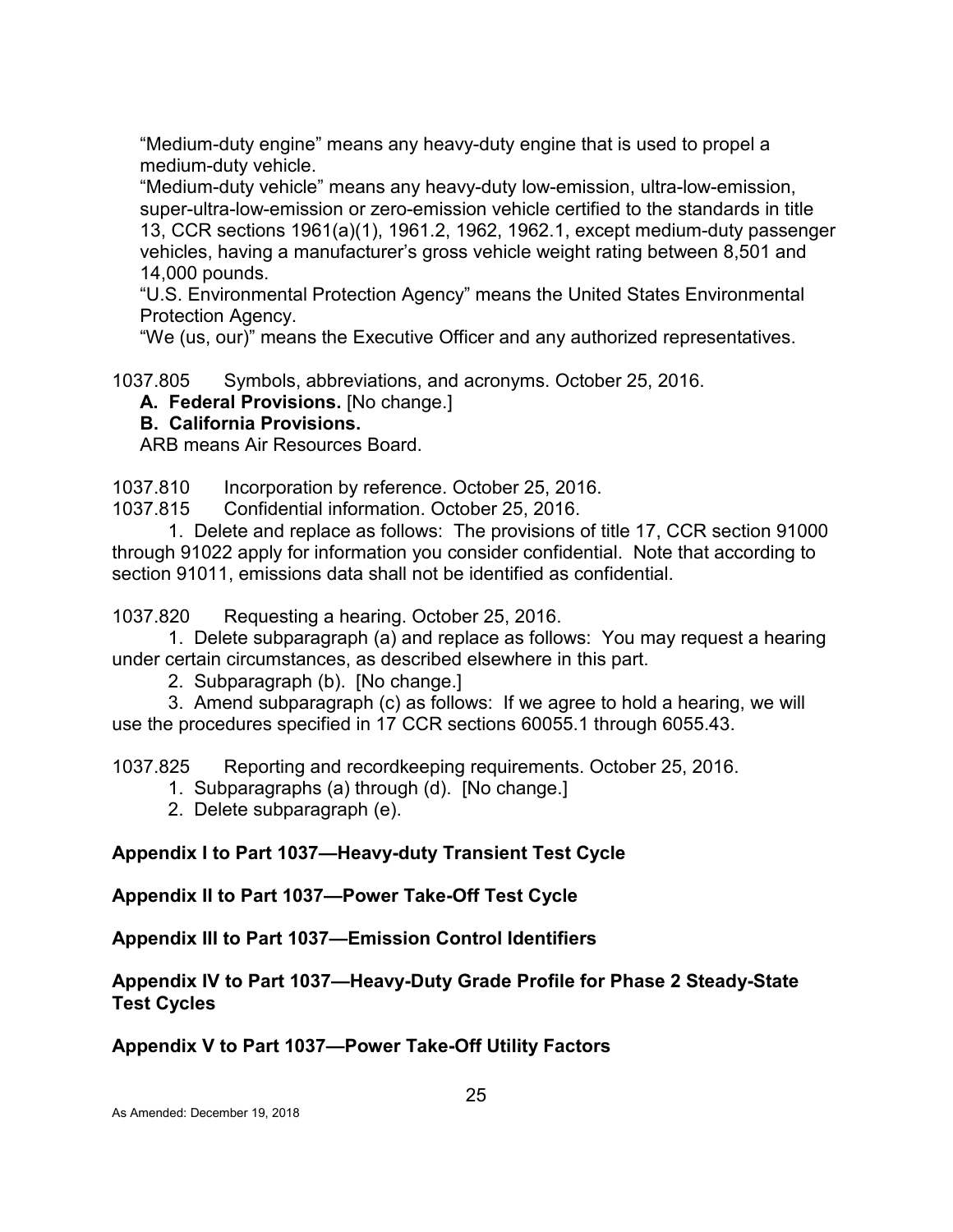# <span id="page-32-0"></span>**PART 1066 – VEHICLE TESTING PROCEDURES**

## <span id="page-32-1"></span>**Subpart A – Applicability and General Provisions**

<span id="page-32-2"></span>1066.1 Applicability. April 28, 2014.

- <span id="page-32-3"></span>1066.2 Submitting information to ARB under this part. April 28, 2014.
	- 1. Subparagraph (a). [No change.]

2. Delete subparagraph (b) and replace as follows: In the standard-setting part and in 40 CFR 1068.101, we describe your obligation to report truthful and complete information and the consequences of failing to meet this obligation. This obligation applies whether you submit this information directly to ARB or through someone else.

3. Subparagraphs (c) through (d). [No change.]

4. Amend subparagraph (e) as follows: See the provisions of title 17, CCR sections 91000 through 91022 for provisions related to confidential information. Note however that emission data is generally not eligible for confidential treatment.

5. Amend subparagraph (f) as follows: Nothing in this part should be interpreted to limit our ability to verify that vehicles conform to the regulations.

- <span id="page-32-4"></span>1066.5 Overview of this part 1066 and its relationship to the standard-setting part. April 28, 2014.
- <span id="page-32-5"></span>1066.10 Other procedures. February 19, 2015.
- <span id="page-32-6"></span>1066.15 Overview of test procedures. April 28, 2014.
- <span id="page-32-7"></span>1066.20 Units of measure and overview of calculations. April 28, 2014.
- <span id="page-32-8"></span>1066.25 Recordkeeping. April 28, 2014.

### <span id="page-32-9"></span>**Subpart B – Equipment, Measurement Instruments, Fuel, and Analytical Gas Specifications**

<span id="page-32-10"></span>1066.101 Overview. April 28, 2014.

1. Subparagraph (a). [No change.]

2. Amend subparagraph (b) as follows: The provisions of 40 CFR part 1065 specify engine-based procedures for measuring emissions. Except as specified otherwise in this part, the provisions of 40 CFR part 1065, as modified by the "California Exhaust Emission Standards and Test Procedures for 2004 and Subsequent Model Heavy-Duty Diesel Engines and Vehicles," and "California Exhaust Emission Standards and Test Procedures for 2004 and Subsequent Model Heavy-Duty Otto-Cycle Engines and Vehicles," apply for testing required by this part as follows:

- 3. Subparagraphs (b)(1) through (c). [No change.]
- <span id="page-32-11"></span>1066.105 Ambient controls and vehicle cooling fans. October 25, 2016.
- <span id="page-32-12"></span>Equipment specifications for emission sampling systems. October 25, 2016.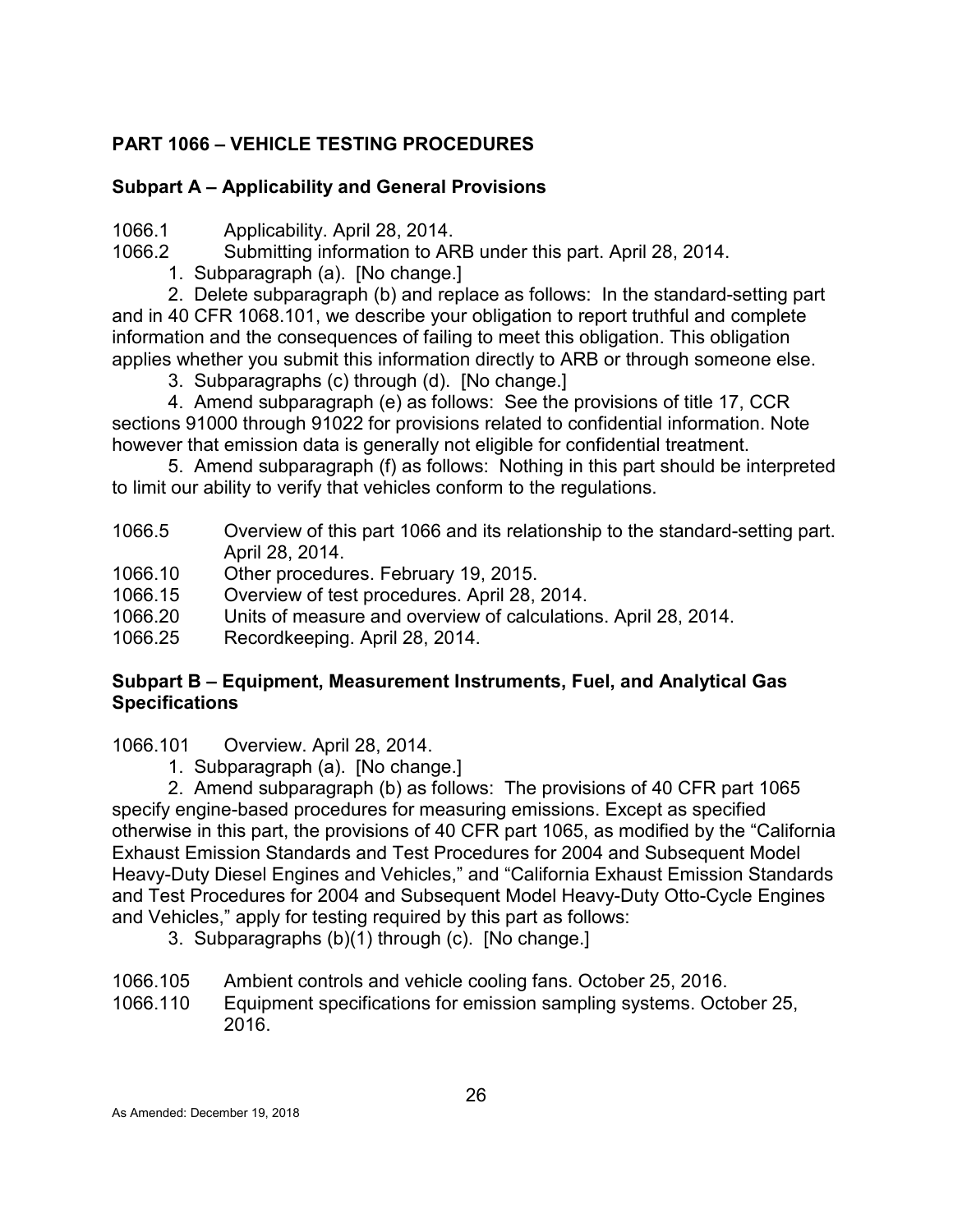- <span id="page-33-0"></span>1066.120 Measurement instruments. April 28, 2014.
- <span id="page-33-1"></span>1066.125 Data updating, recording, and control. February 19, 2015.
- <span id="page-33-2"></span>1066.130 Measurement instrument calibrations and verifications. April 28, 2014.
- <span id="page-33-3"></span>1066.135 Linearity verification. October 25, 2016.
- <span id="page-33-4"></span>1066.140 Diluted exhaust flow calibration. October 25, 2016.
- <span id="page-33-5"></span>1066.145 Test fuel, engine fluids, analytical gases, and other calibration standards. April 28, 2014.
- <span id="page-33-6"></span>1066.150 Analyzer interference and quench verification limit. April 28, 2014.

#### <span id="page-33-7"></span>**Subpart C – Dynamometer Specifications**

- <span id="page-33-8"></span>1066.201 Dynamometer overview. April 28, 2014.
- <span id="page-33-9"></span>1066.210 Dynamometers. October 22, 2016.
- <span id="page-33-10"></span>1066.215 Summary of verification procedures for chassis dynamometers. April 28, 2014.
- <span id="page-33-11"></span>1066.220 Linearity verification for chassis dynamometer systems. April 28, 2014.
- <span id="page-33-12"></span>1066.225 Roll runout and diameter verification procedure. April 28, 2014.
- <span id="page-33-13"></span>1066.230 Time verification procedure. April 28, 2014.
- <span id="page-33-14"></span>1066.235 Speed verification procedure. October 25, 2016.
- <span id="page-33-15"></span>1066.240 Torque transducer verification. April 28, 2014.
- <span id="page-33-16"></span>1066.245 Response time verification. October 25, 2016.
- <span id="page-33-17"></span>1066.250 Base inertia verification. October 25, 2016.
- <span id="page-33-18"></span>1066.255 Parasitic loss verification. February 19, 2015.
- <span id="page-33-19"></span>1066.260 Parasitic friction compensation evaluation. October 25, 2016.
- <span id="page-33-20"></span>1066.265 Acceleration and deceleration verification. October 25, 2016.
- <span id="page-33-21"></span>1066.270 Unloaded coastdown verification. October 25, 2016.
- <span id="page-33-22"></span>1066.275 Daily dynamometer readiness verification. October 25, 2016.
- <span id="page-33-23"></span>1066.290 Verification of speed accuracy for the driver's aid. April 28, 2014.

#### <span id="page-33-24"></span>**Subpart D – Coastdown**

- <span id="page-33-25"></span>1066.301 Overview of road-load determination procedures. October 25, 2016.
- <span id="page-33-26"></span>1066.305 Procedures for specifying road-load forces for motor vehicles at or below 14,000 pounds GVWR. October 25, 2016.
- <span id="page-33-27"></span>1066.310 Coastdown procedures for vehicles above 14,000 pounds GVWR. October 25, 2016.
- 1066.315 Dynamometer road-load setting. April 28, 2014.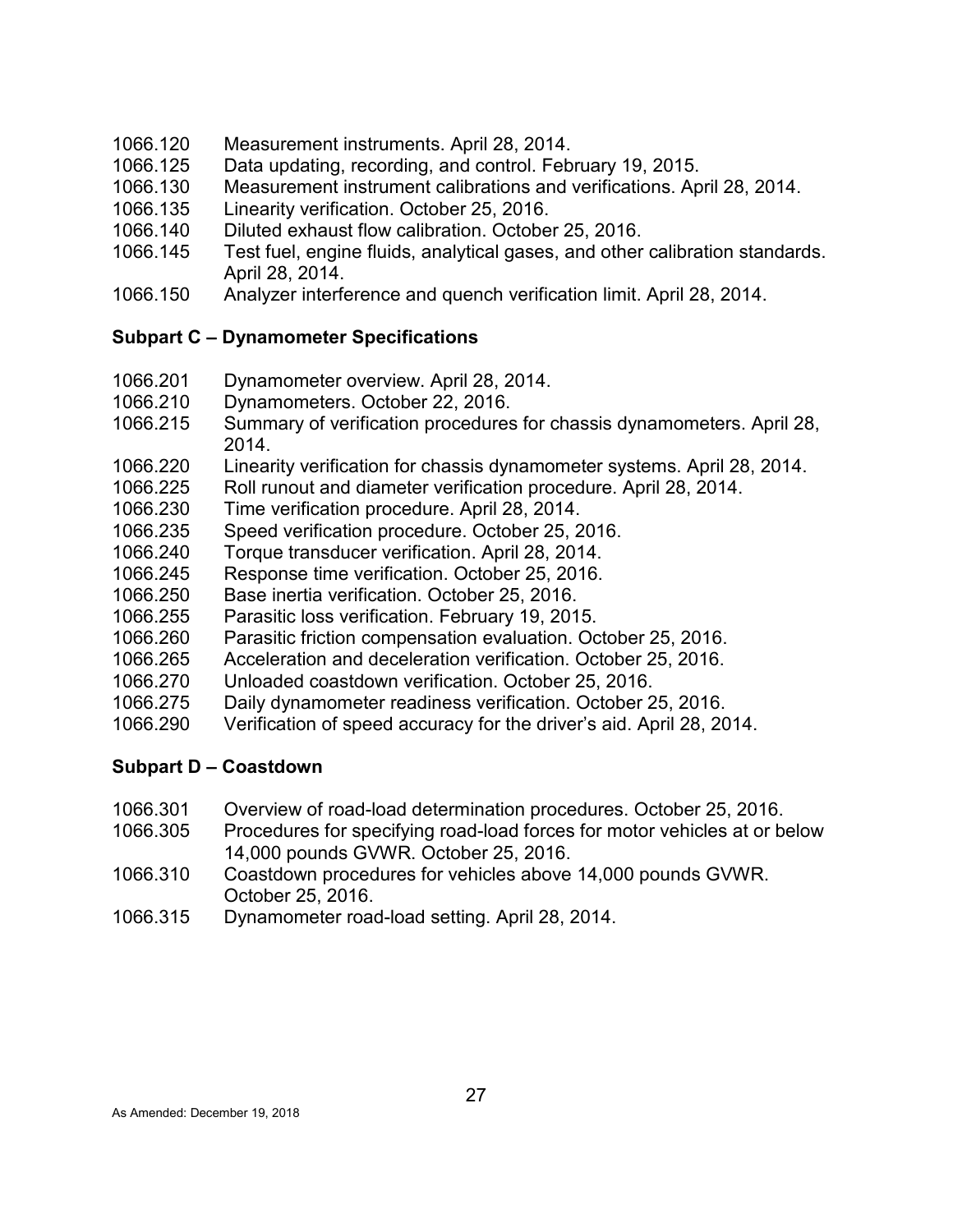#### <span id="page-34-0"></span>**Subpart E – Preparing Vehicles and Running an Exhaust Emission Test**

- <span id="page-34-1"></span>1066.401 Overview. April 28, 2014.
- <span id="page-34-2"></span>1066.405 Vehicle preparation and preconditioning. April 28, 2014.
- <span id="page-34-3"></span>1066.410 Dynamometer test procedure. October 25, 2016.
- 1066.415 Vehicle operation. October 25, 2016.
- <span id="page-34-4"></span>1066.420 Test preparation. February 19, 2015.
- <span id="page-34-5"></span>1066.425 Performing emission tests. October 25, 2016.

#### <span id="page-34-6"></span>**Subpart F – Electric Vehicles and Hybrid Electric Vehicles**

<span id="page-34-7"></span>1066.501 Overview. February 19, 2015.

**A. Federal Provisions.** [No change.]

#### **B. California provisions.**

1. A manufacturer may use the test procedures described in this subsection to test hybrid vehicles to demonstrate no increase in NOx emissions compared to a similar conventional vehicle pursuant to 40 CFR §1037.150(p)(2)(i), as modified by these procedures.

1.1. Chassis Dynamometer. A manufacturer may use the test procedures pursuant to "California Certification and Installation Procedures for Medium and Heavy-Duty Vehicle Hybrid Conversion Systems," as adopted on September 1, 2017, which is incorporated by reference herein.

1.2. Chassis Dynamometer – Hybrid with ePTO. A manufacturer may use the test procedures pursuant to the hybrid-PTO test procedures as specified in Title 40 Code of Federal Regulations, Part 1037.525. Additional requirements are as specified in "California Certification and Installation Procedures for Medium and Heavy-Duty Vehicle Hybrid Conversion Systems," as adopted on September 1, 2017, which is incorporated by reference herein.

1.3. Portable Emission Measurement System (PEMS). A manufacturer may use the test procedures pursuant to "California Certification and Installation Procedures for Medium and Heavy-Duty Vehicle Hybrid Conversion Systems," as adopted on September 1, 2017, which is incorporated by reference herein.

1.4. Powertrain testing. A manufacturer may use powertrain testing to test for NOx emissions and all electric range pursuant to 40 CFR §1037.550, as modified by these procedures.

1.5. Alternate Duty Cycles. A manufacturer may propose, as part of its Hybrid Technology Emission Test Plan, an alternate duty cycle in lieu of the duty cycles referenced in subsections 1.1, 1.2, and 1.3 of this section, as described in "California Certification and Installation Procedures for Medium and Heavy-Duty Vehicle Hybrid Conversion Systems," as adopted on September 1, 2017, which is incorporated by reference herein. The Executive Officer may approve an alternate duty cycle if he determines, based upon his engineering judgment and data provided by the applicant, that the proposed alternate test cycle more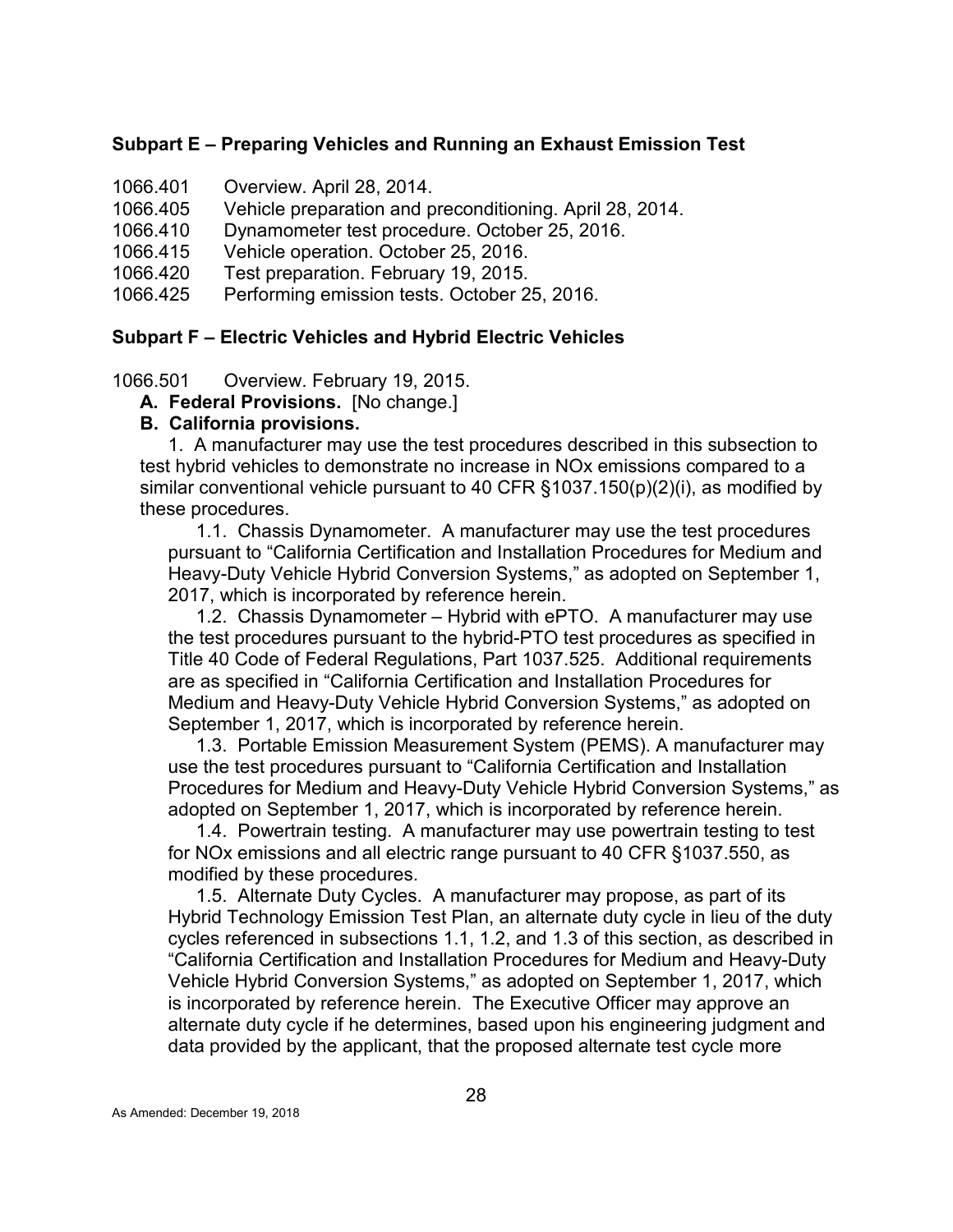accurately represents the hybrid vehicle's anticipated in-use activity by California fleets.

1.6. Hybrid Technology Emission Test Plan: The manufacturer must submit a Hybrid Technology Emission Test Plan as described in "California Certification and Installation Procedures for Medium and Heavy-Duty Vehicle Hybrid Conversion Systems," as adopted on September 1, 2017, which is incorporated by reference herein.

#### <span id="page-35-0"></span>**Subpart G – Calculations**

- <span id="page-35-1"></span>1066.601 Overview. April 28, 2014.
- 1066.605 Mass-based and molar-based exhaust emission calculations. October 25, 2016.
- <span id="page-35-2"></span>1066.610 Dilution air background correction. April 28, 2014.
- 1066.615  $NO_x$  intake-air humidity correction. October 25, 2016.
- 1066.620 Removed water correction. April 28, 2014.
- 1066.625 Flow meter calibration calculations. October 25, 2016.
- 1066.630 PDP, SSV, and CFV flow rate calculations. October 25, 2016.
- 1066.635 NMOG determination. October 25, 2016.
- 1066.695 Data requirements. October 25, 2016.

## <span id="page-35-3"></span>**Subpart H – Cold Temperature Test Procedures [n/a]**

## <span id="page-35-4"></span>**Subpart I – Exhaust Emission Test Procedures for Motor Vehicles**

- <span id="page-35-5"></span>1066.801 Applicability and general provisions. October 25, 2016.
- <span id="page-35-6"></span>1066.805 Road-load power, test weight, and inertia weight class determination. October 25, 2016.
- <span id="page-35-7"></span>1066.810 Vehicle preparation. April 28, 2014.
- <span id="page-35-8"></span>1066.815 Exhaust emission test procedures for FTP testing. October 25, 2016.
- <span id="page-35-9"></span>1066.816 Vehicle preconditioning for FTP testing. April 28, 2014.
- <span id="page-35-10"></span>1066.820 Composite calculations for FTP exhaust emissions. October 25, 2016.
- <span id="page-35-11"></span>1066.830 Supplemental Federal Test Procedures; overview. [n/a]
- <span id="page-35-12"></span>1066.831 Exhaust emission test procedures for aggressive driving. [n/a]
- <span id="page-35-13"></span>1066.835 Exhaust emission test procedure for SC03 emissions. [n/a]
- <span id="page-35-14"></span>1066.840 Highway fuel economy test procedure. April 28, 2014.
- <span id="page-35-15"></span>1066.845 AC17 air conditioning efficiency test procedure. [n/a]

## <span id="page-35-16"></span>**Subpart J – Evaporative Emission Test Procedures [n/a]**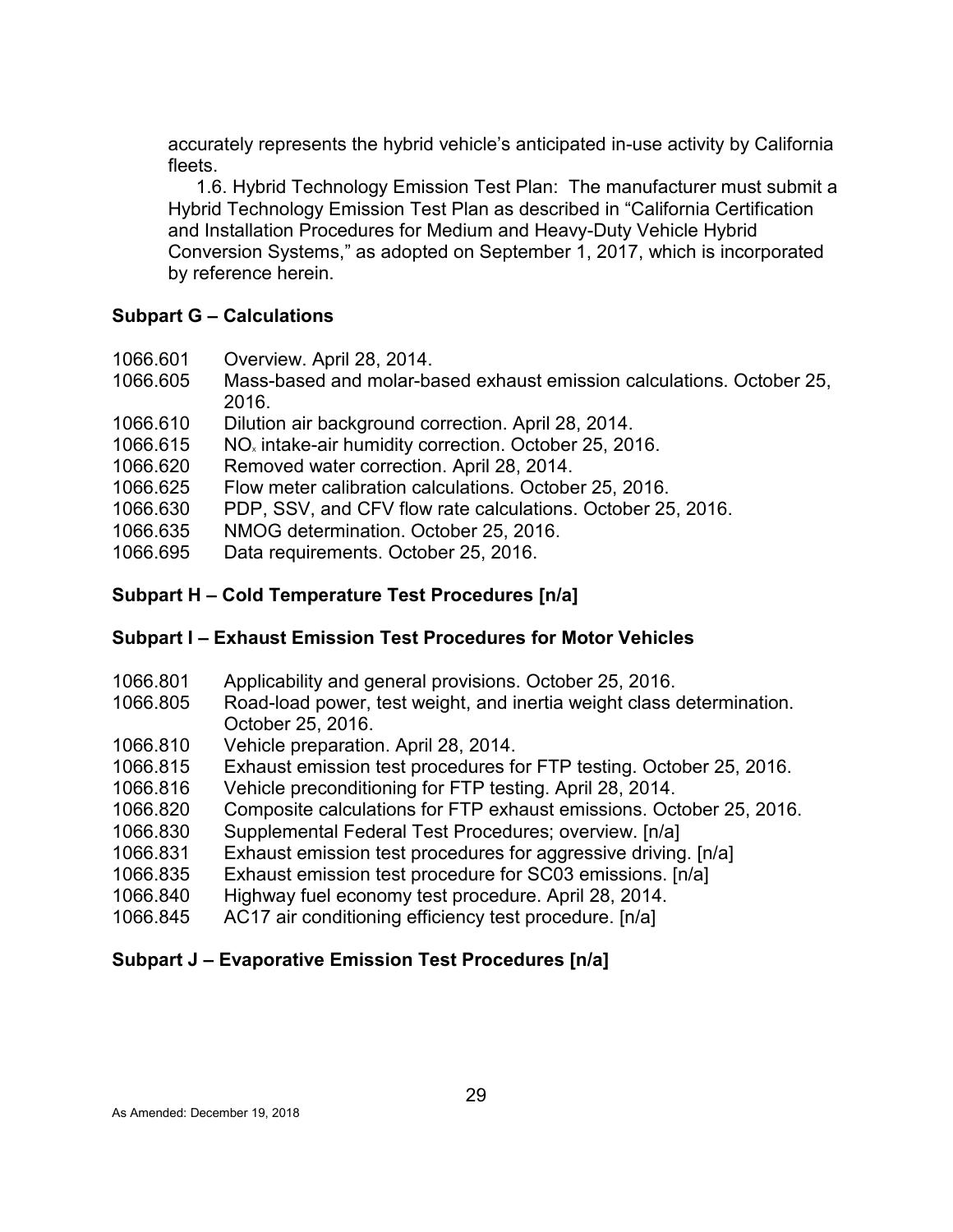#### <span id="page-36-0"></span>**Subpart K – Definitions and Other Reference Material**

- <span id="page-36-1"></span>1066.1001 Definitions. February 19, 2015.
	- **A. Federal Provisions.** [No change.]

#### **B. California Provisions.**

"EPA" shall also mean Air Resources Board or Executive Officer of the Air Resources Board.

<span id="page-36-2"></span>1066.1005 Symbols, abbreviations, acronyms, and units of measure. October 25, 2016.

**A. Federal Provisions.** [No change.]

#### **B. California Provisions.**

ARB means Air Resources Board.

#### <span id="page-36-3"></span>1066.1010 Incorporation by reference. October 25, 2016.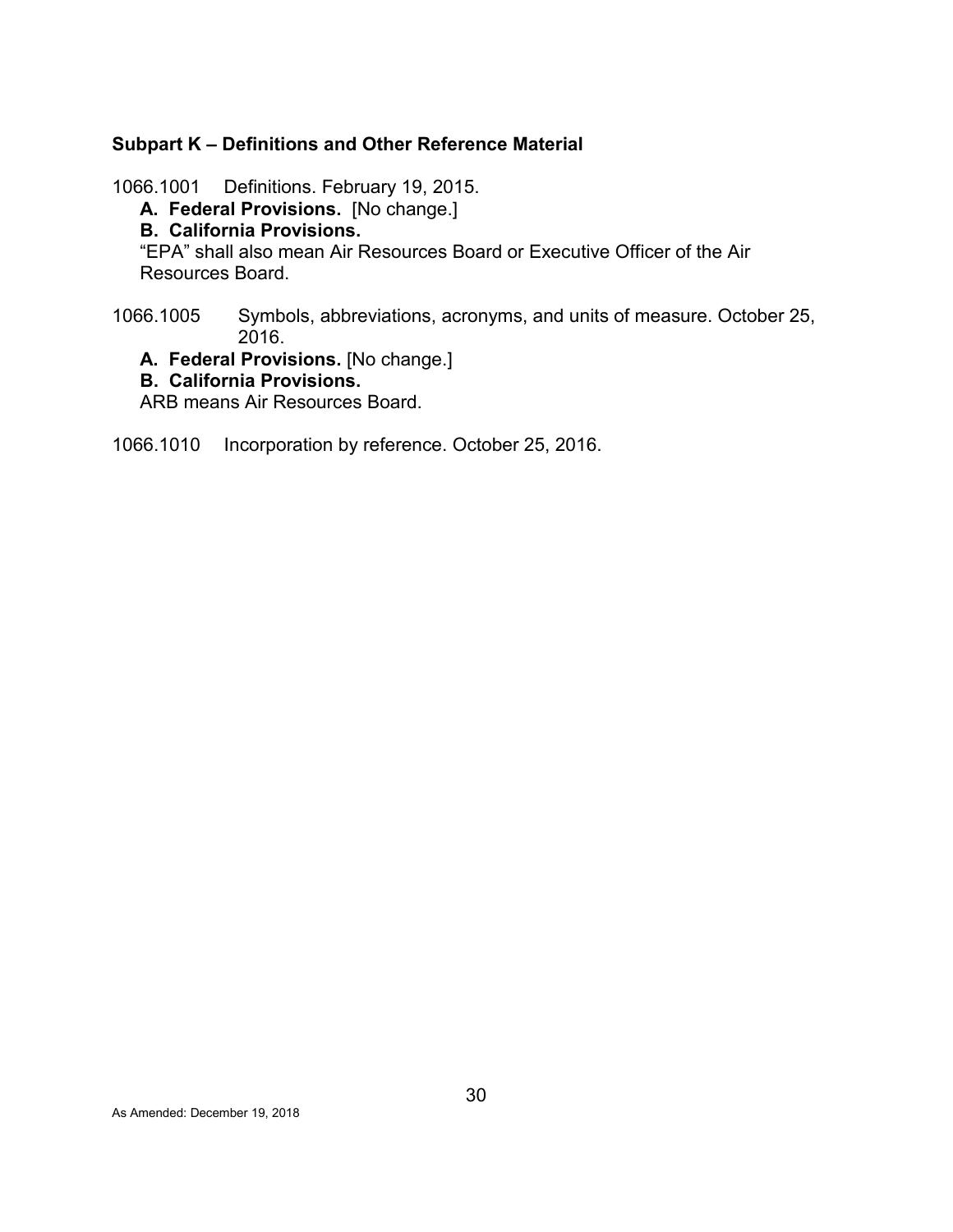# <span id="page-37-0"></span>**PART 1068 – GENERAL COMPLIANCE PROVISIONS FOR HIGHWAY, STATIONARY, AND NONROAD PROGRAMS**

### <span id="page-37-1"></span>**Subpart A – Applicability and Miscellaneous Provisions**

- <span id="page-37-2"></span>1068.1.1 Does this part apply to me? October 25, 2016.
	- 1. Subparagraph (a) to (a)(1). [No change.]
	- 2. Amend subparagraph (a)(2) as follows: This part 1068 applies to heavy-duty motor vehicles, including trailers, and motor vehicle engines used in such vehicles, that are subject to the emission standards in title 17, CCR, sections 95660, 95661, 95662, 95663, and 95664.
	- 3. Delete subparagraphs (a)(3) to (d).
- <span id="page-37-3"></span>1068.20 May ARB enter my facilities for inspections? October 25, 2016.
	- 1. Delete subparagraph (a) and replace with: We may inspect your testing, manufacturing processes, storage facilities (including port facilities for imported engines and equipment or other relevant facilities), or records, as authorized by the California Health and Safety Code, to enforce the provisions of this chapter. Inspectors will have authorizing credentials and will usually limit inspections to normal operating hours.
	- 2. Subparagraph (b). [No change.]
	- 3. Delete subparagraph (c) and replace with: Any ARB Enforcement Officer must be furnished by those in charge of a facility being inspected with such reasonable assistance as may be necessary to discharge any function listed in this paragraph. Each applicant for or recipient of certification is required to cause those in charge of a facility operated for its benefit to furnish such reasonable assistance without charge to the ARB irrespective of whether or not the applicant controls the facility.
	- 4. Delete subparagraph (d) and replace with: The duty to admit or cause to be admitted any ARB Enforcement Officer applies whether or not the applicant owns or controls the facility in question and applies both to domestic and foreign engine and vehicle manufacturers and facilities. The ARB will not attempt to make any inspections that it has been informed that local law forbids. However, if local law makes it impossible to insure the accuracy of data generated at a facility, no informed judgment that an engine or vehicle is certifiable or is covered by an Executive Order can properly be based on the data. It is the responsibility of the engine manufacturer or vehicle manufacturer to locate its testing and manufacturing facilities in jurisdictions where this situation will not arise.

<span id="page-37-4"></span>1068.30 Definitions. October 25, 2016.

**A. Federal Provisions.** [All federal definitions apply, except as otherwise noted below.]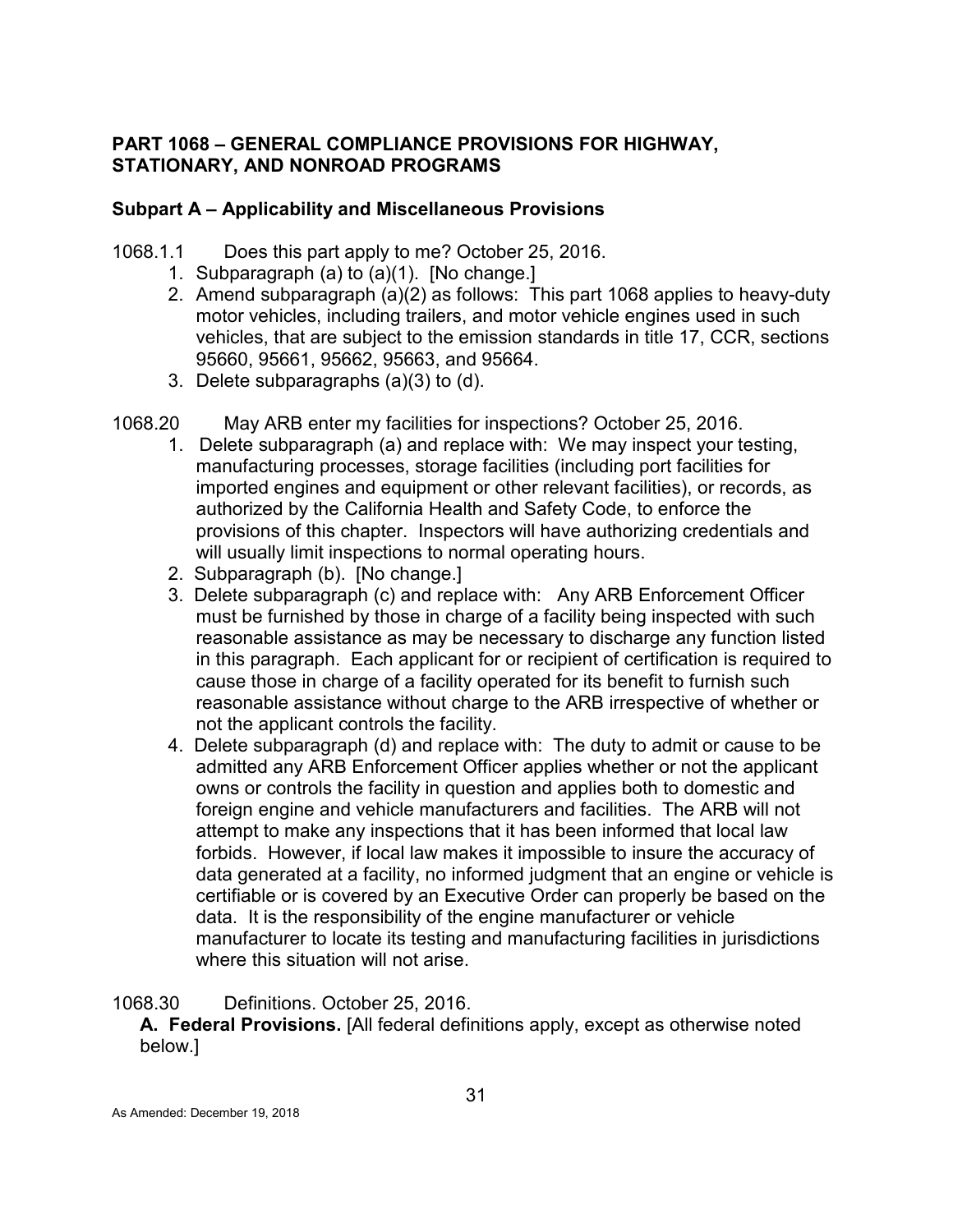Date of manufacture: Delete and replace with:

*Date of manufacture* means one of the following:

(1) For engines, the date on which the crankshaft is installed in an engine block, with the following exception:

(i) Manufacturers may assign a date of manufacture at a point in the assembly process later than the date otherwise specified under this definition. For example, a manufacturer may use the build date printed on the label or stamped on the engine as the date of manufacture.

Engine: Delete

#### **B. California Provisions.**

"Administrator" means the Executive Officer of the Air Resources Board, or a designee of the Executive Officer.

"Certificate of Conformity" means an Executive Order certifying vehicles for sale in California.

"Certification" means relating to the process of obtaining an Executive Order for a vehicle family that complies with the emission standards and requirements in this part.

"Designated Compliance Officer" means the Executive Officer of the Air Resources Board or a designee of the Executive Officer.

"EPA" shall also mean Air Resources Board or Executive Officer of the Air Resources Board.

"Standard-setting part" means the articles of the California Code of Regulations that define emission standards for a particular vehicle.

"United States" in reference to vehicle sales or vehicles introduced into commerce means the vehicle sales or vehicles introduced into commerce in California.

"We (us, our)" means the Executive Officer and any authorized representatives.

<span id="page-38-0"></span>1068.35 Symbols, acronyms, and abbreviations. October 8, 2008.

**A. Federal Provisions.** [No change.]

#### **B. California Provisions.**

ARB means Air Resources Board.

<span id="page-38-1"></span>1068.45 General labeling provisions. October 25, 2016.